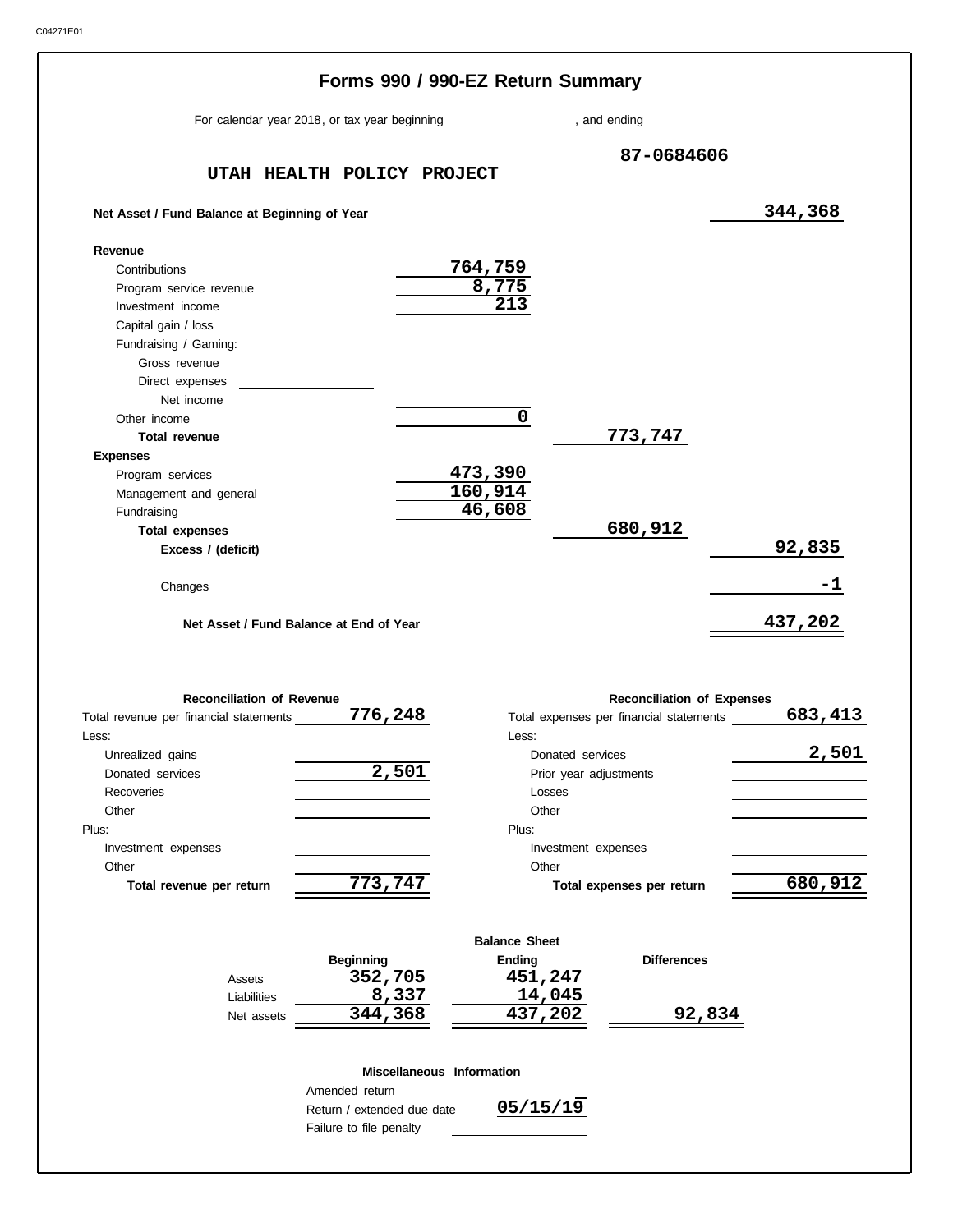| C04271E01                                                                                                                                                                                                                                                                                                                                                                                                                                                                                                                                                                                                                                                                                                                                                                                                                                                                                                                                                                                                                                                                                                                                                                                                                                  |           |                                                            |                                       |
|--------------------------------------------------------------------------------------------------------------------------------------------------------------------------------------------------------------------------------------------------------------------------------------------------------------------------------------------------------------------------------------------------------------------------------------------------------------------------------------------------------------------------------------------------------------------------------------------------------------------------------------------------------------------------------------------------------------------------------------------------------------------------------------------------------------------------------------------------------------------------------------------------------------------------------------------------------------------------------------------------------------------------------------------------------------------------------------------------------------------------------------------------------------------------------------------------------------------------------------------|-----------|------------------------------------------------------------|---------------------------------------|
| <b>IRS</b> e-file Signature Authorization<br>Form 8879-EO<br>for an Exempt Organization                                                                                                                                                                                                                                                                                                                                                                                                                                                                                                                                                                                                                                                                                                                                                                                                                                                                                                                                                                                                                                                                                                                                                    |           |                                                            | OMB No. 1545-1878                     |
|                                                                                                                                                                                                                                                                                                                                                                                                                                                                                                                                                                                                                                                                                                                                                                                                                                                                                                                                                                                                                                                                                                                                                                                                                                            |           |                                                            | 2018                                  |
| u Do not send to the IRS. Keep for your records.<br>Department of the Treasury<br>u Go to www.irs.gov/Form8879EO for the latest information.<br>Internal Revenue Service                                                                                                                                                                                                                                                                                                                                                                                                                                                                                                                                                                                                                                                                                                                                                                                                                                                                                                                                                                                                                                                                   |           |                                                            |                                       |
| Name of exempt organization                                                                                                                                                                                                                                                                                                                                                                                                                                                                                                                                                                                                                                                                                                                                                                                                                                                                                                                                                                                                                                                                                                                                                                                                                |           | Employer identification number                             |                                       |
| UTAH I<br>HEALTH POLICY PROJECT                                                                                                                                                                                                                                                                                                                                                                                                                                                                                                                                                                                                                                                                                                                                                                                                                                                                                                                                                                                                                                                                                                                                                                                                            |           | 87-0684606                                                 |                                       |
| Name and title of officer<br><b>SLONAKER</b><br><b>MATT</b>                                                                                                                                                                                                                                                                                                                                                                                                                                                                                                                                                                                                                                                                                                                                                                                                                                                                                                                                                                                                                                                                                                                                                                                |           |                                                            |                                       |
| EXECUTIVE DIRECTOR                                                                                                                                                                                                                                                                                                                                                                                                                                                                                                                                                                                                                                                                                                                                                                                                                                                                                                                                                                                                                                                                                                                                                                                                                         |           |                                                            |                                       |
| Type of Return and Return Information (Whole Dollars Only)<br>Part I                                                                                                                                                                                                                                                                                                                                                                                                                                                                                                                                                                                                                                                                                                                                                                                                                                                                                                                                                                                                                                                                                                                                                                       |           |                                                            |                                       |
| Check the box for the return for which you are using this Form 8879-EO and enter the applicable amount, if any, from the return. If you<br>check the box on line 1a, 2a, 3a, 4a, or 5a, below, and the amount on that line for the return being filed with this form was blank, then                                                                                                                                                                                                                                                                                                                                                                                                                                                                                                                                                                                                                                                                                                                                                                                                                                                                                                                                                       |           |                                                            |                                       |
| leave line 1b, 2b, 3b, 4b, or 5b, whichever is applicable, blank (do not enter -0-). But, if you entered -0- on the return, then enter -0- on                                                                                                                                                                                                                                                                                                                                                                                                                                                                                                                                                                                                                                                                                                                                                                                                                                                                                                                                                                                                                                                                                              |           |                                                            |                                       |
| the applicable line below. Do not complete more than one line in Part I.                                                                                                                                                                                                                                                                                                                                                                                                                                                                                                                                                                                                                                                                                                                                                                                                                                                                                                                                                                                                                                                                                                                                                                   |           |                                                            |                                       |
| 1a Form 990 check here $\blacktriangleright$                                                                                                                                                                                                                                                                                                                                                                                                                                                                                                                                                                                                                                                                                                                                                                                                                                                                                                                                                                                                                                                                                                                                                                                               |           |                                                            | 773,747                               |
| <b>b</b> Total revenue, if any (Form 990-EZ, line 9) $\ldots$ $\ldots$ $\ldots$ $\ldots$ $\ldots$ $\ldots$<br>2a Form 990-EZ check here $\blacktriangleright$                                                                                                                                                                                                                                                                                                                                                                                                                                                                                                                                                                                                                                                                                                                                                                                                                                                                                                                                                                                                                                                                              |           |                                                            | 2b                                    |
| 3a Form 1120-POL check here $\blacktriangleright$                                                                                                                                                                                                                                                                                                                                                                                                                                                                                                                                                                                                                                                                                                                                                                                                                                                                                                                                                                                                                                                                                                                                                                                          |           |                                                            |                                       |
| 4a Form 990-PF check here ▶                                                                                                                                                                                                                                                                                                                                                                                                                                                                                                                                                                                                                                                                                                                                                                                                                                                                                                                                                                                                                                                                                                                                                                                                                |           |                                                            |                                       |
|                                                                                                                                                                                                                                                                                                                                                                                                                                                                                                                                                                                                                                                                                                                                                                                                                                                                                                                                                                                                                                                                                                                                                                                                                                            |           |                                                            |                                       |
|                                                                                                                                                                                                                                                                                                                                                                                                                                                                                                                                                                                                                                                                                                                                                                                                                                                                                                                                                                                                                                                                                                                                                                                                                                            |           |                                                            |                                       |
| Part II<br>Declaration and Signature Authorization of Officer<br>Under penalties of perjury, I declare that I am an officer of the above organization and that I have examined a copy of the                                                                                                                                                                                                                                                                                                                                                                                                                                                                                                                                                                                                                                                                                                                                                                                                                                                                                                                                                                                                                                               |           |                                                            |                                       |
| to send the organization's return to the IRS and to receive from the IRS (a) an acknowledgement of receipt or reason for rejection of<br>the transmission, (b) the reason for any delay in processing the return or refund, and (c) the date of any refund. If applicable, I<br>authorize the U.S. Treasury and its designated Financial Agent to initiate an electronic funds withdrawal (direct debit) entry to the<br>financial institution account indicated in the tax preparation software for payment of the organization's federal taxes owed on this<br>return, and the financial institution to debit the entry to this account. To revoke a payment, I must contact the U.S. Treasury Financial<br>Agent at 1-888-353-4537 no later than 2 business days prior to the payment (settlement) date. I also authorize the financial institutions<br>involved in the processing of the electronic payment of taxes to receive confidential information necessary to answer inquiries and<br>resolve issues related to the payment. I have selected a personal identification number (PIN) as my signature for the organization's<br>electronic return and, if applicable, the organization's consent to electronic funds withdrawal. |           |                                                            |                                       |
| Officer's PIN: check one box only                                                                                                                                                                                                                                                                                                                                                                                                                                                                                                                                                                                                                                                                                                                                                                                                                                                                                                                                                                                                                                                                                                                                                                                                          |           |                                                            |                                       |
| I authorize LARSON & COMPANY, PC<br> x <br>to enter my PIN<br>ERO firm name                                                                                                                                                                                                                                                                                                                                                                                                                                                                                                                                                                                                                                                                                                                                                                                                                                                                                                                                                                                                                                                                                                                                                                |           | 32154<br>Enter five numbers, but<br>do not enter all zeros | as my signature                       |
| on the organization's tax year 2018 electronically filed return. If I have indicated within this return that a copy of the return is<br>being filed with a state agency(ies) regulating charities as part of the IRS Fed/State program, I also authorize the aforementioned<br>ERO to enter my PIN on the return's disclosure consent screen.                                                                                                                                                                                                                                                                                                                                                                                                                                                                                                                                                                                                                                                                                                                                                                                                                                                                                              |           |                                                            |                                       |
| As an officer of the organization, I will enter my PIN as my signature on the organization's tax year 2018 electronically filed return.<br>If I have indicated within this return that a copy of the return is being filed with a state agency(ies) regulating charities as part of<br>the IRS Fed/State program, I will enter my PIN on the return's disclosure consent screen.                                                                                                                                                                                                                                                                                                                                                                                                                                                                                                                                                                                                                                                                                                                                                                                                                                                           |           |                                                            |                                       |
| Officer's signature                                                                                                                                                                                                                                                                                                                                                                                                                                                                                                                                                                                                                                                                                                                                                                                                                                                                                                                                                                                                                                                                                                                                                                                                                        | Date      | 11/05/19                                                   |                                       |
| <b>Certification and Authentication</b><br>Part III                                                                                                                                                                                                                                                                                                                                                                                                                                                                                                                                                                                                                                                                                                                                                                                                                                                                                                                                                                                                                                                                                                                                                                                        |           |                                                            |                                       |
| <b>ERO's EFIN/PIN.</b> Enter your six-digit electronic filing identification<br>number (EFIN) followed by your five-digit self-selected PIN.                                                                                                                                                                                                                                                                                                                                                                                                                                                                                                                                                                                                                                                                                                                                                                                                                                                                                                                                                                                                                                                                                               |           |                                                            | 87196312345<br>Do not enter all zeros |
| I certify that the above numeric entry is my PIN, which is my signature on the 2018 electronically filed return for the organization<br>indicated above. I confirm that I am submitting this return in accordance with the requirements of Pub. 4163, Modernized e-File (MeF)<br>Information for Authorized IRS e-file Providers for Business Returns.                                                                                                                                                                                                                                                                                                                                                                                                                                                                                                                                                                                                                                                                                                                                                                                                                                                                                     |           |                                                            |                                       |
| <b>RICHARD</b><br>SCORESBY,<br><b>CPA</b><br>ERO's signature                                                                                                                                                                                                                                                                                                                                                                                                                                                                                                                                                                                                                                                                                                                                                                                                                                                                                                                                                                                                                                                                                                                                                                               | Date $\}$ | 11/05/19                                                   |                                       |
| <b>ERO Must Retain This Form - See Instructions</b><br>Do Not Submit This Form to the IRS Unless Requested To Do So                                                                                                                                                                                                                                                                                                                                                                                                                                                                                                                                                                                                                                                                                                                                                                                                                                                                                                                                                                                                                                                                                                                        |           |                                                            |                                       |

DAA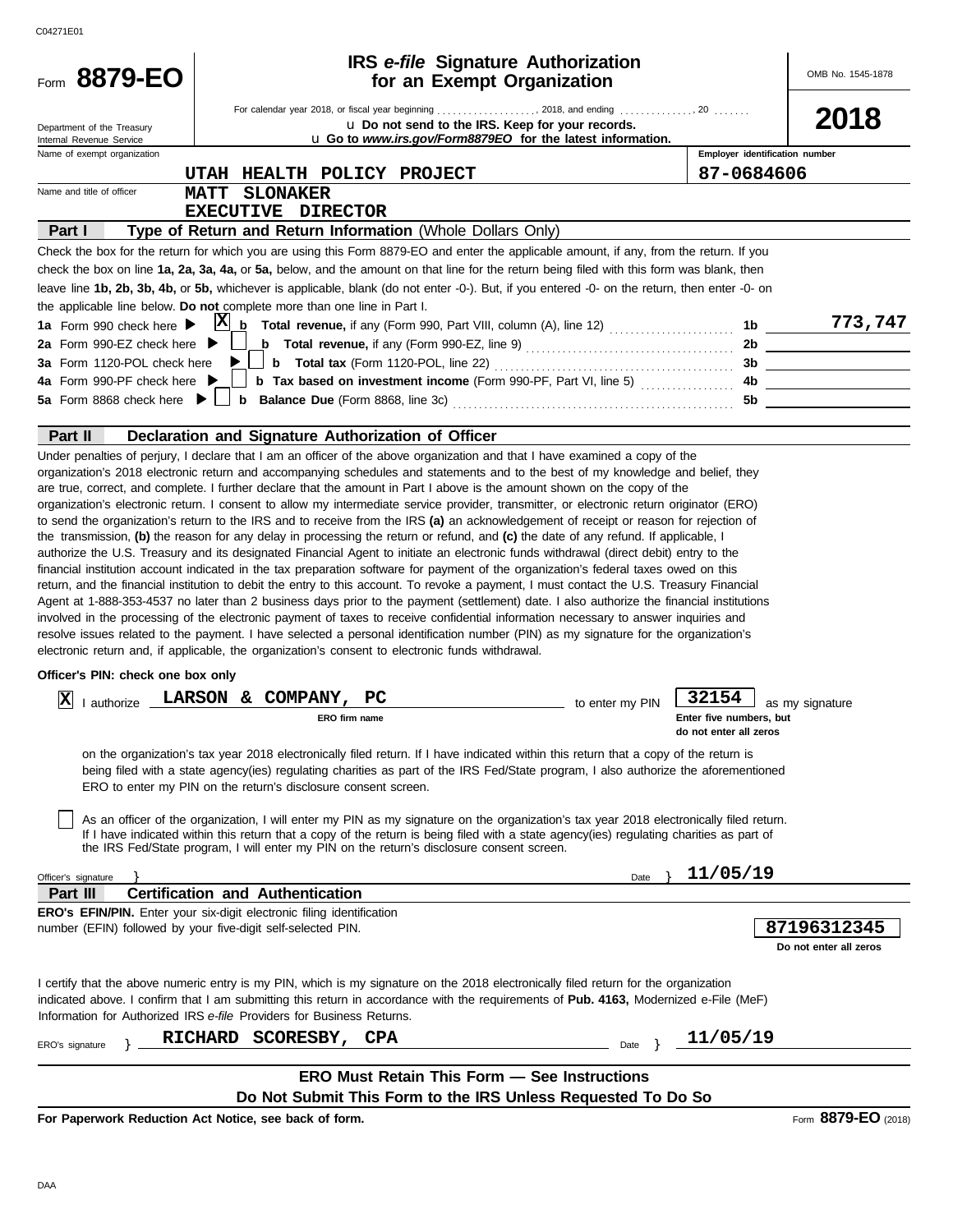Department of the Treasury Form

Internal Revenue Service **Latest information. u** Go to *www.irs.gov/Form990* for instructions and the latest information. **u** Do not enter social security numbers on this form as it may be made public. **990 1990 2018 2018 Depend on Solution Cynemic State of Accept Accept Prom Income Tax 1947(a)(1) of the Internal Revenue Code (except private foundations)** 

OMB No. 1545-0047

| <b>ZU18</b>           |
|-----------------------|
| <b>Open to Public</b> |
| <b>Inspection</b>     |

|                                |                                 | For the 2018 calendar year, or tax year beginning<br>and ending                                                                                                                                                                          |                                               |                                    |                                            |  |  |  |
|--------------------------------|---------------------------------|------------------------------------------------------------------------------------------------------------------------------------------------------------------------------------------------------------------------------------------|-----------------------------------------------|------------------------------------|--------------------------------------------|--|--|--|
| в                              | Check if applicable:            | C Name of organization                                                                                                                                                                                                                   |                                               |                                    | D Employer identification number           |  |  |  |
|                                | Address change                  | UTAH HEALTH POLICY PROJECT                                                                                                                                                                                                               |                                               |                                    |                                            |  |  |  |
|                                | Name change                     | Doing business as                                                                                                                                                                                                                        |                                               |                                    | 87-0684606                                 |  |  |  |
|                                |                                 | Number and street (or P.O. box if mail is not delivered to street address)                                                                                                                                                               | Room/suite                                    | E Telephone number<br>801-433-2299 |                                            |  |  |  |
|                                | Initial return<br>Final return/ | 1832 RESEARCH WAY, #60<br>City or town, state or province, country, and ZIP or foreign postal code                                                                                                                                       |                                               |                                    |                                            |  |  |  |
|                                | terminated                      |                                                                                                                                                                                                                                          |                                               |                                    |                                            |  |  |  |
|                                | Amended return                  | UT 84119<br>SALT LAKE CITY<br>F Name and address of principal officer:                                                                                                                                                                   |                                               | G Gross receipts \$                | 773,747                                    |  |  |  |
|                                | Application pending             |                                                                                                                                                                                                                                          | H(a) Is this a group return for subordinates? |                                    | X No<br>Yes                                |  |  |  |
|                                |                                 | <b>MATT SLONAKER</b>                                                                                                                                                                                                                     |                                               |                                    | No<br>Yes                                  |  |  |  |
|                                |                                 | 1832 RESEARCH WAY #60                                                                                                                                                                                                                    | H(b) Are all subordinates included?           |                                    |                                            |  |  |  |
|                                |                                 | SALT LAKE CITY<br>UT 84119                                                                                                                                                                                                               |                                               |                                    | If "No," attach a list. (see instructions) |  |  |  |
|                                | Tax-exempt status:              | $\overline{\mathbf{X}}$ 501(c)(3)<br>) $t$ (insert no.)<br>501(c)<br>4947(a)(1) or<br>527                                                                                                                                                |                                               |                                    |                                            |  |  |  |
|                                | Website: U                      | WWW.HEALTHPOLICYPROJECT.ORG                                                                                                                                                                                                              | H(c) Group exemption number <b>LI</b>         |                                    |                                            |  |  |  |
|                                |                                 | $ \mathbf{X} $ Corporation<br>Trust<br>Form of organization:<br>Association<br>Other <b>u</b>                                                                                                                                            | L Year of formation: 2005                     |                                    | M State of legal domicile: UT              |  |  |  |
|                                | Part I                          | <b>Summary</b>                                                                                                                                                                                                                           |                                               |                                    |                                            |  |  |  |
|                                |                                 | 1 Briefly describe the organization's mission or most significant activities:                                                                                                                                                            |                                               |                                    |                                            |  |  |  |
|                                |                                 | UTAH HEALTH POLICY PROJECT (UHPP) IS A NONPARTISAN, NONPROFIT ORGANIZATION                                                                                                                                                               |                                               |                                    |                                            |  |  |  |
|                                |                                 | ADVANCING SUSTAINABLE HEALTH CARE SOLUTIONS FOR UNDERSERVED UTAHNS THROUGH                                                                                                                                                               |                                               |                                    |                                            |  |  |  |
| Governance                     |                                 | BETTER ACCESS, EDUCATION, AND PUBLIC POLICY.                                                                                                                                                                                             |                                               |                                    |                                            |  |  |  |
|                                |                                 | 2 Check this box $\mathbf{u}$   if the organization discontinued its operations or disposed of more than 25% of its net assets.                                                                                                          |                                               |                                    |                                            |  |  |  |
| ಯ                              |                                 | 3 Number of voting members of the governing body (Part VI, line 1a)                                                                                                                                                                      |                                               | 3                                  | 12                                         |  |  |  |
|                                |                                 |                                                                                                                                                                                                                                          |                                               | $\blacktriangle$                   | 12                                         |  |  |  |
| Activities                     |                                 | Total number of individuals employed in calendar year 2018 (Part V, line 2a) [[[[[[[[[[[[[[[[[[[[[[[[[[[[[[[[                                                                                                                            |                                               | 5                                  | 15                                         |  |  |  |
|                                |                                 | 6 Total number of volunteers (estimate if necessary)                                                                                                                                                                                     |                                               | 6                                  | 20                                         |  |  |  |
|                                |                                 |                                                                                                                                                                                                                                          |                                               | 7a                                 | 0                                          |  |  |  |
|                                |                                 |                                                                                                                                                                                                                                          |                                               | 7b                                 | 0                                          |  |  |  |
|                                |                                 |                                                                                                                                                                                                                                          | Prior Year                                    |                                    | Current Year                               |  |  |  |
|                                |                                 |                                                                                                                                                                                                                                          |                                               | 1,038,470                          | 764,759                                    |  |  |  |
|                                | 9                               | Program service revenue (Part VIII, line 2g)                                                                                                                                                                                             |                                               | 6,471                              | 8,775                                      |  |  |  |
| Revenue                        |                                 |                                                                                                                                                                                                                                          |                                               | 5                                  | 213                                        |  |  |  |
|                                |                                 | 11 Other revenue (Part VIII, column (A), lines 5, 6d, 8c, 9c, 10c, and 11e)                                                                                                                                                              |                                               | 0                                  |                                            |  |  |  |
|                                |                                 | 12 Total revenue - add lines 8 through 11 (must equal Part VIII, column (A), line 12)                                                                                                                                                    |                                               | 1,044,946                          | 773,747                                    |  |  |  |
|                                |                                 | 13 Grants and similar amounts paid (Part IX, column (A), lines 1-3)                                                                                                                                                                      |                                               | 336,616                            | 11,250                                     |  |  |  |
|                                |                                 | 14 Benefits paid to or for members (Part IX, column (A), line 4)                                                                                                                                                                         |                                               |                                    |                                            |  |  |  |
|                                |                                 | 15 Salaries, other compensation, employee benefits (Part IX, column (A), lines 5-10)<br>15 Salaries, other componenties, and the California (A), line 11e)<br>16a Professional fundraising fees (Part IX, column (A), line 25) 11 46,608 |                                               | 475,768                            | 540,560                                    |  |  |  |
| xpenses                        |                                 |                                                                                                                                                                                                                                          |                                               |                                    |                                            |  |  |  |
| ш                              |                                 |                                                                                                                                                                                                                                          |                                               |                                    |                                            |  |  |  |
|                                |                                 | 17 Other expenses (Part IX, column (A), lines 11a-11d, 11f-24e)                                                                                                                                                                          |                                               | 136,465                            | 129,102                                    |  |  |  |
|                                |                                 | 18 Total expenses. Add lines 13-17 (must equal Part IX, column (A), line 25)                                                                                                                                                             |                                               | 948,849                            | 680,912                                    |  |  |  |
|                                |                                 | 19 Revenue less expenses. Subtract line 18 from line 12                                                                                                                                                                                  | Beginning of Current Year                     | 96,097                             | 92,835<br>End of Year                      |  |  |  |
|                                |                                 | 20 Total assets (Part X, line 16)                                                                                                                                                                                                        |                                               | 352,705                            | 451,247                                    |  |  |  |
| Net Assets or<br>Fund Balances |                                 | 21 Total liabilities (Part X, line 26)                                                                                                                                                                                                   |                                               | 8,337                              | 14,045                                     |  |  |  |
|                                |                                 | 22 Net assets or fund balances. Subtract line 21 from line 20                                                                                                                                                                            |                                               | 344,368                            | 437,202                                    |  |  |  |
|                                | Part II                         | <b>Signature Block</b>                                                                                                                                                                                                                   |                                               |                                    |                                            |  |  |  |
|                                |                                 | Under penalties of perjury, I declare that I have examined this return, including accompanying schedules and statements, and to the best of my knowledge and belief, it is                                                               |                                               |                                    |                                            |  |  |  |
|                                |                                 | true, correct, and complete. Declaration of preparer (other than officer) is based on all information of which preparer has any knowledge.                                                                                               |                                               |                                    |                                            |  |  |  |
|                                |                                 |                                                                                                                                                                                                                                          |                                               |                                    |                                            |  |  |  |
| Sign                           |                                 | Signature of officer                                                                                                                                                                                                                     |                                               | Date                               |                                            |  |  |  |
| Here                           |                                 | <b>MATT</b><br><b>SLONAKER</b><br><b>EXECUTIVE</b>                                                                                                                                                                                       |                                               | <b>DIRECTOR</b>                    |                                            |  |  |  |
|                                |                                 | Type or print name and title                                                                                                                                                                                                             |                                               |                                    |                                            |  |  |  |
|                                |                                 | Preparer's signature<br>Print/Type preparer's name                                                                                                                                                                                       | Date                                          | Check                              | PTIN                                       |  |  |  |
| Paid                           |                                 | RICHARD SCORESBY, CPA<br>RICHARD SCORESBY, CPA                                                                                                                                                                                           |                                               | self-employed                      | P00573067                                  |  |  |  |
|                                | Preparer                        | LARSON & COMPANY,<br>PC<br>Firm's name                                                                                                                                                                                                   |                                               | Firm's $EIN$ }                     | 87-0516083                                 |  |  |  |
|                                | <b>Use Only</b>                 | 11240 S RIVER HEIGHTS DR SUITE 300                                                                                                                                                                                                       |                                               |                                    |                                            |  |  |  |
|                                |                                 | 84095-5123<br>UT<br>SOUTH JORDAN,<br>Firm's address                                                                                                                                                                                      |                                               | Phone no.                          | 801-313-1900                               |  |  |  |
|                                |                                 |                                                                                                                                                                                                                                          |                                               |                                    | X Yes<br>  No                              |  |  |  |

| Sign     | Signature of officer                                                              |                                |                 | Date                       |
|----------|-----------------------------------------------------------------------------------|--------------------------------|-----------------|----------------------------|
| Here     | <b>SLONAKER</b><br><b>MATT</b>                                                    | <b>EXECUTIVE</b>               | <b>DIRECTOR</b> |                            |
|          | Type or print name and title                                                      |                                |                 |                            |
|          | Print/Type preparer's name                                                        | Preparer's signature           | Date            | $\vert$ if   PTIN<br>Check |
| Paid     | SCORESBY, CPA<br>RICHARD                                                          | SCORESBY, CPA<br>RICHARD       |                 | P00573067<br>self-employed |
| Preparer | <b>LARSON</b><br>COMPANY,<br>&.<br>Firm's name                                    | PC.                            | Firm's EIN Y    | 87-0516083                 |
| Use Only | 11240<br>s<br><b>RIVER</b>                                                        | <b>HEIGHTS</b><br>DR SUITE 300 |                 |                            |
|          | JORDAN,<br><b>SOUTH</b><br>Firm's address                                         | 84095-5123<br>UT               | Phone no.       | 801-313-1900               |
|          | May the IRS discuss this return with the preparer shown above? (see instructions) |                                |                 | IХ<br>  No<br>Yes          |
|          | For Paperwork Reduction Act Notice, see the separate instructions.                |                                |                 | Form 990 (2018)            |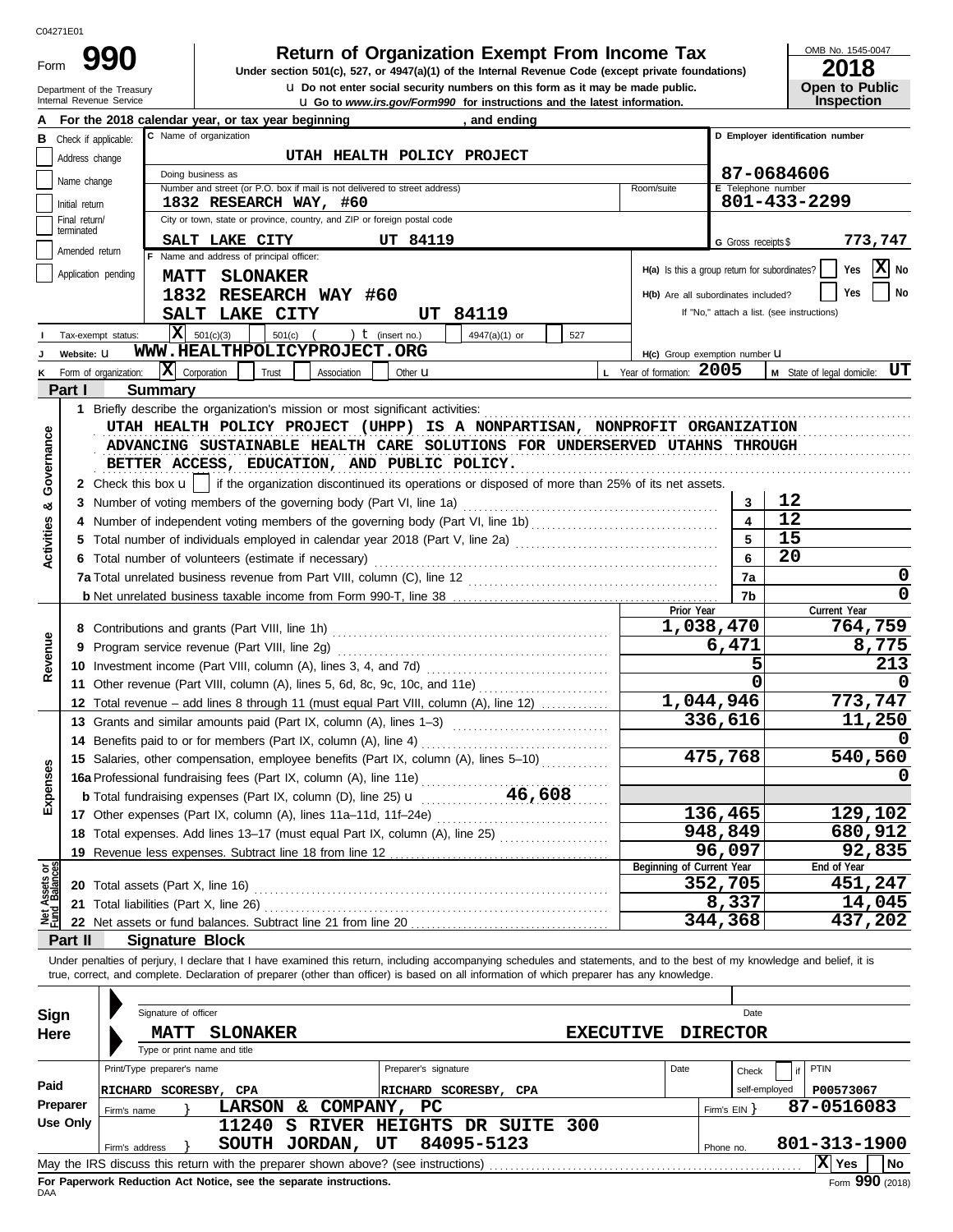|    | Form 990 (2018) UTAH HEALTH POLICY PROJECT                                                                                                                                                                                                                                                                                                                                                                                                                                                                                                                                                         |                                             | 87-0684606                                                | Page 2                   |
|----|----------------------------------------------------------------------------------------------------------------------------------------------------------------------------------------------------------------------------------------------------------------------------------------------------------------------------------------------------------------------------------------------------------------------------------------------------------------------------------------------------------------------------------------------------------------------------------------------------|---------------------------------------------|-----------------------------------------------------------|--------------------------|
|    | <b>Statement of Program Service Accomplishments</b><br>Part III                                                                                                                                                                                                                                                                                                                                                                                                                                                                                                                                    |                                             |                                                           |                          |
|    |                                                                                                                                                                                                                                                                                                                                                                                                                                                                                                                                                                                                    |                                             |                                                           |                          |
| 1. | Briefly describe the organization's mission:<br>UTAH HEALTH POLICY PROJECT (UHPP) IS A NONPARTISAN, NONPROFIT ORGANIZATION<br>ADVANCING SUSTAINABLE HEALTH CARE SOLUTIONS FOR UNDERSERVED UTAHNS THROUGH<br>BETTER ACCESS, EDUCATION, AND PUBLIC POLICY.                                                                                                                                                                                                                                                                                                                                           |                                             |                                                           |                          |
|    | 2 Did the organization undertake any significant program services during the year which were not listed on the                                                                                                                                                                                                                                                                                                                                                                                                                                                                                     |                                             |                                                           |                          |
| 3  | prior Form 990 or 990-EZ?<br>If "Yes," describe these new services on Schedule O.<br>Did the organization cease conducting, or make significant changes in how it conducts, any program<br>services?                                                                                                                                                                                                                                                                                                                                                                                               |                                             |                                                           | Yes $X$ No<br>Yes $X$ No |
|    | If "Yes," describe these changes on Schedule O.                                                                                                                                                                                                                                                                                                                                                                                                                                                                                                                                                    |                                             |                                                           |                          |
| 4  | Describe the organization's program service accomplishments for each of its three largest program services, as measured by<br>expenses. Section 501(c)(3) and 501(c)(4) organizations are required to report the amount of grants and allocations to others,<br>the total expenses, and revenue, if any, for each program service reported.                                                                                                                                                                                                                                                        |                                             |                                                           |                          |
|    | 4a (Code:<br>) (Expenses \$<br>TAKE CARE UTAH IS A PROGRAM OF UTAH HEALTH POLICY PROJECT THAT HELPS<br>UNDERSERVED UTAHNS ACCESS HEALTH CARE THROUGH OUTREACH, ENROLLMENT AND<br>COVERAGE TO CARE SERVICES. THE PROGRAM WAS INITIATED IN 2010 AND IS FUNDED<br>BY A VARIETY FUNDING SOURCES INCLUDING BUT NOT LIMITED TO CONTRACTS FOR<br>SERVICES, FEDERAL GRANTS AND STATE GRANTS.<br>BACKBONE SUPPORT STRUCTURE FOR ALL HEALTH INSURANCE OUTREACH AND ENROLLMENT<br>ACTIVITIES IN THE STATE OF UTAH, CONVENING TRAINING SUMMITS AND PROVIDING<br>TECHNICAL ASSISTANCE TO OUTSIDE ORGANIZATIONS. | 340, 744 including grants of $\sqrt[6]{\ }$ | 11, 250 ) (Revenue $$$<br>TAKE CARE UTAH ALSO SERVES AS A | 8,775                    |
|    |                                                                                                                                                                                                                                                                                                                                                                                                                                                                                                                                                                                                    |                                             |                                                           |                          |
|    |                                                                                                                                                                                                                                                                                                                                                                                                                                                                                                                                                                                                    | 132,646 including grants of \$              | ) (Revenue \$                                             |                          |
|    | 4b (Code:<br>) (Expenses \$<br>UTAH HEALTH POLICY PROJECT IS A WELL-KNOWN CONSUMER ADVOCACY ORGANIZATION,<br>PARTICIPATING IN NUMEROUS STATEWIDE EFFORTS TO REFORM AND IMPROVE HEALTH<br>CARE IN UTAH. UTAH HEALTH POLICY PROJECT FOCUSES THESE POLICY ANALYSIS AND<br>ADVOCACY EFFORTS FOCUSED ON IMPROVING HEALTH CARE ACCESS, QUALITY AND<br>AFFORDABILITY FOR UNDERSERVED UTAHNS.                                                                                                                                                                                                              |                                             |                                                           |                          |
|    | 4c (Code:<br>) (Expenses \$<br>N/A                                                                                                                                                                                                                                                                                                                                                                                                                                                                                                                                                                 | including grants of \$                      | ) (Revenue \$                                             |                          |
|    |                                                                                                                                                                                                                                                                                                                                                                                                                                                                                                                                                                                                    |                                             |                                                           |                          |
|    |                                                                                                                                                                                                                                                                                                                                                                                                                                                                                                                                                                                                    |                                             |                                                           |                          |
|    |                                                                                                                                                                                                                                                                                                                                                                                                                                                                                                                                                                                                    |                                             |                                                           |                          |
|    | 4d Other program services (Describe in Schedule O.)<br>(Expenses \$                                                                                                                                                                                                                                                                                                                                                                                                                                                                                                                                | including grants of \$<br>473,390           | (Revenue \$                                               |                          |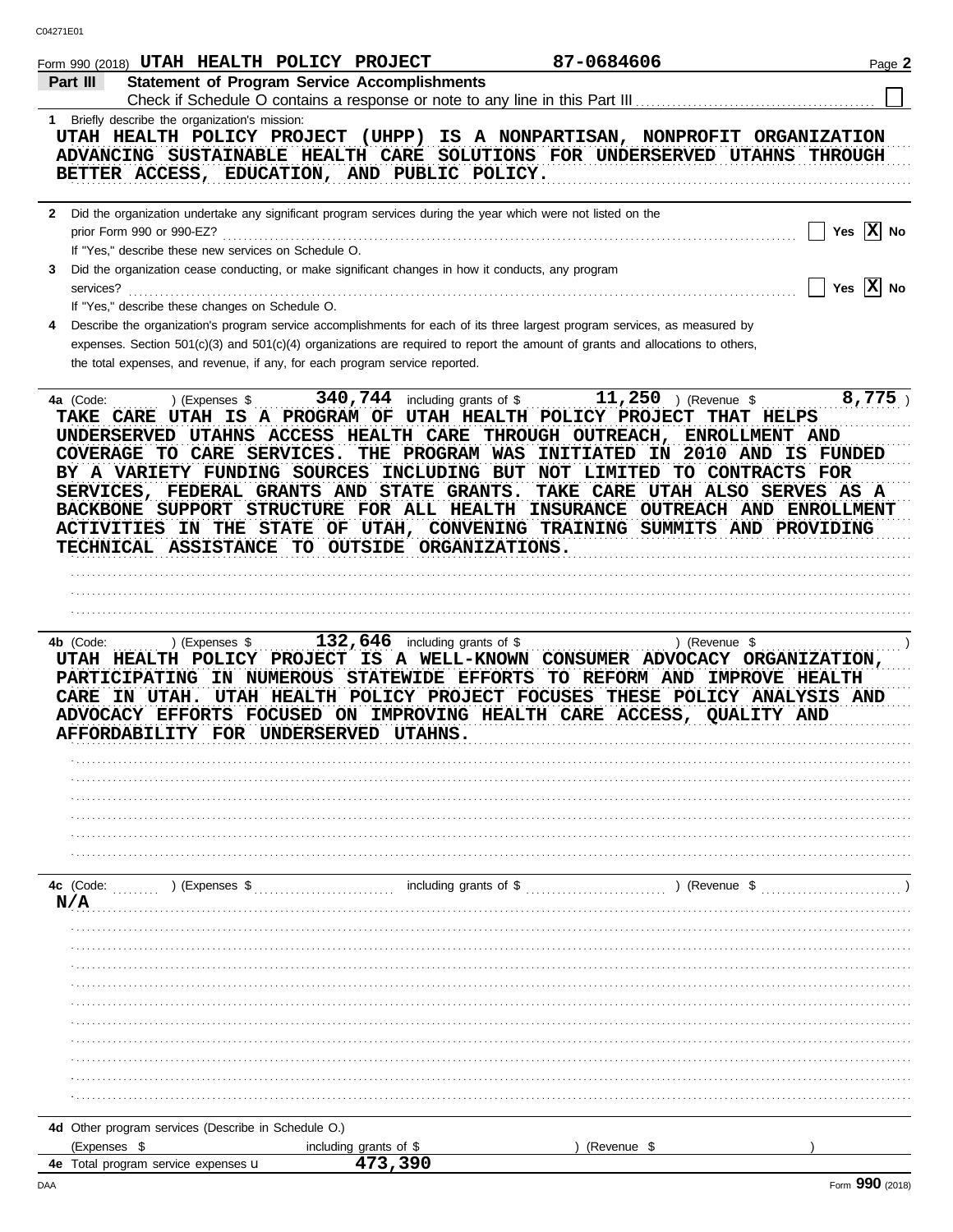| Form 990 (2018) UTAH | <b>HEALTH</b>                          | POLICY | <b>PROJECT</b> | '-0684606 | $P$ aqe |
|----------------------|----------------------------------------|--------|----------------|-----------|---------|
| Part IV              | <b>Checklist of Required Schedules</b> |        |                |           |         |

|     |                                                                                                                                                                                                               |                 | Yes | No |
|-----|---------------------------------------------------------------------------------------------------------------------------------------------------------------------------------------------------------------|-----------------|-----|----|
| 1   | Is the organization described in section $501(c)(3)$ or $4947(a)(1)$ (other than a private foundation)? If "Yes,"                                                                                             |                 |     |    |
|     | complete Schedule A                                                                                                                                                                                           | 1               | x   |    |
| 2   |                                                                                                                                                                                                               | $\mathbf{2}$    | x   |    |
| 3   | Did the organization engage in direct or indirect political campaign activities on behalf of or in opposition to                                                                                              |                 |     |    |
|     | candidates for public office? If "Yes," complete Schedule C, Part I                                                                                                                                           | 3               |     | x  |
| 4   | Section 501(c)(3) organizations. Did the organization engage in lobbying activities, or have a section 501(h)                                                                                                 |                 |     |    |
|     | election in effect during the tax year? If "Yes," complete Schedule C, Part II                                                                                                                                | 4               | x   |    |
| 5   | Is the organization a section $501(c)(4)$ , $501(c)(5)$ , or $501(c)(6)$ organization that receives membership dues,                                                                                          |                 |     |    |
|     | assessments, or similar amounts as defined in Revenue Procedure 98-19? If "Yes," complete Schedule C, Part III                                                                                                | 5               |     | X. |
| 6   | Did the organization maintain any donor advised funds or any similar funds or accounts for which donors                                                                                                       |                 |     |    |
|     | have the right to provide advice on the distribution or investment of amounts in such funds or accounts? If                                                                                                   |                 |     |    |
|     | "Yes," complete Schedule D, Part I                                                                                                                                                                            | 6               |     | X. |
| 7   | Did the organization receive or hold a conservation easement, including easements to preserve open space,                                                                                                     |                 |     |    |
|     | the environment, historic land areas, or historic structures? If "Yes," complete Schedule D, Part II                                                                                                          | 7               |     | X. |
| 8   | Did the organization maintain collections of works of art, historical treasures, or other similar assets? If "Yes,"                                                                                           |                 |     |    |
|     | complete Schedule D, Part III                                                                                                                                                                                 | 8               |     | x  |
| 9   | Did the organization report an amount in Part X, line 21, for escrow or custodial account liability, serve as a                                                                                               |                 |     |    |
|     | custodian for amounts not listed in Part X; or provide credit counseling, debt management, credit repair, or                                                                                                  |                 |     |    |
|     | debt negotiation services? If "Yes," complete Schedule D, Part IV                                                                                                                                             | 9               |     | X. |
| 10  | Did the organization, directly or through a related organization, hold assets in temporarily restricted                                                                                                       |                 |     |    |
|     | endowments, permanent endowments, or quasi-endowments? If "Yes," complete Schedule D, Part V                                                                                                                  | 10              |     | X. |
| 11  | If the organization's answer to any of the following questions is "Yes," then complete Schedule D, Parts VI,                                                                                                  |                 |     |    |
|     | VII, VIII, IX, or X as applicable.                                                                                                                                                                            |                 |     |    |
| a   | Did the organization report an amount for land, buildings, and equipment in Part X, line 10? If "Yes,"                                                                                                        |                 |     |    |
|     | complete Schedule D, Part VI                                                                                                                                                                                  | 11a             | X   |    |
| b   | Did the organization report an amount for investments—other securities in Part X, line 12 that is 5% or more                                                                                                  |                 |     |    |
|     |                                                                                                                                                                                                               | 11b             |     | X. |
| c   | Did the organization report an amount for investments—program related in Part X, line 13 that is 5% or more                                                                                                   | 11c             |     | X. |
| d   | of its total assets reported in Part X, line 16? If "Yes," complete Schedule D, Part VIII<br>Did the organization report an amount for other assets in Part X, line 15 that is 5% or more of its total assets |                 |     |    |
|     | reported in Part X, line 16? If "Yes," complete Schedule D, Part IX                                                                                                                                           | 11d             |     | x  |
| е   | Did the organization report an amount for other liabilities in Part X, line 25? If "Yes," complete Schedule D, Part X                                                                                         | 11e             |     | x  |
| f   | Did the organization's separate or consolidated financial statements for the tax year include a footnote that addresses                                                                                       |                 |     |    |
|     | the organization's liability for uncertain tax positions under FIN 48 (ASC 740)? If "Yes," complete Schedule D, Part X                                                                                        | 11f             | X   |    |
| 12a | Did the organization obtain separate, independent audited financial statements for the tax year? If "Yes," complete                                                                                           |                 |     |    |
|     |                                                                                                                                                                                                               | 12a             | x   |    |
| b   | Was the organization included in consolidated, independent audited financial statements for the tax year? If                                                                                                  |                 |     |    |
|     |                                                                                                                                                                                                               | 12 <sub>b</sub> |     | X  |
| 13  |                                                                                                                                                                                                               | 13              |     | X  |
| 14a |                                                                                                                                                                                                               | 14a             |     | x  |
| b   | Did the organization have aggregate revenues or expenses of more than \$10,000 from grantmaking,                                                                                                              |                 |     |    |
|     | fundraising, business, investment, and program service activities outside the United States, or aggregate                                                                                                     |                 |     |    |
|     |                                                                                                                                                                                                               | 14b             |     | X  |
| 15  | Did the organization report on Part IX, column (A), line 3, more than \$5,000 of grants or other assistance to or                                                                                             |                 |     |    |
|     | for any foreign organization? If "Yes," complete Schedule F, Parts II and IV                                                                                                                                  | 15              |     | X. |
| 16  | Did the organization report on Part IX, column (A), line 3, more than \$5,000 of aggregate grants or other                                                                                                    |                 |     |    |
|     | assistance to or for foreign individuals? If "Yes," complete Schedule F, Parts III and IV [[[[[[[[[[[[[[[[[[[                                                                                                 | 16              |     | X. |
| 17  | Did the organization report a total of more than \$15,000 of expenses for professional fundraising services on                                                                                                |                 |     |    |
|     |                                                                                                                                                                                                               | 17              |     | X. |
| 18  | Did the organization report more than \$15,000 total of fundraising event gross income and contributions on                                                                                                   |                 |     |    |
|     | Part VIII, lines 1c and 8a? If "Yes," complete Schedule G, Part II                                                                                                                                            | 18              |     | X. |
| 19  | Did the organization report more than \$15,000 of gross income from gaming activities on Part VIII, line 9a?                                                                                                  |                 |     |    |
|     |                                                                                                                                                                                                               | 19              |     | x  |
| 20a |                                                                                                                                                                                                               | 20a             |     | x  |
| b   |                                                                                                                                                                                                               | 20b             |     |    |
| 21  | Did the organization report more than \$5,000 of grants or other assistance to any domestic organization or                                                                                                   |                 |     |    |
|     |                                                                                                                                                                                                               | 21              |     | X. |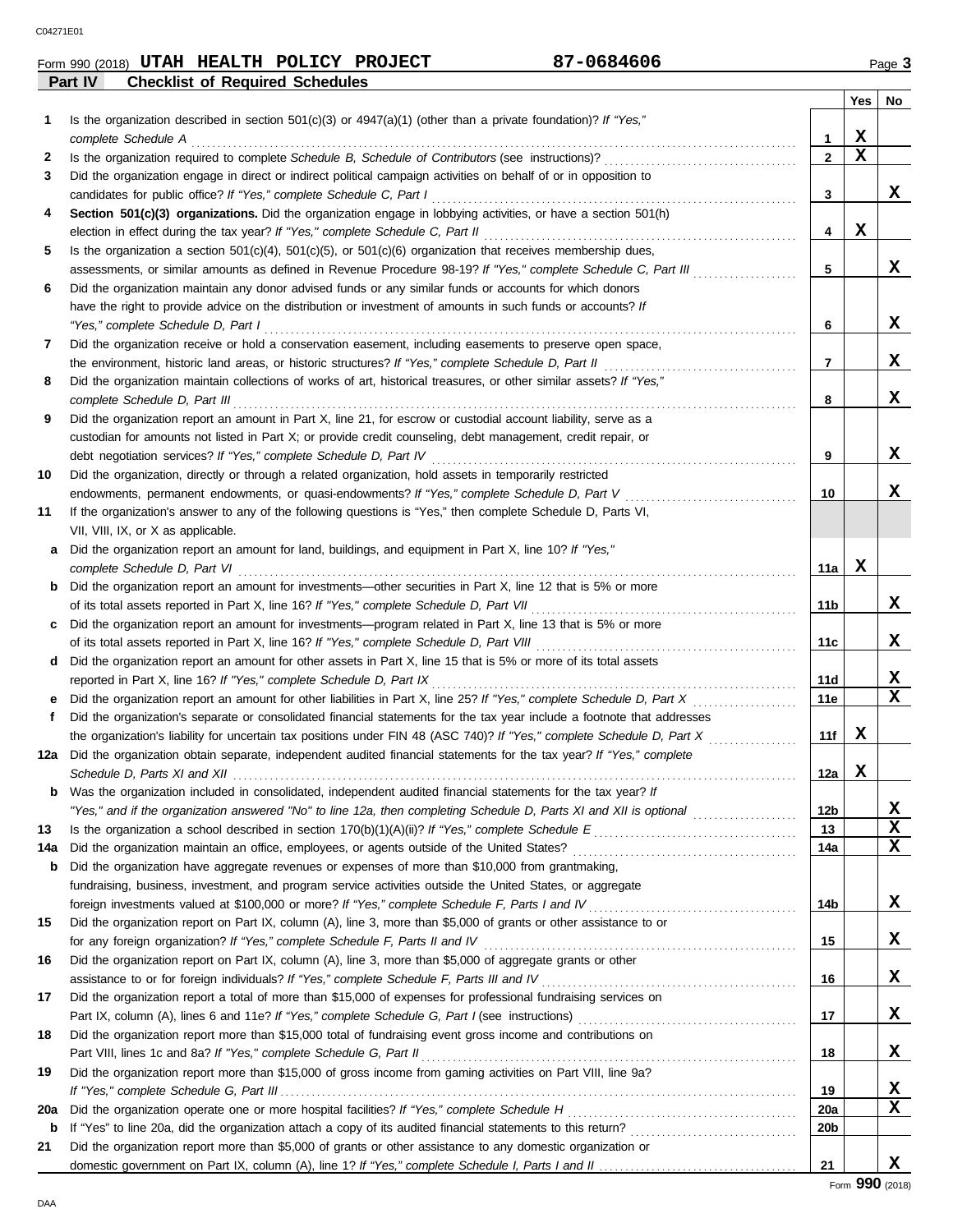**Part IV Checklist of Required Schedules** *(continued)*

| Form 990 (2018) | <b>UTAH HEALTH</b> | POLICY | <b>PROJECT</b> | '-0684606 | Page |
|-----------------|--------------------|--------|----------------|-----------|------|
|                 |                    |        |                |           |      |

|     |                                                                                                                                                                                                                   |                |  |             |                 | Yes | No               |  |
|-----|-------------------------------------------------------------------------------------------------------------------------------------------------------------------------------------------------------------------|----------------|--|-------------|-----------------|-----|------------------|--|
| 22  | Did the organization report more than \$5,000 of grants or other assistance to or for domestic individuals on                                                                                                     |                |  |             |                 |     |                  |  |
|     | Part IX, column (A), line 2? If "Yes," complete Schedule I, Parts I and III                                                                                                                                       |                |  |             | 22              |     | x                |  |
| 23  | Did the organization answer "Yes" to Part VII, Section A, line 3, 4, or 5 about compensation of the                                                                                                               |                |  |             |                 |     |                  |  |
|     | organization's current and former officers, directors, trustees, key employees, and highest compensated                                                                                                           |                |  |             |                 |     |                  |  |
|     | employees? If "Yes," complete Schedule J                                                                                                                                                                          |                |  |             | 23              |     | x                |  |
| 24a | Did the organization have a tax-exempt bond issue with an outstanding principal amount of more than                                                                                                               |                |  |             |                 |     |                  |  |
|     | \$100,000 as of the last day of the year, that was issued after December 31, 2002? If "Yes," answer lines 24b                                                                                                     |                |  |             |                 |     |                  |  |
|     | through 24d and complete Schedule K. If "No," go to line 25a                                                                                                                                                      |                |  |             | 24a             |     | x                |  |
| b   | Did the organization invest any proceeds of tax-exempt bonds beyond a temporary period exception?                                                                                                                 |                |  |             | 24b             |     |                  |  |
| с   | Did the organization maintain an escrow account other than a refunding escrow at any time during the year                                                                                                         |                |  |             |                 |     |                  |  |
|     | to defease any tax-exempt bonds?                                                                                                                                                                                  |                |  |             | 24c             |     |                  |  |
| d   | Did the organization act as an "on behalf of" issuer for bonds outstanding at any time during the year?                                                                                                           |                |  |             | 24d             |     |                  |  |
| 25а | Section 501(c)(3), 501(c)(4), and 501(c)(29) organizations. Did the organization engage in an excess benefit                                                                                                      |                |  |             |                 |     |                  |  |
|     | transaction with a disqualified person during the year? If "Yes," complete Schedule L, Part I                                                                                                                     |                |  |             | 25a             |     | x                |  |
| b   | Is the organization aware that it engaged in an excess benefit transaction with a disqualified person in a prior                                                                                                  |                |  |             |                 |     |                  |  |
|     | year, and that the transaction has not been reported on any of the organization's prior Forms 990 or 990-EZ?                                                                                                      |                |  |             |                 |     |                  |  |
|     | If "Yes," complete Schedule L, Part I                                                                                                                                                                             |                |  |             | 25 <sub>b</sub> |     | x                |  |
| 26  | Did the organization report any amount on Part X, line 5, 6, or 22 for receivables from or payables to any                                                                                                        |                |  |             |                 |     |                  |  |
|     | current or former officers, directors, trustees, key employees, highest compensated employees, or                                                                                                                 |                |  |             |                 |     | x                |  |
|     | disqualified persons? If "Yes," complete Schedule L, Part II                                                                                                                                                      |                |  |             | 26              |     |                  |  |
| 27  | Did the organization provide a grant or other assistance to an officer, director, trustee, key employee,                                                                                                          |                |  |             |                 |     |                  |  |
|     | substantial contributor or employee thereof, a grant selection committee member, or to a 35% controlled                                                                                                           |                |  |             |                 |     | x                |  |
|     | entity or family member of any of these persons? If "Yes," complete Schedule L, Part III                                                                                                                          |                |  |             | 27              |     |                  |  |
| 28  | Was the organization a party to a business transaction with one of the following parties (see Schedule L,                                                                                                         |                |  |             |                 |     |                  |  |
|     | Part IV instructions for applicable filing thresholds, conditions, and exceptions):                                                                                                                               |                |  |             | 28a             |     | X                |  |
| а   | A current or former officer, director, trustee, or key employee? If "Yes," complete Schedule L, Part IV<br>A family member of a current or former officer, director, trustee, or key employee? If "Yes," complete |                |  |             |                 |     |                  |  |
| b   | Schedule L, Part IV                                                                                                                                                                                               |                |  |             | 28b             |     | x                |  |
| c   | An entity of which a current or former officer, director, trustee, or key employee (or a family member thereof)                                                                                                   |                |  |             |                 |     |                  |  |
|     | was an officer, director, trustee, or direct or indirect owner? If "Yes," complete Schedule L, Part IV                                                                                                            |                |  |             | 28c             |     | x                |  |
| 29  |                                                                                                                                                                                                                   |                |  |             | 29              |     | X                |  |
| 30  | Did the organization receive contributions of art, historical treasures, or other similar assets, or qualified                                                                                                    |                |  |             |                 |     |                  |  |
|     | conservation contributions? If "Yes," complete Schedule M                                                                                                                                                         |                |  |             | 30              |     | x                |  |
| 31  | Did the organization liquidate, terminate, or dissolve and cease operations? If "Yes," complete Schedule N, Part I                                                                                                |                |  |             | 31              |     | X                |  |
| 32  | Did the organization sell, exchange, dispose of, or transfer more than 25% of its net assets? If "Yes,"                                                                                                           |                |  |             |                 |     |                  |  |
|     | complete Schedule N, Part II                                                                                                                                                                                      |                |  |             | 32              |     | x                |  |
| 33  | Did the organization own 100% of an entity disregarded as separate from the organization under Regulations                                                                                                        |                |  |             |                 |     |                  |  |
|     | sections 301.7701-2 and 301.7701-3? If "Yes," complete Schedule R, Part I                                                                                                                                         |                |  |             | 33              |     | X.               |  |
| 34  | Was the organization related to any tax-exempt or taxable entity? If "Yes," complete Schedule R, Part II, III,                                                                                                    |                |  |             |                 |     |                  |  |
|     | or IV, and Part V, line 1                                                                                                                                                                                         |                |  |             | 34              |     | x                |  |
| 35a | Did the organization have a controlled entity within the meaning of section 512(b)(13)?                                                                                                                           |                |  |             | 35a             |     | x                |  |
| b   | If "Yes" to line 35a, did the organization receive any payment from or engage in any transaction with a                                                                                                           |                |  |             |                 |     |                  |  |
|     | controlled entity within the meaning of section 512(b)(13)? If "Yes," complete Schedule R, Part V, line 2                                                                                                         |                |  |             | 35b             |     |                  |  |
| 36  | Section 501(c)(3) organizations. Did the organization make any transfers to an exempt non-charitable                                                                                                              |                |  |             |                 |     |                  |  |
|     | related organization? If "Yes," complete Schedule R, Part V, line 2                                                                                                                                               |                |  |             | 36              |     | x                |  |
| 37  | Did the organization conduct more than 5% of its activities through an entity that is not a related organization                                                                                                  |                |  |             |                 |     |                  |  |
|     | and that is treated as a partnership for federal income tax purposes? If "Yes," complete Schedule R, Part VI                                                                                                      |                |  |             | 37              |     | x                |  |
| 38  | Did the organization complete Schedule O and provide explanations in Schedule O for Part VI, lines 11b and                                                                                                        |                |  |             |                 |     |                  |  |
|     | 19? Note. All Form 990 filers are required to complete Schedule O.                                                                                                                                                |                |  |             | 38              | X   |                  |  |
|     | Statements Regarding Other IRS Filings and Tax Compliance<br>Part V                                                                                                                                               |                |  |             |                 |     |                  |  |
|     | Check if Schedule O contains a response or note to any line in this Part V                                                                                                                                        |                |  |             |                 |     |                  |  |
|     |                                                                                                                                                                                                                   |                |  |             |                 | Yes | No               |  |
| 1a  | Enter the number reported in Box 3 of Form 1096. Enter -0- if not applicable                                                                                                                                      | 1a             |  | 0           |                 |     |                  |  |
| b   | Enter the number of Forms W-2G included in line 1a. Enter -0- if not applicable                                                                                                                                   | 1 <sub>b</sub> |  | $\mathbf 0$ |                 |     |                  |  |
| c   | Did the organization comply with backup withholding rules for reportable payments to vendors and                                                                                                                  |                |  |             |                 |     |                  |  |
|     |                                                                                                                                                                                                                   |                |  |             | 1c              |     |                  |  |
|     |                                                                                                                                                                                                                   |                |  |             |                 |     | $000 \text{ cm}$ |  |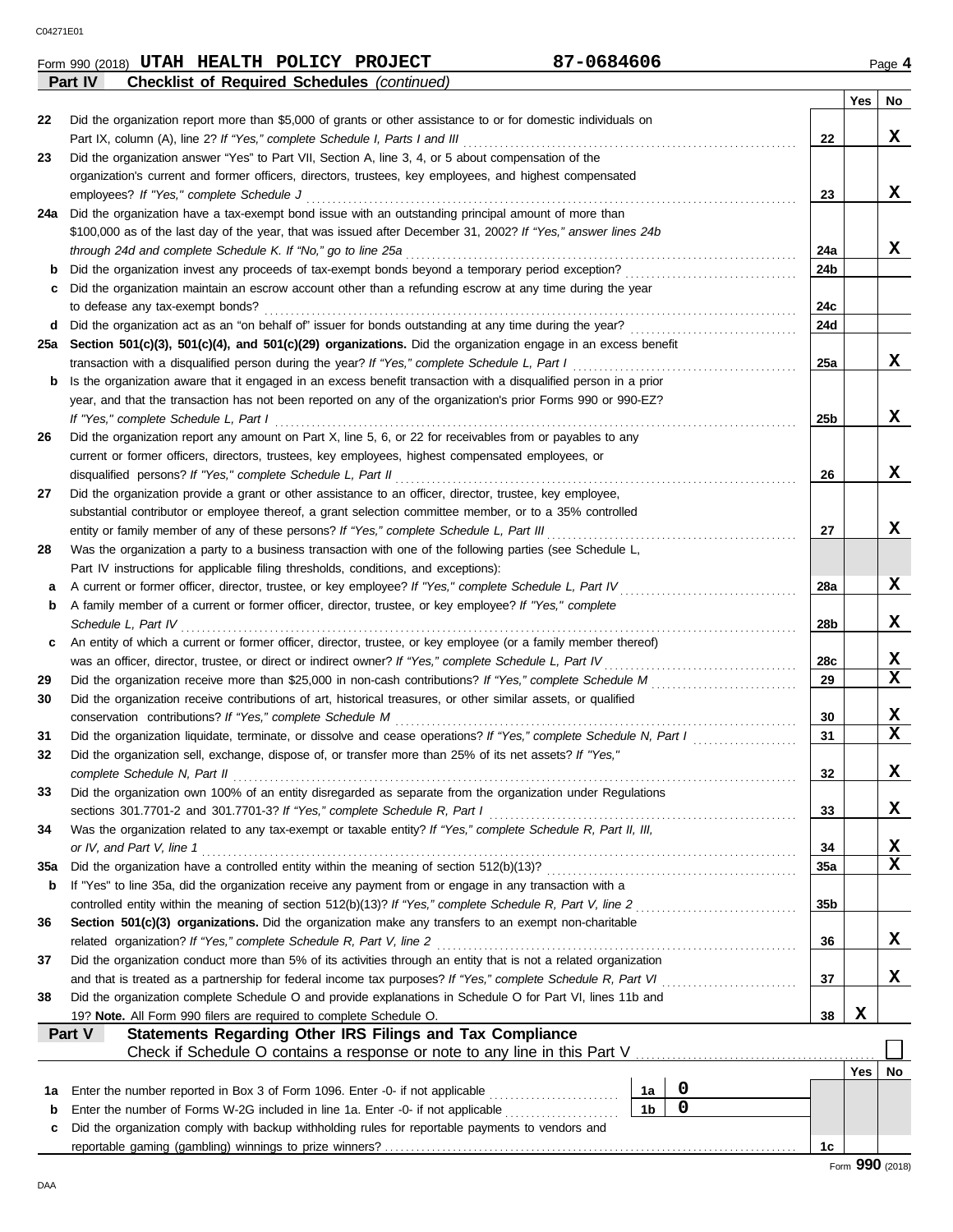| 2a Enter the number of employees reported on Form W-3, Transmittal of Wage and Tax<br>15<br>2a<br>Statements, filed for the calendar year ending with or within the year covered by this return<br>2b<br>b<br><b>Note.</b> If the sum of lines 1a and 2a is greater than 250, you may be required to e-file (see instructions)<br>За<br>за<br>3b<br>b<br>At any time during the calendar year, did the organization have an interest in, or a signature or other authority over,<br>4a<br>4a<br>b<br>See instructions for filing requirements for FinCEN Form 114, Report of Foreign Bank and Financial Accounts (FBAR).<br>5a<br>5а<br>5 <sub>b</sub><br>b<br>5c<br>c<br>Does the organization have annual gross receipts that are normally greater than \$100,000, and did the<br>6а<br>6a<br>If "Yes," did the organization include with every solicitation an express statement that such contributions or<br>b<br>gifts were not tax deductible?<br>6b<br>Organizations that may receive deductible contributions under section 170(c).<br>7<br>Did the organization receive a payment in excess of \$75 made partly as a contribution and partly for goods<br>а<br>and services provided to the payor?<br>7a<br>7b<br>b<br>Did the organization sell, exchange, or otherwise dispose of tangible personal property for which it was<br>c<br>7c<br>7d<br>d<br>7e<br>е<br>7f<br>Did the organization, during the year, pay premiums, directly or indirectly, on a personal benefit contract?<br>f<br>7g<br>g<br>If the organization received a contribution of cars, boats, airplanes, or other vehicles, did the organization file a Form 1098-C?<br>7h<br>h<br>Sponsoring organizations maintaining donor advised funds. Did a donor advised fund maintained by the<br>8<br>8<br>Sponsoring organizations maintaining donor advised funds.<br>9<br>9a<br>a<br>9b<br>b<br>Section 501(c)(7) organizations. Enter:<br>10<br>10a<br>а<br>Gross receipts, included on Form 990, Part VIII, line 12, for public use of club facilities<br>10 <sub>b</sub><br>b<br>Section 501(c)(12) organizations. Enter:<br>11<br>11a<br>а<br>Gross income from other sources (Do not net amounts due or paid to other sources<br>b<br>11 <sub>b</sub><br>Section 4947(a)(1) non-exempt charitable trusts. Is the organization filing Form 990 in lieu of Form 1041?<br>12a<br>12a<br>If "Yes," enter the amount of tax-exempt interest received or accrued during the year<br>12 <sub>b</sub><br>b<br>Section 501(c)(29) qualified nonprofit health insurance issuers.<br>13<br>13a<br>а<br>Note. See the instructions for additional information the organization must report on Schedule O.<br>Enter the amount of reserves the organization is required to maintain by the states in which<br>b<br>13 <sub>b</sub><br>13c<br>Enter the amount of reserves on hand<br>c<br>14a<br>14a<br>14b<br>b<br>Is the organization subject to the section 4960 tax on payment(s) of more than \$1,000,000 in remuneration or<br>15 |            |    |
|----------------------------------------------------------------------------------------------------------------------------------------------------------------------------------------------------------------------------------------------------------------------------------------------------------------------------------------------------------------------------------------------------------------------------------------------------------------------------------------------------------------------------------------------------------------------------------------------------------------------------------------------------------------------------------------------------------------------------------------------------------------------------------------------------------------------------------------------------------------------------------------------------------------------------------------------------------------------------------------------------------------------------------------------------------------------------------------------------------------------------------------------------------------------------------------------------------------------------------------------------------------------------------------------------------------------------------------------------------------------------------------------------------------------------------------------------------------------------------------------------------------------------------------------------------------------------------------------------------------------------------------------------------------------------------------------------------------------------------------------------------------------------------------------------------------------------------------------------------------------------------------------------------------------------------------------------------------------------------------------------------------------------------------------------------------------------------------------------------------------------------------------------------------------------------------------------------------------------------------------------------------------------------------------------------------------------------------------------------------------------------------------------------------------------------------------------------------------------------------------------------------------------------------------------------------------------------------------------------------------------------------------------------------------------------------------------------------------------------------------------------------------------------------------------------------------------------------------------------------------------------------------------------------------------------------------------------------------------------------------------------------|------------|----|
|                                                                                                                                                                                                                                                                                                                                                                                                                                                                                                                                                                                                                                                                                                                                                                                                                                                                                                                                                                                                                                                                                                                                                                                                                                                                                                                                                                                                                                                                                                                                                                                                                                                                                                                                                                                                                                                                                                                                                                                                                                                                                                                                                                                                                                                                                                                                                                                                                                                                                                                                                                                                                                                                                                                                                                                                                                                                                                                                                                                                                | <b>Yes</b> | No |
|                                                                                                                                                                                                                                                                                                                                                                                                                                                                                                                                                                                                                                                                                                                                                                                                                                                                                                                                                                                                                                                                                                                                                                                                                                                                                                                                                                                                                                                                                                                                                                                                                                                                                                                                                                                                                                                                                                                                                                                                                                                                                                                                                                                                                                                                                                                                                                                                                                                                                                                                                                                                                                                                                                                                                                                                                                                                                                                                                                                                                |            |    |
|                                                                                                                                                                                                                                                                                                                                                                                                                                                                                                                                                                                                                                                                                                                                                                                                                                                                                                                                                                                                                                                                                                                                                                                                                                                                                                                                                                                                                                                                                                                                                                                                                                                                                                                                                                                                                                                                                                                                                                                                                                                                                                                                                                                                                                                                                                                                                                                                                                                                                                                                                                                                                                                                                                                                                                                                                                                                                                                                                                                                                |            |    |
|                                                                                                                                                                                                                                                                                                                                                                                                                                                                                                                                                                                                                                                                                                                                                                                                                                                                                                                                                                                                                                                                                                                                                                                                                                                                                                                                                                                                                                                                                                                                                                                                                                                                                                                                                                                                                                                                                                                                                                                                                                                                                                                                                                                                                                                                                                                                                                                                                                                                                                                                                                                                                                                                                                                                                                                                                                                                                                                                                                                                                | X          |    |
|                                                                                                                                                                                                                                                                                                                                                                                                                                                                                                                                                                                                                                                                                                                                                                                                                                                                                                                                                                                                                                                                                                                                                                                                                                                                                                                                                                                                                                                                                                                                                                                                                                                                                                                                                                                                                                                                                                                                                                                                                                                                                                                                                                                                                                                                                                                                                                                                                                                                                                                                                                                                                                                                                                                                                                                                                                                                                                                                                                                                                |            |    |
|                                                                                                                                                                                                                                                                                                                                                                                                                                                                                                                                                                                                                                                                                                                                                                                                                                                                                                                                                                                                                                                                                                                                                                                                                                                                                                                                                                                                                                                                                                                                                                                                                                                                                                                                                                                                                                                                                                                                                                                                                                                                                                                                                                                                                                                                                                                                                                                                                                                                                                                                                                                                                                                                                                                                                                                                                                                                                                                                                                                                                |            | X  |
|                                                                                                                                                                                                                                                                                                                                                                                                                                                                                                                                                                                                                                                                                                                                                                                                                                                                                                                                                                                                                                                                                                                                                                                                                                                                                                                                                                                                                                                                                                                                                                                                                                                                                                                                                                                                                                                                                                                                                                                                                                                                                                                                                                                                                                                                                                                                                                                                                                                                                                                                                                                                                                                                                                                                                                                                                                                                                                                                                                                                                |            |    |
|                                                                                                                                                                                                                                                                                                                                                                                                                                                                                                                                                                                                                                                                                                                                                                                                                                                                                                                                                                                                                                                                                                                                                                                                                                                                                                                                                                                                                                                                                                                                                                                                                                                                                                                                                                                                                                                                                                                                                                                                                                                                                                                                                                                                                                                                                                                                                                                                                                                                                                                                                                                                                                                                                                                                                                                                                                                                                                                                                                                                                |            |    |
|                                                                                                                                                                                                                                                                                                                                                                                                                                                                                                                                                                                                                                                                                                                                                                                                                                                                                                                                                                                                                                                                                                                                                                                                                                                                                                                                                                                                                                                                                                                                                                                                                                                                                                                                                                                                                                                                                                                                                                                                                                                                                                                                                                                                                                                                                                                                                                                                                                                                                                                                                                                                                                                                                                                                                                                                                                                                                                                                                                                                                |            | x  |
|                                                                                                                                                                                                                                                                                                                                                                                                                                                                                                                                                                                                                                                                                                                                                                                                                                                                                                                                                                                                                                                                                                                                                                                                                                                                                                                                                                                                                                                                                                                                                                                                                                                                                                                                                                                                                                                                                                                                                                                                                                                                                                                                                                                                                                                                                                                                                                                                                                                                                                                                                                                                                                                                                                                                                                                                                                                                                                                                                                                                                |            |    |
|                                                                                                                                                                                                                                                                                                                                                                                                                                                                                                                                                                                                                                                                                                                                                                                                                                                                                                                                                                                                                                                                                                                                                                                                                                                                                                                                                                                                                                                                                                                                                                                                                                                                                                                                                                                                                                                                                                                                                                                                                                                                                                                                                                                                                                                                                                                                                                                                                                                                                                                                                                                                                                                                                                                                                                                                                                                                                                                                                                                                                |            |    |
|                                                                                                                                                                                                                                                                                                                                                                                                                                                                                                                                                                                                                                                                                                                                                                                                                                                                                                                                                                                                                                                                                                                                                                                                                                                                                                                                                                                                                                                                                                                                                                                                                                                                                                                                                                                                                                                                                                                                                                                                                                                                                                                                                                                                                                                                                                                                                                                                                                                                                                                                                                                                                                                                                                                                                                                                                                                                                                                                                                                                                |            | X  |
|                                                                                                                                                                                                                                                                                                                                                                                                                                                                                                                                                                                                                                                                                                                                                                                                                                                                                                                                                                                                                                                                                                                                                                                                                                                                                                                                                                                                                                                                                                                                                                                                                                                                                                                                                                                                                                                                                                                                                                                                                                                                                                                                                                                                                                                                                                                                                                                                                                                                                                                                                                                                                                                                                                                                                                                                                                                                                                                                                                                                                |            | X  |
|                                                                                                                                                                                                                                                                                                                                                                                                                                                                                                                                                                                                                                                                                                                                                                                                                                                                                                                                                                                                                                                                                                                                                                                                                                                                                                                                                                                                                                                                                                                                                                                                                                                                                                                                                                                                                                                                                                                                                                                                                                                                                                                                                                                                                                                                                                                                                                                                                                                                                                                                                                                                                                                                                                                                                                                                                                                                                                                                                                                                                |            |    |
|                                                                                                                                                                                                                                                                                                                                                                                                                                                                                                                                                                                                                                                                                                                                                                                                                                                                                                                                                                                                                                                                                                                                                                                                                                                                                                                                                                                                                                                                                                                                                                                                                                                                                                                                                                                                                                                                                                                                                                                                                                                                                                                                                                                                                                                                                                                                                                                                                                                                                                                                                                                                                                                                                                                                                                                                                                                                                                                                                                                                                |            |    |
|                                                                                                                                                                                                                                                                                                                                                                                                                                                                                                                                                                                                                                                                                                                                                                                                                                                                                                                                                                                                                                                                                                                                                                                                                                                                                                                                                                                                                                                                                                                                                                                                                                                                                                                                                                                                                                                                                                                                                                                                                                                                                                                                                                                                                                                                                                                                                                                                                                                                                                                                                                                                                                                                                                                                                                                                                                                                                                                                                                                                                |            | X  |
|                                                                                                                                                                                                                                                                                                                                                                                                                                                                                                                                                                                                                                                                                                                                                                                                                                                                                                                                                                                                                                                                                                                                                                                                                                                                                                                                                                                                                                                                                                                                                                                                                                                                                                                                                                                                                                                                                                                                                                                                                                                                                                                                                                                                                                                                                                                                                                                                                                                                                                                                                                                                                                                                                                                                                                                                                                                                                                                                                                                                                |            |    |
|                                                                                                                                                                                                                                                                                                                                                                                                                                                                                                                                                                                                                                                                                                                                                                                                                                                                                                                                                                                                                                                                                                                                                                                                                                                                                                                                                                                                                                                                                                                                                                                                                                                                                                                                                                                                                                                                                                                                                                                                                                                                                                                                                                                                                                                                                                                                                                                                                                                                                                                                                                                                                                                                                                                                                                                                                                                                                                                                                                                                                |            |    |
|                                                                                                                                                                                                                                                                                                                                                                                                                                                                                                                                                                                                                                                                                                                                                                                                                                                                                                                                                                                                                                                                                                                                                                                                                                                                                                                                                                                                                                                                                                                                                                                                                                                                                                                                                                                                                                                                                                                                                                                                                                                                                                                                                                                                                                                                                                                                                                                                                                                                                                                                                                                                                                                                                                                                                                                                                                                                                                                                                                                                                |            |    |
|                                                                                                                                                                                                                                                                                                                                                                                                                                                                                                                                                                                                                                                                                                                                                                                                                                                                                                                                                                                                                                                                                                                                                                                                                                                                                                                                                                                                                                                                                                                                                                                                                                                                                                                                                                                                                                                                                                                                                                                                                                                                                                                                                                                                                                                                                                                                                                                                                                                                                                                                                                                                                                                                                                                                                                                                                                                                                                                                                                                                                |            |    |
|                                                                                                                                                                                                                                                                                                                                                                                                                                                                                                                                                                                                                                                                                                                                                                                                                                                                                                                                                                                                                                                                                                                                                                                                                                                                                                                                                                                                                                                                                                                                                                                                                                                                                                                                                                                                                                                                                                                                                                                                                                                                                                                                                                                                                                                                                                                                                                                                                                                                                                                                                                                                                                                                                                                                                                                                                                                                                                                                                                                                                |            | X  |
|                                                                                                                                                                                                                                                                                                                                                                                                                                                                                                                                                                                                                                                                                                                                                                                                                                                                                                                                                                                                                                                                                                                                                                                                                                                                                                                                                                                                                                                                                                                                                                                                                                                                                                                                                                                                                                                                                                                                                                                                                                                                                                                                                                                                                                                                                                                                                                                                                                                                                                                                                                                                                                                                                                                                                                                                                                                                                                                                                                                                                |            |    |
|                                                                                                                                                                                                                                                                                                                                                                                                                                                                                                                                                                                                                                                                                                                                                                                                                                                                                                                                                                                                                                                                                                                                                                                                                                                                                                                                                                                                                                                                                                                                                                                                                                                                                                                                                                                                                                                                                                                                                                                                                                                                                                                                                                                                                                                                                                                                                                                                                                                                                                                                                                                                                                                                                                                                                                                                                                                                                                                                                                                                                |            |    |
|                                                                                                                                                                                                                                                                                                                                                                                                                                                                                                                                                                                                                                                                                                                                                                                                                                                                                                                                                                                                                                                                                                                                                                                                                                                                                                                                                                                                                                                                                                                                                                                                                                                                                                                                                                                                                                                                                                                                                                                                                                                                                                                                                                                                                                                                                                                                                                                                                                                                                                                                                                                                                                                                                                                                                                                                                                                                                                                                                                                                                |            | х  |
|                                                                                                                                                                                                                                                                                                                                                                                                                                                                                                                                                                                                                                                                                                                                                                                                                                                                                                                                                                                                                                                                                                                                                                                                                                                                                                                                                                                                                                                                                                                                                                                                                                                                                                                                                                                                                                                                                                                                                                                                                                                                                                                                                                                                                                                                                                                                                                                                                                                                                                                                                                                                                                                                                                                                                                                                                                                                                                                                                                                                                |            |    |
|                                                                                                                                                                                                                                                                                                                                                                                                                                                                                                                                                                                                                                                                                                                                                                                                                                                                                                                                                                                                                                                                                                                                                                                                                                                                                                                                                                                                                                                                                                                                                                                                                                                                                                                                                                                                                                                                                                                                                                                                                                                                                                                                                                                                                                                                                                                                                                                                                                                                                                                                                                                                                                                                                                                                                                                                                                                                                                                                                                                                                |            | X  |
|                                                                                                                                                                                                                                                                                                                                                                                                                                                                                                                                                                                                                                                                                                                                                                                                                                                                                                                                                                                                                                                                                                                                                                                                                                                                                                                                                                                                                                                                                                                                                                                                                                                                                                                                                                                                                                                                                                                                                                                                                                                                                                                                                                                                                                                                                                                                                                                                                                                                                                                                                                                                                                                                                                                                                                                                                                                                                                                                                                                                                |            | X  |
|                                                                                                                                                                                                                                                                                                                                                                                                                                                                                                                                                                                                                                                                                                                                                                                                                                                                                                                                                                                                                                                                                                                                                                                                                                                                                                                                                                                                                                                                                                                                                                                                                                                                                                                                                                                                                                                                                                                                                                                                                                                                                                                                                                                                                                                                                                                                                                                                                                                                                                                                                                                                                                                                                                                                                                                                                                                                                                                                                                                                                |            | X  |
|                                                                                                                                                                                                                                                                                                                                                                                                                                                                                                                                                                                                                                                                                                                                                                                                                                                                                                                                                                                                                                                                                                                                                                                                                                                                                                                                                                                                                                                                                                                                                                                                                                                                                                                                                                                                                                                                                                                                                                                                                                                                                                                                                                                                                                                                                                                                                                                                                                                                                                                                                                                                                                                                                                                                                                                                                                                                                                                                                                                                                |            | X  |
|                                                                                                                                                                                                                                                                                                                                                                                                                                                                                                                                                                                                                                                                                                                                                                                                                                                                                                                                                                                                                                                                                                                                                                                                                                                                                                                                                                                                                                                                                                                                                                                                                                                                                                                                                                                                                                                                                                                                                                                                                                                                                                                                                                                                                                                                                                                                                                                                                                                                                                                                                                                                                                                                                                                                                                                                                                                                                                                                                                                                                |            |    |
|                                                                                                                                                                                                                                                                                                                                                                                                                                                                                                                                                                                                                                                                                                                                                                                                                                                                                                                                                                                                                                                                                                                                                                                                                                                                                                                                                                                                                                                                                                                                                                                                                                                                                                                                                                                                                                                                                                                                                                                                                                                                                                                                                                                                                                                                                                                                                                                                                                                                                                                                                                                                                                                                                                                                                                                                                                                                                                                                                                                                                |            |    |
|                                                                                                                                                                                                                                                                                                                                                                                                                                                                                                                                                                                                                                                                                                                                                                                                                                                                                                                                                                                                                                                                                                                                                                                                                                                                                                                                                                                                                                                                                                                                                                                                                                                                                                                                                                                                                                                                                                                                                                                                                                                                                                                                                                                                                                                                                                                                                                                                                                                                                                                                                                                                                                                                                                                                                                                                                                                                                                                                                                                                                |            |    |
|                                                                                                                                                                                                                                                                                                                                                                                                                                                                                                                                                                                                                                                                                                                                                                                                                                                                                                                                                                                                                                                                                                                                                                                                                                                                                                                                                                                                                                                                                                                                                                                                                                                                                                                                                                                                                                                                                                                                                                                                                                                                                                                                                                                                                                                                                                                                                                                                                                                                                                                                                                                                                                                                                                                                                                                                                                                                                                                                                                                                                |            |    |
|                                                                                                                                                                                                                                                                                                                                                                                                                                                                                                                                                                                                                                                                                                                                                                                                                                                                                                                                                                                                                                                                                                                                                                                                                                                                                                                                                                                                                                                                                                                                                                                                                                                                                                                                                                                                                                                                                                                                                                                                                                                                                                                                                                                                                                                                                                                                                                                                                                                                                                                                                                                                                                                                                                                                                                                                                                                                                                                                                                                                                |            |    |
|                                                                                                                                                                                                                                                                                                                                                                                                                                                                                                                                                                                                                                                                                                                                                                                                                                                                                                                                                                                                                                                                                                                                                                                                                                                                                                                                                                                                                                                                                                                                                                                                                                                                                                                                                                                                                                                                                                                                                                                                                                                                                                                                                                                                                                                                                                                                                                                                                                                                                                                                                                                                                                                                                                                                                                                                                                                                                                                                                                                                                |            |    |
|                                                                                                                                                                                                                                                                                                                                                                                                                                                                                                                                                                                                                                                                                                                                                                                                                                                                                                                                                                                                                                                                                                                                                                                                                                                                                                                                                                                                                                                                                                                                                                                                                                                                                                                                                                                                                                                                                                                                                                                                                                                                                                                                                                                                                                                                                                                                                                                                                                                                                                                                                                                                                                                                                                                                                                                                                                                                                                                                                                                                                |            |    |
|                                                                                                                                                                                                                                                                                                                                                                                                                                                                                                                                                                                                                                                                                                                                                                                                                                                                                                                                                                                                                                                                                                                                                                                                                                                                                                                                                                                                                                                                                                                                                                                                                                                                                                                                                                                                                                                                                                                                                                                                                                                                                                                                                                                                                                                                                                                                                                                                                                                                                                                                                                                                                                                                                                                                                                                                                                                                                                                                                                                                                |            |    |
|                                                                                                                                                                                                                                                                                                                                                                                                                                                                                                                                                                                                                                                                                                                                                                                                                                                                                                                                                                                                                                                                                                                                                                                                                                                                                                                                                                                                                                                                                                                                                                                                                                                                                                                                                                                                                                                                                                                                                                                                                                                                                                                                                                                                                                                                                                                                                                                                                                                                                                                                                                                                                                                                                                                                                                                                                                                                                                                                                                                                                |            |    |
|                                                                                                                                                                                                                                                                                                                                                                                                                                                                                                                                                                                                                                                                                                                                                                                                                                                                                                                                                                                                                                                                                                                                                                                                                                                                                                                                                                                                                                                                                                                                                                                                                                                                                                                                                                                                                                                                                                                                                                                                                                                                                                                                                                                                                                                                                                                                                                                                                                                                                                                                                                                                                                                                                                                                                                                                                                                                                                                                                                                                                |            |    |
|                                                                                                                                                                                                                                                                                                                                                                                                                                                                                                                                                                                                                                                                                                                                                                                                                                                                                                                                                                                                                                                                                                                                                                                                                                                                                                                                                                                                                                                                                                                                                                                                                                                                                                                                                                                                                                                                                                                                                                                                                                                                                                                                                                                                                                                                                                                                                                                                                                                                                                                                                                                                                                                                                                                                                                                                                                                                                                                                                                                                                |            |    |
|                                                                                                                                                                                                                                                                                                                                                                                                                                                                                                                                                                                                                                                                                                                                                                                                                                                                                                                                                                                                                                                                                                                                                                                                                                                                                                                                                                                                                                                                                                                                                                                                                                                                                                                                                                                                                                                                                                                                                                                                                                                                                                                                                                                                                                                                                                                                                                                                                                                                                                                                                                                                                                                                                                                                                                                                                                                                                                                                                                                                                |            |    |
|                                                                                                                                                                                                                                                                                                                                                                                                                                                                                                                                                                                                                                                                                                                                                                                                                                                                                                                                                                                                                                                                                                                                                                                                                                                                                                                                                                                                                                                                                                                                                                                                                                                                                                                                                                                                                                                                                                                                                                                                                                                                                                                                                                                                                                                                                                                                                                                                                                                                                                                                                                                                                                                                                                                                                                                                                                                                                                                                                                                                                |            |    |
|                                                                                                                                                                                                                                                                                                                                                                                                                                                                                                                                                                                                                                                                                                                                                                                                                                                                                                                                                                                                                                                                                                                                                                                                                                                                                                                                                                                                                                                                                                                                                                                                                                                                                                                                                                                                                                                                                                                                                                                                                                                                                                                                                                                                                                                                                                                                                                                                                                                                                                                                                                                                                                                                                                                                                                                                                                                                                                                                                                                                                |            |    |
|                                                                                                                                                                                                                                                                                                                                                                                                                                                                                                                                                                                                                                                                                                                                                                                                                                                                                                                                                                                                                                                                                                                                                                                                                                                                                                                                                                                                                                                                                                                                                                                                                                                                                                                                                                                                                                                                                                                                                                                                                                                                                                                                                                                                                                                                                                                                                                                                                                                                                                                                                                                                                                                                                                                                                                                                                                                                                                                                                                                                                |            |    |
|                                                                                                                                                                                                                                                                                                                                                                                                                                                                                                                                                                                                                                                                                                                                                                                                                                                                                                                                                                                                                                                                                                                                                                                                                                                                                                                                                                                                                                                                                                                                                                                                                                                                                                                                                                                                                                                                                                                                                                                                                                                                                                                                                                                                                                                                                                                                                                                                                                                                                                                                                                                                                                                                                                                                                                                                                                                                                                                                                                                                                |            |    |
|                                                                                                                                                                                                                                                                                                                                                                                                                                                                                                                                                                                                                                                                                                                                                                                                                                                                                                                                                                                                                                                                                                                                                                                                                                                                                                                                                                                                                                                                                                                                                                                                                                                                                                                                                                                                                                                                                                                                                                                                                                                                                                                                                                                                                                                                                                                                                                                                                                                                                                                                                                                                                                                                                                                                                                                                                                                                                                                                                                                                                |            |    |
|                                                                                                                                                                                                                                                                                                                                                                                                                                                                                                                                                                                                                                                                                                                                                                                                                                                                                                                                                                                                                                                                                                                                                                                                                                                                                                                                                                                                                                                                                                                                                                                                                                                                                                                                                                                                                                                                                                                                                                                                                                                                                                                                                                                                                                                                                                                                                                                                                                                                                                                                                                                                                                                                                                                                                                                                                                                                                                                                                                                                                |            |    |
|                                                                                                                                                                                                                                                                                                                                                                                                                                                                                                                                                                                                                                                                                                                                                                                                                                                                                                                                                                                                                                                                                                                                                                                                                                                                                                                                                                                                                                                                                                                                                                                                                                                                                                                                                                                                                                                                                                                                                                                                                                                                                                                                                                                                                                                                                                                                                                                                                                                                                                                                                                                                                                                                                                                                                                                                                                                                                                                                                                                                                |            |    |
|                                                                                                                                                                                                                                                                                                                                                                                                                                                                                                                                                                                                                                                                                                                                                                                                                                                                                                                                                                                                                                                                                                                                                                                                                                                                                                                                                                                                                                                                                                                                                                                                                                                                                                                                                                                                                                                                                                                                                                                                                                                                                                                                                                                                                                                                                                                                                                                                                                                                                                                                                                                                                                                                                                                                                                                                                                                                                                                                                                                                                |            | X  |
|                                                                                                                                                                                                                                                                                                                                                                                                                                                                                                                                                                                                                                                                                                                                                                                                                                                                                                                                                                                                                                                                                                                                                                                                                                                                                                                                                                                                                                                                                                                                                                                                                                                                                                                                                                                                                                                                                                                                                                                                                                                                                                                                                                                                                                                                                                                                                                                                                                                                                                                                                                                                                                                                                                                                                                                                                                                                                                                                                                                                                |            |    |
|                                                                                                                                                                                                                                                                                                                                                                                                                                                                                                                                                                                                                                                                                                                                                                                                                                                                                                                                                                                                                                                                                                                                                                                                                                                                                                                                                                                                                                                                                                                                                                                                                                                                                                                                                                                                                                                                                                                                                                                                                                                                                                                                                                                                                                                                                                                                                                                                                                                                                                                                                                                                                                                                                                                                                                                                                                                                                                                                                                                                                |            |    |
| 15                                                                                                                                                                                                                                                                                                                                                                                                                                                                                                                                                                                                                                                                                                                                                                                                                                                                                                                                                                                                                                                                                                                                                                                                                                                                                                                                                                                                                                                                                                                                                                                                                                                                                                                                                                                                                                                                                                                                                                                                                                                                                                                                                                                                                                                                                                                                                                                                                                                                                                                                                                                                                                                                                                                                                                                                                                                                                                                                                                                                             |            | x  |
| If "Yes," see instructions and file Form 4720, Schedule N.                                                                                                                                                                                                                                                                                                                                                                                                                                                                                                                                                                                                                                                                                                                                                                                                                                                                                                                                                                                                                                                                                                                                                                                                                                                                                                                                                                                                                                                                                                                                                                                                                                                                                                                                                                                                                                                                                                                                                                                                                                                                                                                                                                                                                                                                                                                                                                                                                                                                                                                                                                                                                                                                                                                                                                                                                                                                                                                                                     |            |    |
| 16<br>16<br>Is the organization an educational institution subject to the section 4968 excise tax on net investment income?                                                                                                                                                                                                                                                                                                                                                                                                                                                                                                                                                                                                                                                                                                                                                                                                                                                                                                                                                                                                                                                                                                                                                                                                                                                                                                                                                                                                                                                                                                                                                                                                                                                                                                                                                                                                                                                                                                                                                                                                                                                                                                                                                                                                                                                                                                                                                                                                                                                                                                                                                                                                                                                                                                                                                                                                                                                                                    |            | X  |
| If "Yes," complete Form 4720, Schedule O.                                                                                                                                                                                                                                                                                                                                                                                                                                                                                                                                                                                                                                                                                                                                                                                                                                                                                                                                                                                                                                                                                                                                                                                                                                                                                                                                                                                                                                                                                                                                                                                                                                                                                                                                                                                                                                                                                                                                                                                                                                                                                                                                                                                                                                                                                                                                                                                                                                                                                                                                                                                                                                                                                                                                                                                                                                                                                                                                                                      |            |    |

| '-0684606<br>UTAH HEALTH POLICY<br><b>PROJECT</b><br>Form 990 (2018) | Page 5 |
|----------------------------------------------------------------------|--------|
|----------------------------------------------------------------------|--------|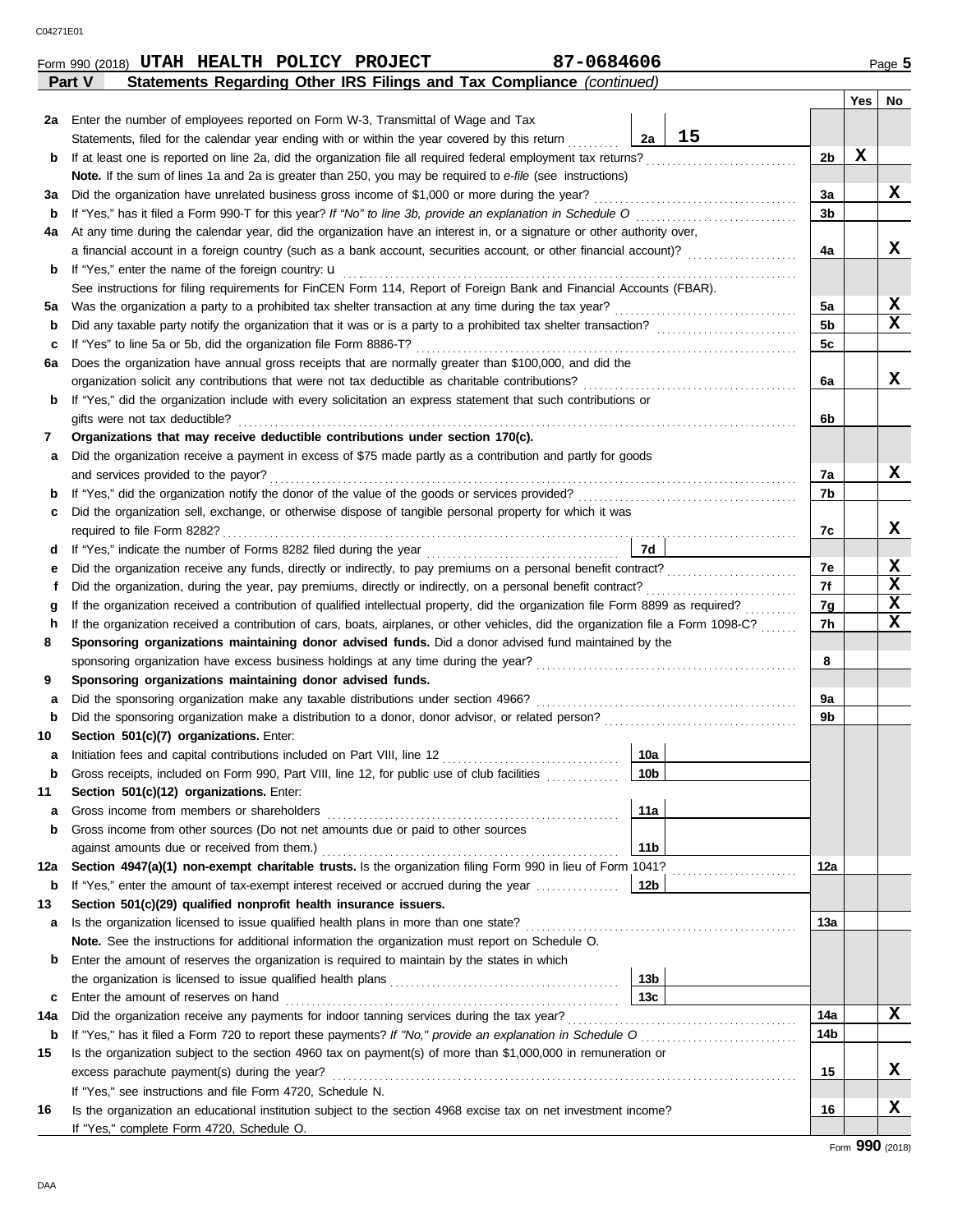|          | Part VI<br>Governance, Management, and Disclosure For each "Yes" response to lines 2 through 7b below, and for a "No"                                                                                                                            |    |    |              |             |                 |
|----------|--------------------------------------------------------------------------------------------------------------------------------------------------------------------------------------------------------------------------------------------------|----|----|--------------|-------------|-----------------|
|          | response to line 8a, 8b, or 10b below, describe the circumstances, processes, or changes in Schedule O. See instructions.                                                                                                                        |    |    |              |             |                 |
|          |                                                                                                                                                                                                                                                  |    |    |              |             | x               |
|          | Section A. Governing Body and Management                                                                                                                                                                                                         |    |    |              |             |                 |
|          |                                                                                                                                                                                                                                                  |    | 12 |              | <b>Yes</b>  | No              |
| 1а       | Enter the number of voting members of the governing body at the end of the tax year                                                                                                                                                              | 1a |    |              |             |                 |
|          | If there are material differences in voting rights among members of the governing body, or                                                                                                                                                       |    |    |              |             |                 |
|          | if the governing body delegated broad authority to an executive committee or similar                                                                                                                                                             |    |    |              |             |                 |
|          | committee, explain in Schedule O.                                                                                                                                                                                                                |    | 12 |              |             |                 |
| b        | Enter the number of voting members included in line 1a, above, who are independent                                                                                                                                                               | 1b |    |              |             |                 |
| 2        | Did any officer, director, trustee, or key employee have a family relationship or a business relationship with                                                                                                                                   |    |    |              |             |                 |
|          | any other officer, director, trustee, or key employee?                                                                                                                                                                                           |    |    | 2            |             | x               |
| 3        | Did the organization delegate control over management duties customarily performed by or under the direct                                                                                                                                        |    |    |              |             |                 |
|          | supervision of officers, directors, or trustees, or key employees to a management company or other person?                                                                                                                                       |    |    | 3            |             | X               |
| 4        |                                                                                                                                                                                                                                                  |    |    | 4            |             | $\mathbf x$     |
| 5        |                                                                                                                                                                                                                                                  |    |    | 5            |             | X               |
| 6        | Did the organization have members or stockholders?                                                                                                                                                                                               |    |    | 6            |             | X               |
| 7a       | Did the organization have members, stockholders, or other persons who had the power to elect or appoint                                                                                                                                          |    |    |              |             |                 |
|          | one or more members of the governing body?                                                                                                                                                                                                       |    |    | 7a           |             | x               |
| b        | Are any governance decisions of the organization reserved to (or subject to approval by) members,                                                                                                                                                |    |    |              |             |                 |
|          | stockholders, or persons other than the governing body?                                                                                                                                                                                          |    |    | 7b           |             | x               |
| 8        | Did the organization contemporaneously document the meetings held or written actions undertaken during the year by the following:                                                                                                                |    |    |              |             |                 |
| а        | The governing body?                                                                                                                                                                                                                              |    |    | 8а           | X           |                 |
| b        | Each committee with authority to act on behalf of the governing body?                                                                                                                                                                            |    |    | 8b           | X           |                 |
| 9        | Is there any officer, director, trustee, or key employee listed in Part VII, Section A, who cannot be reached at                                                                                                                                 |    |    |              |             |                 |
|          |                                                                                                                                                                                                                                                  |    |    | 9            |             | x               |
|          | Section B. Policies (This Section B requests information about policies not required by the Internal Revenue Code.)                                                                                                                              |    |    |              |             |                 |
|          |                                                                                                                                                                                                                                                  |    |    |              | Yes         | No<br>X         |
| 10a      | Did the organization have local chapters, branches, or affiliates?                                                                                                                                                                               |    |    | 10a          |             |                 |
| b        | If "Yes," did the organization have written policies and procedures governing the activities of such chapters,                                                                                                                                   |    |    |              |             |                 |
|          | affiliates, and branches to ensure their operations are consistent with the organization's exempt purposes?                                                                                                                                      |    |    | 10b          | х           |                 |
| 11a      | Has the organization provided a complete copy of this Form 990 to all members of its governing body before filing the form?                                                                                                                      |    |    | 11a          |             |                 |
| b        | Describe in Schedule O the process, if any, used by the organization to review this Form 990.                                                                                                                                                    |    |    |              | X           |                 |
| 12a      | Did the organization have a written conflict of interest policy? If "No," go to line 13                                                                                                                                                          |    |    | 12a          | X           |                 |
| b        | Were officers, directors, or trustees, and key employees required to disclose annually interests that could give rise to conflicts?<br>Did the organization regularly and consistently monitor and enforce compliance with the policy? If "Yes," |    |    | 12b          |             |                 |
| c        |                                                                                                                                                                                                                                                  |    |    |              | X           |                 |
|          | describe in Schedule O how this was done<br>Did the organization have a written whistleblower policy?                                                                                                                                            |    |    | 12c<br>13    | X           |                 |
| 13       |                                                                                                                                                                                                                                                  |    |    | 14           | $\mathbf x$ |                 |
| 14<br>15 | Did the organization have a written document retention and destruction policy?<br>Did the process for determining compensation of the following persons include a review and approval by                                                         |    |    |              |             |                 |
|          | independent persons, comparability data, and contemporaneous substantiation of the deliberation and decision?                                                                                                                                    |    |    |              |             |                 |
|          |                                                                                                                                                                                                                                                  |    |    |              | X           |                 |
| a<br>b   | Other officers or key employees of the organization                                                                                                                                                                                              |    |    | 15a<br>15b   |             | x               |
|          | If "Yes" to line 15a or 15b, describe the process in Schedule O (see instructions).                                                                                                                                                              |    |    |              |             |                 |
| 16a      | Did the organization invest in, contribute assets to, or participate in a joint venture or similar arrangement                                                                                                                                   |    |    |              |             |                 |
|          | with a taxable entity during the year?                                                                                                                                                                                                           |    |    | 16a          |             | x               |
| b        | If "Yes," did the organization follow a written policy or procedure requiring the organization to evaluate its                                                                                                                                   |    |    |              |             |                 |
|          | participation in joint venture arrangements under applicable federal tax law, and take steps to safeguard the                                                                                                                                    |    |    |              |             |                 |
|          |                                                                                                                                                                                                                                                  |    |    | 16b          |             |                 |
|          | <b>Section C. Disclosure</b>                                                                                                                                                                                                                     |    |    |              |             |                 |
| 17       | List the states with which a copy of this Form 990 is required to be filed $\mathbf{u}$ UT                                                                                                                                                       |    |    |              |             |                 |
| 18       | Section 6104 requires an organization to make its Forms 1023 (1024 or 1024-A if applicable), 990, and 990-T (Section 501(c)                                                                                                                      |    |    |              |             |                 |
|          | (3)s only) available for public inspection. Indicate how you made these available. Check all that apply.                                                                                                                                         |    |    |              |             |                 |
|          | $ X $ Own website $ X $ Another's website $ X $ Upon request<br>Other (explain in Schedule O)<br>$\perp$                                                                                                                                         |    |    |              |             |                 |
| 19       | Describe in Schedule O whether (and if so, how) the organization made its governing documents, conflict of interest policy, and                                                                                                                  |    |    |              |             |                 |
|          | financial statements available to the public during the tax year.                                                                                                                                                                                |    |    |              |             |                 |
| 20       | State the name, address, and telephone number of the person who possesses the organization's books and records u                                                                                                                                 |    |    |              |             |                 |
|          | 1832 RESEARCH WAY, #60<br>UTAH HEALTH POLICY PROJECT                                                                                                                                                                                             |    |    |              |             |                 |
|          | <b>UT 84119</b><br><b>SALT LAKE CITY</b>                                                                                                                                                                                                         |    |    | 801-433-2299 |             |                 |
| DAA      |                                                                                                                                                                                                                                                  |    |    |              |             | Form 990 (2018) |

Form 990 (2018) Page **6 UTAH HEALTH POLICY PROJECT 87-0684606**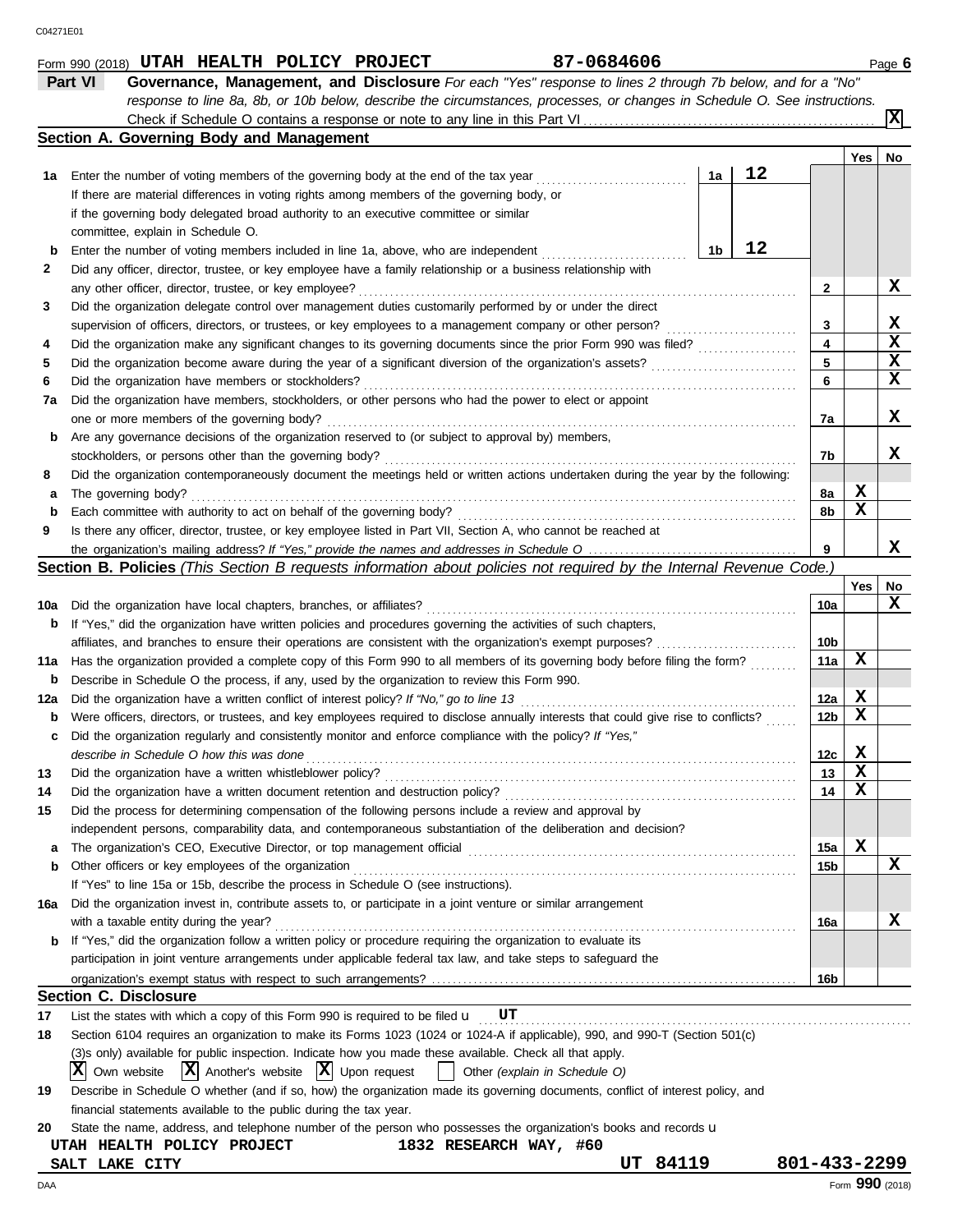|                          |                                                 | Form 990 (2018) UTAH HEALTH POLICY PROJECT                                                                      | 87-0684606                                                                                                                                                                                                                                                  | Page 7 |
|--------------------------|-------------------------------------------------|-----------------------------------------------------------------------------------------------------------------|-------------------------------------------------------------------------------------------------------------------------------------------------------------------------------------------------------------------------------------------------------------|--------|
| Part VII                 |                                                 |                                                                                                                 | Compensation of Officers, Directors, Trustees, Key Employees, Highest Compensated Employees, and                                                                                                                                                            |        |
|                          | <b>Independent Contractors</b>                  |                                                                                                                 |                                                                                                                                                                                                                                                             |        |
|                          |                                                 |                                                                                                                 |                                                                                                                                                                                                                                                             |        |
| Section A.               |                                                 |                                                                                                                 | Officers, Directors, Trustees, Key Employees, and Highest Compensated Employees                                                                                                                                                                             |        |
| organization's tax year. |                                                 |                                                                                                                 | 1a Complete this table for all persons required to be listed. Report compensation for the calendar year ending with or within the                                                                                                                           |        |
|                          |                                                 | compensation. Enter -0- in columns (D), (E), and (F) if no compensation was paid.                               | • List all of the organization's <b>current</b> officers, directors, trustees (whether individuals or organizations), regardless of amount of                                                                                                               |        |
|                          |                                                 |                                                                                                                 | • List all of the organization's current key employees, if any. See instructions for definition of "key employee."                                                                                                                                          |        |
|                          | organization and any related organizations.     |                                                                                                                 | • List the organization's five current highest compensated employees (other than an officer, director, trustee, or key employee)<br>who received reportable compensation (Box 5 of Form W-2 and/or Box 7 of Form 1099-MISC) of more than \$100,000 from the |        |
|                          |                                                 | \$100,000 of reportable compensation from the organization and any related organizations.                       | List all of the organization's former officers, key employees, and highest compensated employees who received more than                                                                                                                                     |        |
|                          |                                                 |                                                                                                                 | • List all of the organization's former directors or trustees that received, in the capacity as a former director or trustee of the<br>organization, more than \$10,000 of reportable compensation from the organization and any related organizations.     |        |
|                          | compensated employees; and former such persons. |                                                                                                                 | List persons in the following order: individual trustees or directors; institutional trustees; officers; key employees; highest                                                                                                                             |        |
|                          |                                                 | the contract of the contract of the contract of the contract of the contract of the contract of the contract of |                                                                                                                                                                                                                                                             |        |

Check this box if neither the organization nor any related organization compensated any current officer, director, or trustee.

| (A)<br>Name and Title                   | (B)<br>Average<br>hours per<br>week<br>(list any               |                                   |                         |             | (C)<br>Position | (do not check more than one<br>box, unless person is both an<br>officer and a director/trustee) |        | (D)<br>Reportable<br>compensation<br>from<br>the<br>organization | (E)<br>Reportable<br>compensation from<br>related<br>organizations<br>(W-2/1099-MISC) | (F)<br>Estimated<br>amount of<br>other<br>compensation<br>from the |  |
|-----------------------------------------|----------------------------------------------------------------|-----------------------------------|-------------------------|-------------|-----------------|-------------------------------------------------------------------------------------------------|--------|------------------------------------------------------------------|---------------------------------------------------------------------------------------|--------------------------------------------------------------------|--|
|                                         | hours for<br>related<br>organizations<br>below dotted<br>line) | Individual trustee<br>or director | nstitutional<br>trustee | Officer     | Key employee    | Highest compensated<br>employee                                                                 | Former | (W-2/1099-MISC)                                                  |                                                                                       | organization<br>and related<br>organizations                       |  |
| $(1)$ SRI KODURI                        |                                                                |                                   |                         |             |                 |                                                                                                 |        |                                                                  |                                                                                       |                                                                    |  |
|                                         | 2.00                                                           |                                   |                         |             |                 |                                                                                                 |        |                                                                  |                                                                                       |                                                                    |  |
| <b>BOARD CHAIR</b>                      | 0.00                                                           | $\mathbf x$                       |                         | $\mathbf x$ |                 |                                                                                                 |        | 0                                                                | 0                                                                                     | 0                                                                  |  |
| (2) THERESE RUSSO                       |                                                                |                                   |                         |             |                 |                                                                                                 |        |                                                                  |                                                                                       |                                                                    |  |
|                                         | 1.00                                                           |                                   |                         |             |                 |                                                                                                 |        |                                                                  |                                                                                       |                                                                    |  |
| <b>VICE CHAIR</b>                       | 0.00                                                           | X                                 |                         | X           |                 |                                                                                                 |        | 0                                                                | 0                                                                                     | 0                                                                  |  |
| $(3)$ KRISTY<br><b>CHAMBERS</b>         |                                                                |                                   |                         |             |                 |                                                                                                 |        |                                                                  |                                                                                       |                                                                    |  |
|                                         | 1.50                                                           |                                   |                         |             |                 |                                                                                                 |        |                                                                  |                                                                                       |                                                                    |  |
| <b>TREASURER</b>                        | 0.00                                                           | X                                 |                         | $\mathbf x$ |                 |                                                                                                 |        | 0                                                                | 0                                                                                     | $\mathbf 0$                                                        |  |
| (4) NANCY MITCHELL                      |                                                                |                                   |                         |             |                 |                                                                                                 |        |                                                                  |                                                                                       |                                                                    |  |
|                                         | 1.00                                                           |                                   |                         |             |                 |                                                                                                 |        |                                                                  |                                                                                       |                                                                    |  |
| <b>SECRETARY</b>                        | 0.00                                                           | $\mathbf x$                       |                         | $\mathbf x$ |                 |                                                                                                 |        | 0                                                                | 0                                                                                     | 0                                                                  |  |
| (5) JENNY PATHAK                        |                                                                |                                   |                         |             |                 |                                                                                                 |        |                                                                  |                                                                                       |                                                                    |  |
|                                         | 1.00<br>0.00                                                   | X                                 |                         | X           |                 |                                                                                                 |        | 0                                                                | 0                                                                                     | 0                                                                  |  |
| <b>FORMER CHAIR</b><br>(6) MARK MANAZER |                                                                |                                   |                         |             |                 |                                                                                                 |        |                                                                  |                                                                                       |                                                                    |  |
|                                         | 0.50                                                           |                                   |                         |             |                 |                                                                                                 |        |                                                                  |                                                                                       |                                                                    |  |
| <b>TRUSTEE</b>                          | 0.00                                                           | $\mathbf x$                       |                         |             |                 |                                                                                                 |        | 0                                                                | 0                                                                                     | 0                                                                  |  |
| (7) R. VICTOR SALDIVAR                  |                                                                |                                   |                         |             |                 |                                                                                                 |        |                                                                  |                                                                                       |                                                                    |  |
|                                         | 0.50                                                           |                                   |                         |             |                 |                                                                                                 |        |                                                                  |                                                                                       |                                                                    |  |
| <b>TRUSTEE</b>                          | 0.00                                                           | $\mathbf x$                       |                         |             |                 |                                                                                                 |        | 0                                                                | 0                                                                                     | $\mathbf 0$                                                        |  |
| (8) DR. SCOTT POPPEN                    |                                                                |                                   |                         |             |                 |                                                                                                 |        |                                                                  |                                                                                       |                                                                    |  |
|                                         | 0.50                                                           |                                   |                         |             |                 |                                                                                                 |        |                                                                  |                                                                                       |                                                                    |  |
| <b>TRUSTEE</b>                          | 0.00                                                           | X                                 |                         |             |                 |                                                                                                 |        | 0                                                                | 0                                                                                     | 0                                                                  |  |
| (9) JANIDA EMERSON                      |                                                                |                                   |                         |             |                 |                                                                                                 |        |                                                                  |                                                                                       |                                                                    |  |
|                                         | 0.50                                                           |                                   |                         |             |                 |                                                                                                 |        |                                                                  |                                                                                       |                                                                    |  |
| <b>TRUSTEE</b>                          | 0.00                                                           | X                                 |                         |             |                 |                                                                                                 |        | 0                                                                | 0                                                                                     | 0                                                                  |  |
| (10) PAT FLEMING                        |                                                                |                                   |                         |             |                 |                                                                                                 |        |                                                                  |                                                                                       |                                                                    |  |
|                                         | 0.50                                                           |                                   |                         |             |                 |                                                                                                 |        |                                                                  |                                                                                       |                                                                    |  |
| <b>TREASURER</b><br><b>TRUSTEE,</b>     | 0.00                                                           | $\mathbf x$                       |                         | $\mathbf x$ |                 |                                                                                                 |        | 0                                                                | 0                                                                                     | $\mathbf 0$                                                        |  |
| (11) PAUL GIBBS                         |                                                                |                                   |                         |             |                 |                                                                                                 |        |                                                                  |                                                                                       |                                                                    |  |
|                                         | 0.50                                                           |                                   |                         |             |                 |                                                                                                 |        |                                                                  |                                                                                       |                                                                    |  |
| <b>TRUSTEE</b>                          | 0.00                                                           | $\mathbf x$                       |                         |             |                 |                                                                                                 |        | 0                                                                | 0                                                                                     | $\mathbf 0$                                                        |  |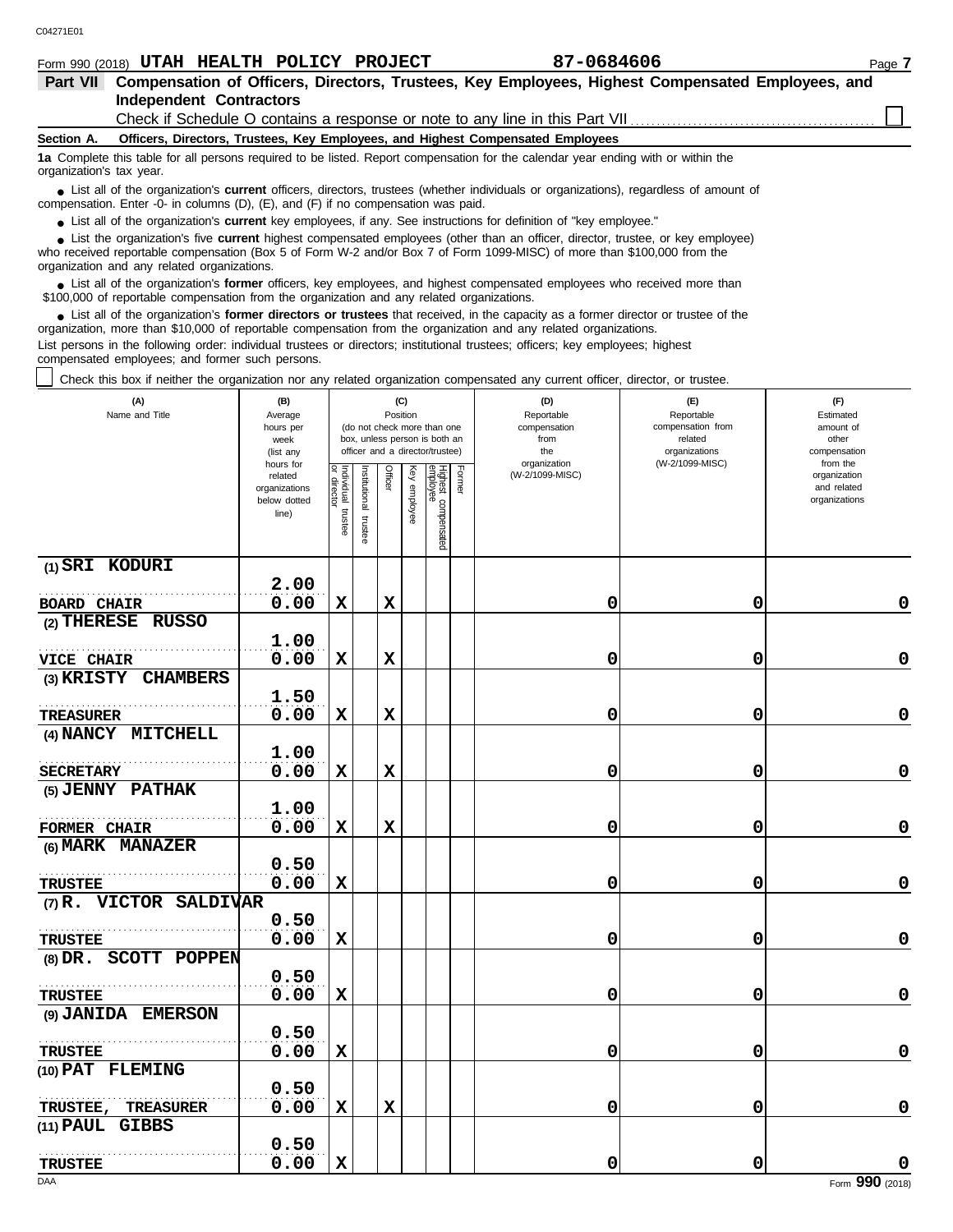| C04271E01<br>Form 990 (2018) UTAH HEALTH POLICY PROJECT<br>Part VII                                                                                                                                                                                         |                                                                |                                   |                                                                                                                    |         |              |                                 |                   | 87-0684606<br>Section A. Officers, Directors, Trustees, Key Employees, and Highest Compensated Employees (continued) |                                                                                       |                                                                    | Page 8 |
|-------------------------------------------------------------------------------------------------------------------------------------------------------------------------------------------------------------------------------------------------------------|----------------------------------------------------------------|-----------------------------------|--------------------------------------------------------------------------------------------------------------------|---------|--------------|---------------------------------|-------------------|----------------------------------------------------------------------------------------------------------------------|---------------------------------------------------------------------------------------|--------------------------------------------------------------------|--------|
| (A)<br>Name and title                                                                                                                                                                                                                                       | (B)<br>Average<br>hours per<br>week<br>(list any               |                                   | (C)<br>Position<br>(do not check more than one<br>box, unless person is both an<br>officer and a director/trustee) |         |              |                                 |                   | (D)<br>Reportable<br>compensation<br>from<br>the<br>organization                                                     | (E)<br>Reportable<br>compensation from<br>related<br>organizations<br>(W-2/1099-MISC) | (F)<br>Estimated<br>amount of<br>other<br>compensation<br>from the |        |
|                                                                                                                                                                                                                                                             | hours for<br>related<br>organizations<br>below dotted<br>line) | Individual trustee<br>or director | nstitutional<br>trustee                                                                                            | Officer | Key employee | Highest compensated<br>employee | Former            | (W-2/1099-MISC)                                                                                                      |                                                                                       | organization<br>and related<br>organizations                       |        |
| (12)<br>SANDRA CARPIO                                                                                                                                                                                                                                       | 0.50                                                           |                                   |                                                                                                                    |         |              |                                 |                   |                                                                                                                      |                                                                                       |                                                                    |        |
| <b>TRUSTEE</b>                                                                                                                                                                                                                                              | 0.00                                                           | х                                 |                                                                                                                    |         |              |                                 |                   | 0                                                                                                                    | 0                                                                                     |                                                                    | 0      |
| (13)<br><b>MATT</b><br><b>SLONAKER</b><br>EXECUTIVE DIRECTOR                                                                                                                                                                                                | 40.00<br>0.00                                                  |                                   |                                                                                                                    | х       |              |                                 |                   | 98,208                                                                                                               | 0                                                                                     |                                                                    | 2,946  |
|                                                                                                                                                                                                                                                             |                                                                |                                   |                                                                                                                    |         |              |                                 |                   |                                                                                                                      |                                                                                       |                                                                    |        |
|                                                                                                                                                                                                                                                             |                                                                |                                   |                                                                                                                    |         |              |                                 |                   |                                                                                                                      |                                                                                       |                                                                    |        |
|                                                                                                                                                                                                                                                             |                                                                |                                   |                                                                                                                    |         |              |                                 |                   |                                                                                                                      |                                                                                       |                                                                    |        |
|                                                                                                                                                                                                                                                             |                                                                |                                   |                                                                                                                    |         |              |                                 |                   |                                                                                                                      |                                                                                       |                                                                    |        |
|                                                                                                                                                                                                                                                             |                                                                |                                   |                                                                                                                    |         |              |                                 |                   |                                                                                                                      |                                                                                       |                                                                    |        |
|                                                                                                                                                                                                                                                             |                                                                |                                   |                                                                                                                    |         |              |                                 |                   |                                                                                                                      |                                                                                       |                                                                    |        |
| Sub-total<br>1b.<br>c Total from continuation sheets to Part VII, Section A                                                                                                                                                                                 |                                                                |                                   |                                                                                                                    |         |              |                                 | u                 | 98,208                                                                                                               |                                                                                       |                                                                    | 2,946  |
| d<br>Total number of individuals (including but not limited to those listed above) who received more than \$100,000 of<br>$\mathbf{2}$                                                                                                                      |                                                                |                                   |                                                                                                                    |         |              |                                 | u<br>$\mathbf{u}$ | 98,208                                                                                                               |                                                                                       |                                                                    | 2,946  |
| reportable compensation from the organization $\mathbf{u}$ 0                                                                                                                                                                                                |                                                                |                                   |                                                                                                                    |         |              |                                 |                   |                                                                                                                      |                                                                                       | Yes                                                                | No     |
| Did the organization list any former officer, director, or trustee, key employee, or highest compensated<br>3                                                                                                                                               |                                                                |                                   |                                                                                                                    |         |              |                                 |                   |                                                                                                                      |                                                                                       | 3                                                                  | X      |
| For any individual listed on line 1a, is the sum of reportable compensation and other compensation from the<br>4<br>organization and related organizations greater than \$150,000? If "Yes," complete Schedule J for such                                   |                                                                |                                   |                                                                                                                    |         |              |                                 |                   |                                                                                                                      |                                                                                       | 4                                                                  | X      |
| Did any person listed on line 1a receive or accrue compensation from any unrelated organization or individual<br>5                                                                                                                                          |                                                                |                                   |                                                                                                                    |         |              |                                 |                   |                                                                                                                      |                                                                                       | 5                                                                  | x      |
| Section B. Independent Contractors                                                                                                                                                                                                                          |                                                                |                                   |                                                                                                                    |         |              |                                 |                   |                                                                                                                      |                                                                                       |                                                                    |        |
| Complete this table for your five highest compensated independent contractors that received more than \$100,000 of<br>1<br>compensation from the organization. Report compensation for the calendar year ending with or within the organization's tax year. |                                                                |                                   |                                                                                                                    |         |              |                                 |                   |                                                                                                                      |                                                                                       |                                                                    |        |
|                                                                                                                                                                                                                                                             | (A)<br>Name and business address                               |                                   |                                                                                                                    |         |              |                                 |                   |                                                                                                                      | (B)<br>Description of services                                                        | (C)<br>Compensation                                                |        |
|                                                                                                                                                                                                                                                             |                                                                |                                   |                                                                                                                    |         |              |                                 |                   |                                                                                                                      |                                                                                       |                                                                    |        |
|                                                                                                                                                                                                                                                             |                                                                |                                   |                                                                                                                    |         |              |                                 |                   |                                                                                                                      |                                                                                       |                                                                    |        |
|                                                                                                                                                                                                                                                             |                                                                |                                   |                                                                                                                    |         |              |                                 |                   |                                                                                                                      |                                                                                       |                                                                    |        |
|                                                                                                                                                                                                                                                             |                                                                |                                   |                                                                                                                    |         |              |                                 |                   |                                                                                                                      |                                                                                       |                                                                    |        |
|                                                                                                                                                                                                                                                             |                                                                |                                   |                                                                                                                    |         |              |                                 |                   |                                                                                                                      |                                                                                       |                                                                    |        |
| Total number of independent contractors (including but not limited to those listed above) who<br>2<br>received more than \$100,000 of compensation from the organization $\mathbf u$                                                                        |                                                                |                                   |                                                                                                                    |         |              |                                 |                   |                                                                                                                      | 0                                                                                     |                                                                    |        |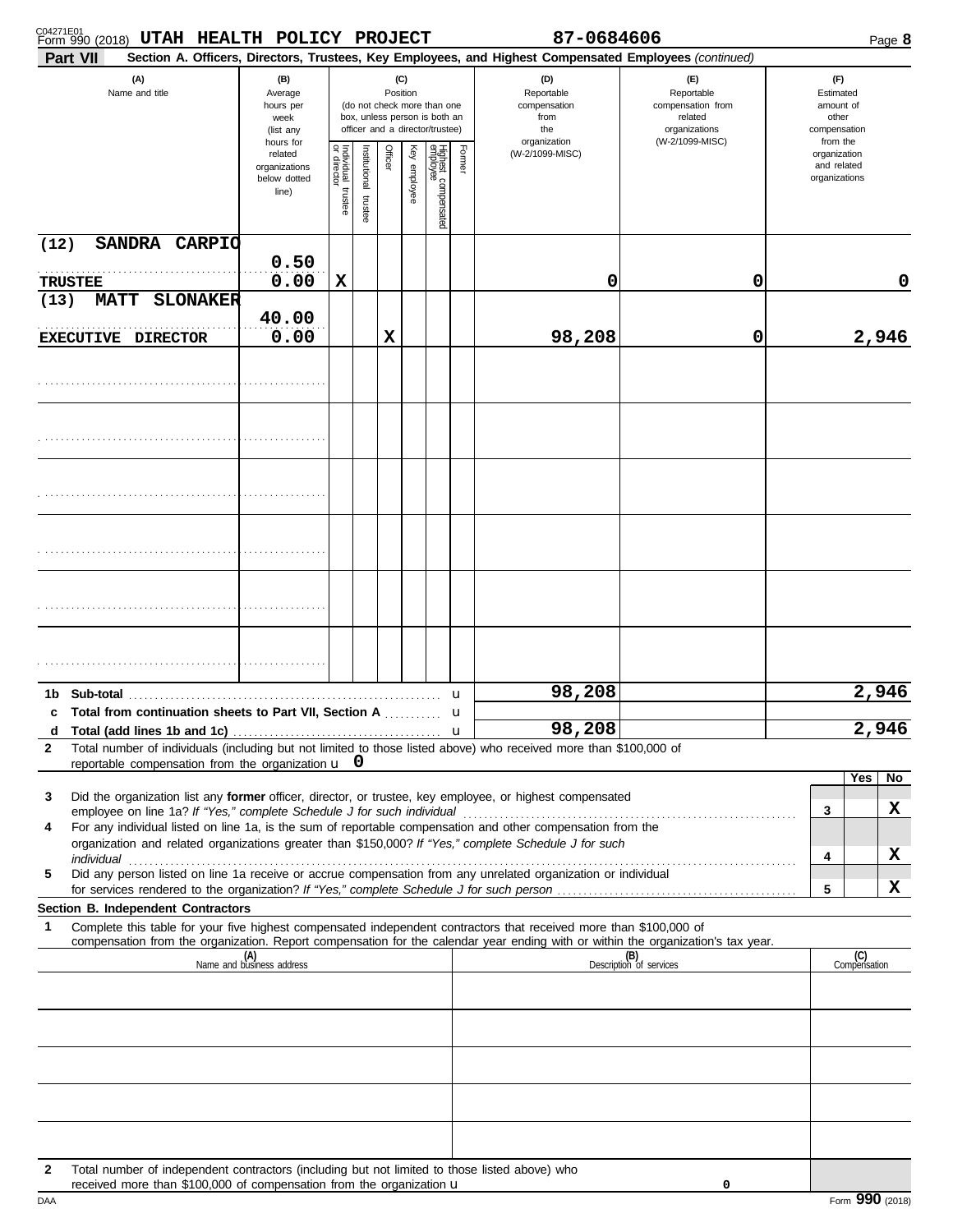## Form 990 (2018) Page **9 UTAH HEALTH POLICY PROJECT 87-0684606**

## **Part VIII Statement of Revenue**

|                                                                  |     |                                           |                                                                    |    |                      | (A)<br>Total revenue | (B)<br>Related or<br>exempt<br>function<br>revenue | (C)<br>Unrelated<br>business<br>revenue | (D)<br>Revenue<br>excluded from tax<br>under sections<br>512-514 |
|------------------------------------------------------------------|-----|-------------------------------------------|--------------------------------------------------------------------|----|----------------------|----------------------|----------------------------------------------------|-----------------------------------------|------------------------------------------------------------------|
|                                                                  |     | 1a Federated campaigns                    |                                                                    | 1a | 135,000              |                      |                                                    |                                         |                                                                  |
|                                                                  |     | <b>b</b> Membership dues                  |                                                                    | 1b |                      |                      |                                                    |                                         |                                                                  |
|                                                                  |     | c Fundraising events                      | .                                                                  | 1c |                      |                      |                                                    |                                         |                                                                  |
|                                                                  |     | d Related organizations                   |                                                                    | 1d |                      |                      |                                                    |                                         |                                                                  |
|                                                                  |     |                                           |                                                                    |    | 355,382              |                      |                                                    |                                         |                                                                  |
|                                                                  |     | e Government grants (contributions)       |                                                                    | 1e |                      |                      |                                                    |                                         |                                                                  |
|                                                                  |     | f All other contributions, gifts, grants, | and similar amounts not included above                             |    |                      |                      |                                                    |                                         |                                                                  |
|                                                                  |     |                                           |                                                                    | 1f | 274,377              |                      |                                                    |                                         |                                                                  |
| <b>Contributions, Gifts, Grants</b><br>and Other Similar Amounts |     |                                           | Noncash contributions included in lines 1a-1f:                     | \$ | .                    |                      |                                                    |                                         |                                                                  |
|                                                                  |     |                                           |                                                                    |    |                      | 764,759              |                                                    |                                         |                                                                  |
| Service Revenue                                                  |     |                                           |                                                                    |    | Busn. Code<br>900099 | 8,775                | 8,775                                              |                                         |                                                                  |
|                                                                  | 2a  |                                           | PROGRAM SERVICES                                                   |    |                      |                      |                                                    |                                         |                                                                  |
|                                                                  | b   |                                           |                                                                    |    |                      |                      |                                                    |                                         |                                                                  |
|                                                                  |     |                                           |                                                                    |    |                      |                      |                                                    |                                         |                                                                  |
|                                                                  |     |                                           |                                                                    |    |                      |                      |                                                    |                                         |                                                                  |
|                                                                  |     |                                           |                                                                    |    |                      |                      |                                                    |                                         |                                                                  |
| Program                                                          |     |                                           | f All other program service revenue                                |    |                      |                      |                                                    |                                         |                                                                  |
|                                                                  |     |                                           |                                                                    |    | $\mathbf{u}$         | 8,775                |                                                    |                                         |                                                                  |
|                                                                  | 3   |                                           | Investment income (including dividends, interest,                  |    |                      |                      |                                                    |                                         |                                                                  |
|                                                                  |     |                                           |                                                                    |    | $\mathbf u$          | 213                  |                                                    |                                         | 213                                                              |
|                                                                  | 4   |                                           | Income from investment of tax-exempt bond proceeds u               |    |                      |                      |                                                    |                                         |                                                                  |
|                                                                  | 5   |                                           |                                                                    |    |                      |                      |                                                    |                                         |                                                                  |
|                                                                  |     |                                           | (i) Real                                                           |    | (ii) Personal        |                      |                                                    |                                         |                                                                  |
|                                                                  |     | <b>6a</b> Gross rents                     |                                                                    |    |                      |                      |                                                    |                                         |                                                                  |
|                                                                  |     | <b>b</b> Less: rental exps.               |                                                                    |    |                      |                      |                                                    |                                         |                                                                  |
|                                                                  | c   | Rental inc. or (loss)                     |                                                                    |    |                      |                      |                                                    |                                         |                                                                  |
|                                                                  | d   | <b>7a</b> Gross amount from               |                                                                    |    | u                    |                      |                                                    |                                         |                                                                  |
|                                                                  |     | sales of assets                           | (i) Securities                                                     |    | (ii) Other           |                      |                                                    |                                         |                                                                  |
|                                                                  |     | other than inventory                      |                                                                    |    |                      |                      |                                                    |                                         |                                                                  |
|                                                                  |     | <b>b</b> Less: cost or other              |                                                                    |    |                      |                      |                                                    |                                         |                                                                  |
|                                                                  |     | basis & sales exps.                       |                                                                    |    |                      |                      |                                                    |                                         |                                                                  |
|                                                                  |     | c Gain or (loss)                          |                                                                    |    |                      |                      |                                                    |                                         |                                                                  |
|                                                                  |     |                                           |                                                                    |    | $\mathbf u$          |                      |                                                    |                                         |                                                                  |
| $\mathbf{Q}$                                                     |     |                                           | 8a Gross income from fundraising events                            |    |                      |                      |                                                    |                                         |                                                                  |
|                                                                  |     | (not including \$                         | .                                                                  |    |                      |                      |                                                    |                                         |                                                                  |
|                                                                  |     |                                           | of contributions reported on line 1c).                             |    |                      |                      |                                                    |                                         |                                                                  |
| Other Revenu                                                     |     |                                           | See Part IV, line 18 $\ldots$ a                                    |    |                      |                      |                                                    |                                         |                                                                  |
|                                                                  |     |                                           | <b>b</b> Less: direct expenses                                     |    |                      |                      |                                                    |                                         |                                                                  |
|                                                                  |     |                                           | c Net income or (loss) from fundraising events  u                  |    |                      |                      |                                                    |                                         |                                                                  |
|                                                                  |     |                                           | 9a Gross income from gaming activities.                            |    |                      |                      |                                                    |                                         |                                                                  |
|                                                                  |     |                                           | See Part IV, line 19 $\ldots$ a                                    |    |                      |                      |                                                    |                                         |                                                                  |
|                                                                  |     |                                           | <b>b</b> Less: direct expenses                                     | b  |                      |                      |                                                    |                                         |                                                                  |
|                                                                  |     |                                           | <b>c</b> Net income or (loss) from gaming activities <b>u</b>      |    |                      |                      |                                                    |                                         |                                                                  |
|                                                                  |     |                                           | 10a Gross sales of inventory, less                                 |    |                      |                      |                                                    |                                         |                                                                  |
|                                                                  |     |                                           | returns and allowances  a                                          |    |                      |                      |                                                    |                                         |                                                                  |
|                                                                  |     | <b>b</b> Less: cost of goods sold         |                                                                    | b  |                      |                      |                                                    |                                         |                                                                  |
|                                                                  |     |                                           | <b>c</b> Net income or (loss) from sales of inventory $\mathbf{u}$ |    |                      |                      |                                                    |                                         |                                                                  |
|                                                                  |     |                                           | Miscellaneous Revenue                                              |    | Busn. Code           |                      |                                                    |                                         |                                                                  |
|                                                                  | 11a |                                           |                                                                    |    |                      |                      |                                                    |                                         |                                                                  |
|                                                                  | b   |                                           |                                                                    |    |                      |                      |                                                    |                                         |                                                                  |
|                                                                  | с   |                                           |                                                                    |    |                      |                      |                                                    |                                         |                                                                  |
|                                                                  | d   |                                           | All other revenue                                                  |    |                      |                      |                                                    |                                         |                                                                  |
|                                                                  |     |                                           |                                                                    |    | u                    |                      |                                                    |                                         |                                                                  |
|                                                                  | 12  |                                           |                                                                    |    |                      | 773,747              | 8,775                                              | $\mathbf{0}$                            | 213                                                              |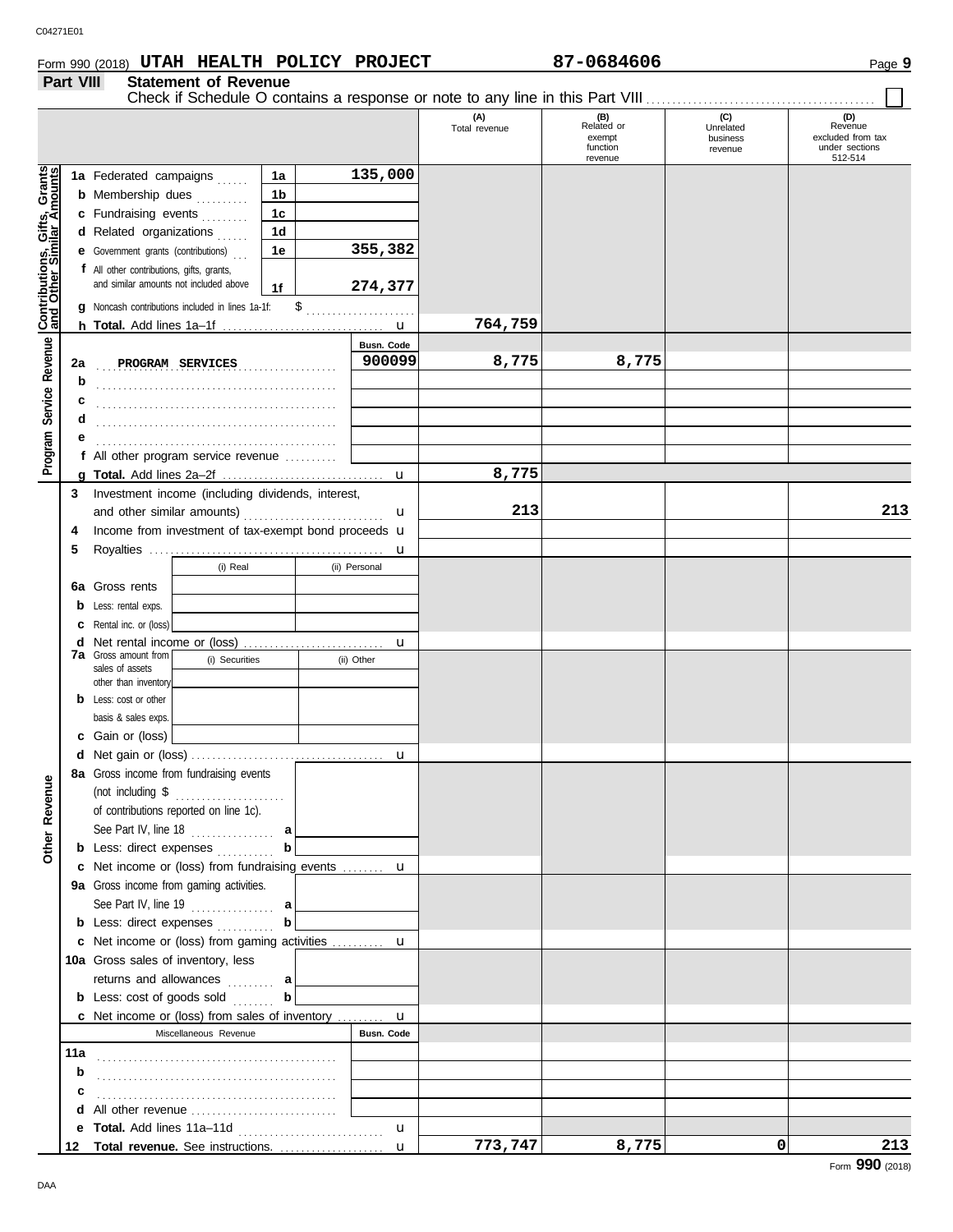## **Part IX Statement of Functional Expenses** Form 990 (2018) Page **10 UTAH HEALTH POLICY PROJECT 87-0684606**

|              | Section 501(c)(3) and 501(c)(4) organizations must complete all columns. All other organizations must complete column (A).<br>Check if Schedule O contains a response or note to any line in this Part IX |                       |                             |                                    |                         |
|--------------|-----------------------------------------------------------------------------------------------------------------------------------------------------------------------------------------------------------|-----------------------|-----------------------------|------------------------------------|-------------------------|
|              | Do not include amounts reported on lines 6b,                                                                                                                                                              | (A)                   | (B)                         | (C)                                | (D)                     |
|              | 7b, 8b, 9b, and 10b of Part VIII.                                                                                                                                                                         | Total expenses        | Program service<br>expenses | Management and<br>general expenses | Fundraising<br>expenses |
|              | 1 Grants and other assistance to domestic organizations                                                                                                                                                   |                       |                             |                                    |                         |
|              | and domestic governments. See Part IV, line 21                                                                                                                                                            | 11,250                | 11,250                      |                                    |                         |
| $\mathbf{2}$ | Grants and other assistance to domestic                                                                                                                                                                   |                       |                             |                                    |                         |
|              | individuals. See Part IV, line 22                                                                                                                                                                         |                       |                             |                                    |                         |
| 3            | Grants and other assistance to foreign                                                                                                                                                                    |                       |                             |                                    |                         |
|              | organizations, foreign governments, and foreign                                                                                                                                                           |                       |                             |                                    |                         |
|              | individuals. See Part IV, lines 15 and 16                                                                                                                                                                 |                       |                             |                                    |                         |
| 4            | Benefits paid to or for members                                                                                                                                                                           |                       |                             |                                    |                         |
| 5            | Compensation of current officers, directors,                                                                                                                                                              |                       |                             |                                    |                         |
|              | trustees, and key employees                                                                                                                                                                               | 101,154               | 73,108                      | 25,183                             | 2,863                   |
| 6            | Compensation not included above, to disqualified                                                                                                                                                          |                       |                             |                                    |                         |
|              | persons (as defined under section 4958(f)(1)) and                                                                                                                                                         |                       |                             |                                    |                         |
|              | persons described in section 4958(c)(3)(B)                                                                                                                                                                |                       |                             |                                    |                         |
| 7            | Other salaries and wages                                                                                                                                                                                  | 382,212               | 276,241                     | 95,154                             | 10,817                  |
| 8            | Pension plan accruals and contributions (include                                                                                                                                                          |                       |                             |                                    |                         |
|              | section 401(k) and 403(b) employer contributions)                                                                                                                                                         | $\frac{5,931}{2,569}$ | 4,286                       | $\frac{1,477}{640}$                | 168                     |
| 9            | Other employee benefits                                                                                                                                                                                   |                       | 1,856                       |                                    | $\overline{73}$         |
| 10           |                                                                                                                                                                                                           | 48,694                | 35,193                      | 12,123                             | 1,378                   |
| 11           | Fees for services (non-employees):                                                                                                                                                                        |                       |                             |                                    |                         |
| a            |                                                                                                                                                                                                           |                       |                             |                                    |                         |
| b            | Legal                                                                                                                                                                                                     | 12,208                | 6,407                       | 2,135                              | 3,666                   |
| c            | Lobbying                                                                                                                                                                                                  | 440                   | 231                         | 77                                 | $\overline{132}$        |
| d<br>е       | Professional fundraising services. See Part IV, line 17                                                                                                                                                   |                       |                             |                                    |                         |
| f            | Investment management fees                                                                                                                                                                                |                       |                             |                                    |                         |
| q            | Other. (If line 11g amount exceeds 10% of line 25, column                                                                                                                                                 |                       |                             |                                    |                         |
|              | (A) amount, list line 11g expenses on Schedule O.)                                                                                                                                                        | 15,635                | 11,300                      | 3,893                              | 442                     |
| 12           | Advertising and promotion                                                                                                                                                                                 | 6,695                 | 3,513                       | 1,171                              | $\overline{2,011}$      |
| 13           |                                                                                                                                                                                                           | 9,709                 | 7,061                       | 2,207                              | 441                     |
| 14           | Information technology                                                                                                                                                                                    |                       |                             |                                    |                         |
| 15           | Royalties                                                                                                                                                                                                 |                       |                             |                                    |                         |
| 16           |                                                                                                                                                                                                           | 22,277                | 16,708                      | 5,569                              |                         |
| 17           | Travel                                                                                                                                                                                                    |                       |                             |                                    |                         |
| 18           | Payments of travel or entertainment expenses                                                                                                                                                              |                       |                             |                                    |                         |
|              | for any federal, state, or local public officials                                                                                                                                                         |                       |                             |                                    |                         |
| 19           | Conferences, conventions, and meetings                                                                                                                                                                    | 41,125                | 13,304                      | 5,055                              | 22,766                  |
| 20           | Interest                                                                                                                                                                                                  |                       |                             |                                    |                         |
| 21           | Payments to affiliates                                                                                                                                                                                    |                       |                             |                                    |                         |
| 22           | Depreciation, depletion, and amortization                                                                                                                                                                 | 1,800                 |                             | 1,800                              |                         |
| 23           |                                                                                                                                                                                                           | 3,990                 | 2,346                       | 998                                | 646                     |
| 24           | Other expenses. Itemize expenses not covered                                                                                                                                                              |                       |                             |                                    |                         |
|              | above (List miscellaneous expenses in line 24e. If                                                                                                                                                        |                       |                             |                                    |                         |
|              | line 24e amount exceeds 10% of line 25, column                                                                                                                                                            |                       |                             |                                    |                         |
|              | (A) amount, list line 24e expenses on Schedule O.)                                                                                                                                                        |                       |                             |                                    | 24                      |
| a            | <b>SUPPLIES</b>                                                                                                                                                                                           | 10,102<br>3,701       | 7,577<br>1,943              | 2,501<br>647                       | 1,111                   |
| b            | LICENSING FEES                                                                                                                                                                                            |                       |                             |                                    |                         |
| c            |                                                                                                                                                                                                           |                       |                             |                                    |                         |
| d<br>е       | All other expenses                                                                                                                                                                                        | 1,420                 | 1,066                       | 284                                | 70                      |
| 25           | Total functional expenses. Add lines 1 through 24e                                                                                                                                                        | 680,912               | 473,390                     | 160,914                            | 46,608                  |
| 26           | Joint costs. Complete this line only if the                                                                                                                                                               |                       |                             |                                    |                         |
|              | organization reported in column (B) joint costs                                                                                                                                                           |                       |                             |                                    |                         |
|              | from a combined educational campaign and<br>fundraising solicitation. Check here u<br>if                                                                                                                  |                       |                             |                                    |                         |
|              | following SOP 98-2 (ASC 958-720)                                                                                                                                                                          |                       |                             |                                    |                         |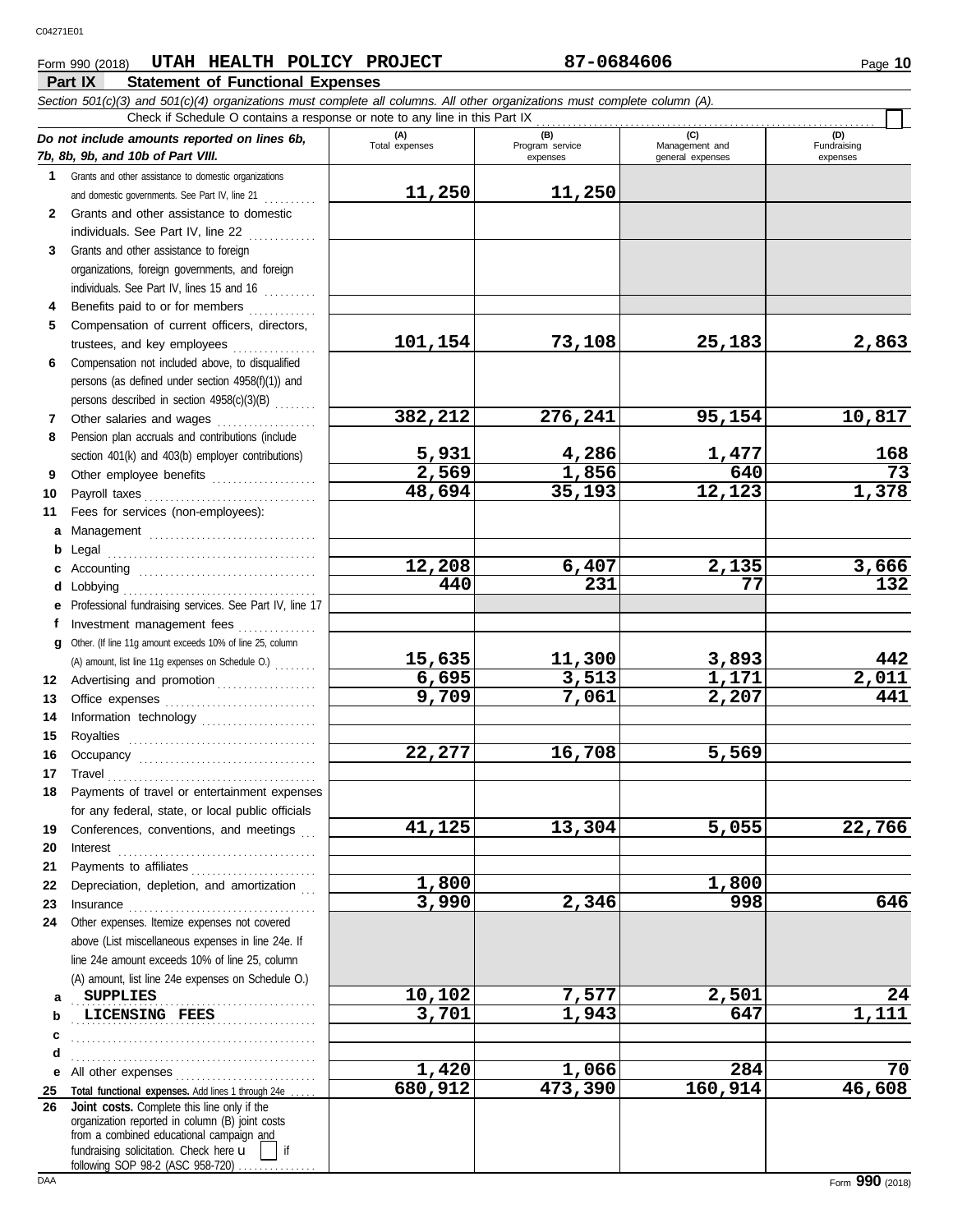**Part X Balance Sheet**

### **Form 990 (2018) UTAH HEALTH POLICY PROJECT 87-0684606**

|                 |          | Check if Schedule O contains a response or note to any line in this Part X                                                                                                                                                                                                 |              |         |                   |                |             |
|-----------------|----------|----------------------------------------------------------------------------------------------------------------------------------------------------------------------------------------------------------------------------------------------------------------------------|--------------|---------|-------------------|----------------|-------------|
|                 |          |                                                                                                                                                                                                                                                                            |              |         | (A)               |                | (B)         |
|                 |          |                                                                                                                                                                                                                                                                            |              |         | Beginning of year |                | End of year |
|                 | 1        |                                                                                                                                                                                                                                                                            |              |         | 201,853           | $\mathbf{1}$   | 231,713     |
|                 | 2        |                                                                                                                                                                                                                                                                            |              |         | 4,431             | $\overline{2}$ | 104,630     |
|                 | 3        |                                                                                                                                                                                                                                                                            |              |         | 141,987           | 3              | 112,270     |
|                 | 4        |                                                                                                                                                                                                                                                                            |              |         |                   | 4              |             |
|                 | 5        | Loans and other receivables from current and former officers, directors,                                                                                                                                                                                                   |              |         |                   |                |             |
|                 |          | trustees, key employees, and highest compensated employees.                                                                                                                                                                                                                |              |         |                   |                |             |
|                 |          |                                                                                                                                                                                                                                                                            |              |         |                   | 5              |             |
|                 | 6        | Loans and other receivables from other disqualified persons (as defined under section                                                                                                                                                                                      |              |         |                   |                |             |
|                 |          | $4958(f)(1)$ , persons described in section $4958(c)(3)(B)$ , and contributing employers and                                                                                                                                                                               |              |         |                   |                |             |
|                 |          | sponsoring organizations of section 501(c)(9) voluntary employees' beneficiary                                                                                                                                                                                             |              |         |                   |                |             |
|                 |          | organizations (see instructions). Complete Part II of Schedule L                                                                                                                                                                                                           |              |         |                   | 6              |             |
| Assets          | 7        | Notes and loans receivable, net <b>contained and contained and loans</b> receivable, net                                                                                                                                                                                   |              |         |                   | 7              |             |
|                 | 8        | Inventories for sale or use <i>communication</i> and <i>members</i> for sale or use <i>communication</i> and <i>members</i> for sale or use <i>communication</i> and <i>members</i> for sale or use <i>communication</i> and <i>members</i> for sale or use <i>members</i> |              |         |                   | 8              |             |
|                 | 9        |                                                                                                                                                                                                                                                                            |              |         |                   | 9              |             |
|                 |          | <b>10a</b> Land, buildings, and equipment: cost or                                                                                                                                                                                                                         |              |         |                   |                |             |
|                 |          |                                                                                                                                                                                                                                                                            |              | 19,629  |                   |                |             |
|                 |          | <u>  10b</u><br><b>b</b> Less: accumulated depreciation                                                                                                                                                                                                                    |              | 16,995  | 4,434             | 10c            | 2,634       |
|                 | 11       |                                                                                                                                                                                                                                                                            |              |         |                   | 11             |             |
|                 | 12       |                                                                                                                                                                                                                                                                            |              |         |                   | 12             |             |
|                 | 13       |                                                                                                                                                                                                                                                                            |              | 13      |                   |                |             |
|                 | 14       |                                                                                                                                                                                                                                                                            |              | 14      |                   |                |             |
|                 | 15       |                                                                                                                                                                                                                                                                            |              |         |                   | 15             |             |
|                 | 16       |                                                                                                                                                                                                                                                                            |              |         | 352,705           | 16             | 451,247     |
|                 | 17       |                                                                                                                                                                                                                                                                            |              | 8,337   | 17                | 14,045         |             |
|                 | 18       |                                                                                                                                                                                                                                                                            |              |         |                   | 18             |             |
|                 | 19       |                                                                                                                                                                                                                                                                            |              |         |                   | 19             |             |
|                 | 20       |                                                                                                                                                                                                                                                                            |              |         |                   | 20             |             |
|                 | 21<br>22 | Escrow or custodial account liability. Complete Part IV of Schedule D                                                                                                                                                                                                      |              |         |                   | 21             |             |
| Liabilities     |          | Loans and other payables to current and former officers, directors,<br>trustees, key employees, highest compensated employees, and                                                                                                                                         |              |         |                   |                |             |
|                 |          |                                                                                                                                                                                                                                                                            |              |         |                   | 22             |             |
|                 | 23       |                                                                                                                                                                                                                                                                            |              |         |                   | 23             |             |
|                 | 24       | Unsecured notes and loans payable to unrelated third parties                                                                                                                                                                                                               |              |         |                   | 24             |             |
|                 | 25       | Other liabilities (including federal income tax, payables to related third                                                                                                                                                                                                 |              |         |                   |                |             |
|                 |          | parties, and other liabilities not included on lines 17-24). Complete Part X                                                                                                                                                                                               |              |         |                   |                |             |
|                 |          | of Schedule D                                                                                                                                                                                                                                                              |              |         |                   | 25             |             |
|                 | 26       |                                                                                                                                                                                                                                                                            |              |         | 8,337             | 26             | 14,045      |
|                 |          | Organizations that follow SFAS 117 (ASC 958), check here u                                                                                                                                                                                                                 | $\mathbf{x}$ | and     |                   |                |             |
|                 |          | complete lines 27 through 29, and lines 33 and 34.                                                                                                                                                                                                                         |              |         |                   |                |             |
| <b>Balances</b> | 27       | Unrestricted net assets                                                                                                                                                                                                                                                    |              |         | 183,328           | 27             | 307,202     |
|                 | 28       |                                                                                                                                                                                                                                                                            |              | 161,040 | 28                | 130,000        |             |
| or Fund         | 29       |                                                                                                                                                                                                                                                                            |              |         |                   | 29             |             |
|                 |          | Organizations that do not follow SFAS 117 (ASC 958), check here u                                                                                                                                                                                                          |              | and     |                   |                |             |
|                 |          | complete lines 30 through 34.                                                                                                                                                                                                                                              |              |         |                   |                |             |
| Assets          | 30       | Capital stock or trust principal, or current funds                                                                                                                                                                                                                         |              |         |                   | 30             |             |
|                 | 31       |                                                                                                                                                                                                                                                                            |              |         | 31                |                |             |
| ğ               | 32       | Retained earnings, endowment, accumulated income, or other funds                                                                                                                                                                                                           |              |         |                   | 32             |             |
|                 | 33       | Total net assets or fund balances                                                                                                                                                                                                                                          |              |         | 344,368           | 33             | 437,202     |
|                 | 34       |                                                                                                                                                                                                                                                                            |              |         | 352,705           | 34             | 451,247     |

Form **990** (2018)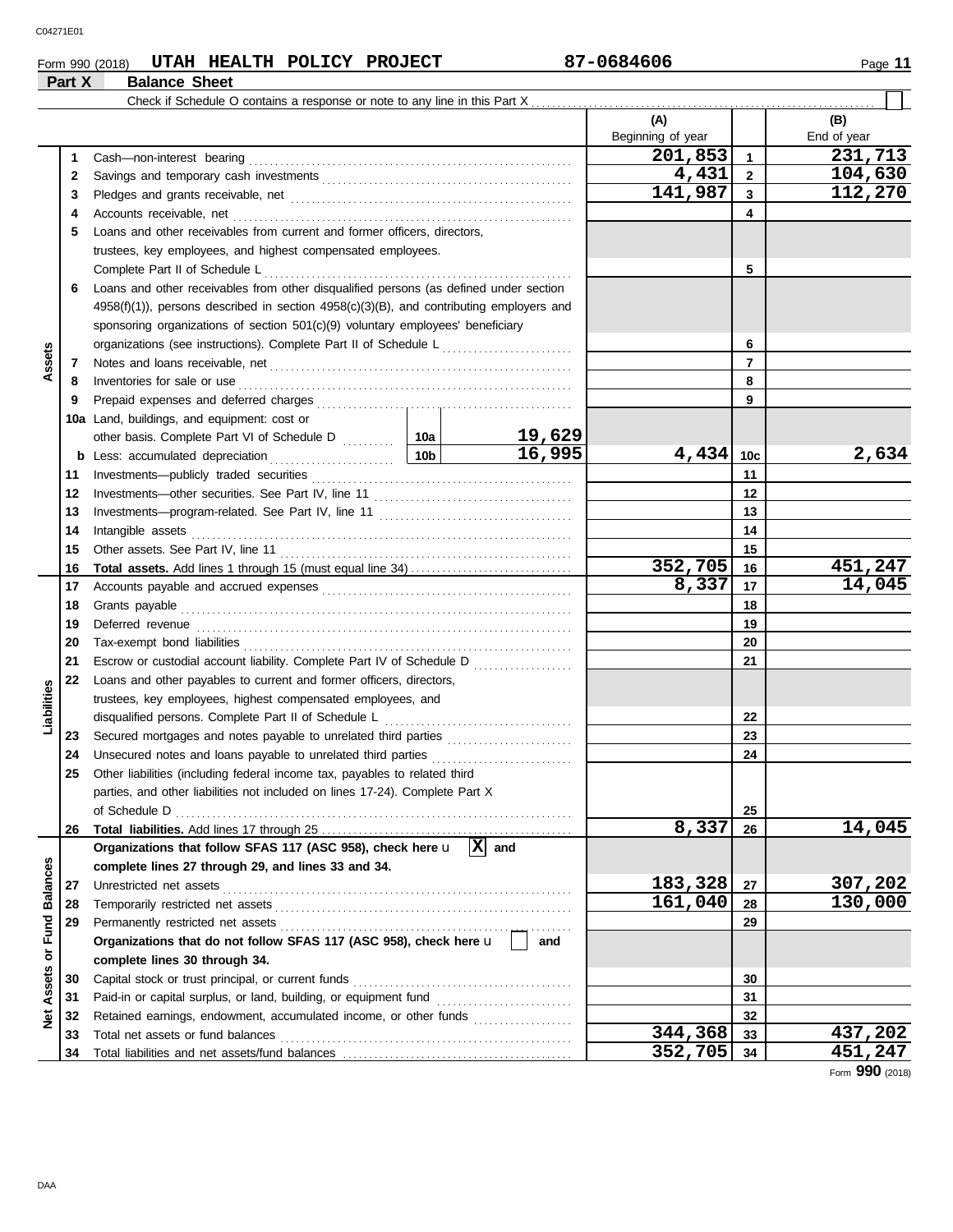|    | 87-0684606<br>Form 990 (2018) UTAH HEALTH POLICY PROJECT                                                              |                |                |             | Page 12         |
|----|-----------------------------------------------------------------------------------------------------------------------|----------------|----------------|-------------|-----------------|
|    | <b>Reconciliation of Net Assets</b><br>Part XI                                                                        |                |                |             |                 |
|    |                                                                                                                       |                |                |             | Ιx              |
| 1  |                                                                                                                       |                |                | 773,747     |                 |
| 2  |                                                                                                                       | $\overline{2}$ |                | 680,912     |                 |
| 3  | Revenue less expenses. Subtract line 2 from line 1                                                                    | $\overline{3}$ |                | 92,835      |                 |
| 4  |                                                                                                                       | 4              |                | 344,368     |                 |
| 5  |                                                                                                                       | 5              |                |             |                 |
| 6  |                                                                                                                       | 6              |                |             |                 |
| 7  | Investment expenses                                                                                                   | $\overline{7}$ |                |             |                 |
| 8  | Prior period adjustments                                                                                              | 8              |                |             |                 |
| 9  | Other changes in net assets or fund balances (explain in Schedule O)                                                  | 9              |                |             | $-1$            |
| 10 | Net assets or fund balances at end of year. Combine lines 3 through 9 (must equal Part X, line                        |                |                |             |                 |
|    | 33, column (B))                                                                                                       | 10             |                | 437,202     |                 |
|    | <b>Financial Statements and Reporting</b><br>Part XII                                                                 |                |                |             |                 |
|    |                                                                                                                       |                |                |             |                 |
|    |                                                                                                                       |                |                | Yes         | <b>No</b>       |
| 1  | X <br>Accounting method used to prepare the Form 990:<br>Cash<br>Accrual<br>Other                                     |                |                |             |                 |
|    | If the organization changed its method of accounting from a prior year or checked "Other," explain in                 |                |                |             |                 |
|    | Schedule O.                                                                                                           |                |                |             |                 |
|    | 2a Were the organization's financial statements compiled or reviewed by an independent accountant?                    |                | 2a             |             | X               |
|    | If "Yes," check a box below to indicate whether the financial statements for the year were compiled or                |                |                |             |                 |
|    | reviewed on a separate basis, consolidated basis, or both:                                                            |                |                |             |                 |
|    | Consolidated basis<br>Separate basis<br>Both consolidated and separate basis                                          |                |                |             |                 |
|    | <b>b</b> Were the organization's financial statements audited by an independent accountant?                           |                | 2 <sub>b</sub> | $\mathbf X$ |                 |
|    | If "Yes," check a box below to indicate whether the financial statements for the year were audited on a               |                |                |             |                 |
|    | separate basis, consolidated basis, or both:                                                                          |                |                |             |                 |
|    | x <br>Separate basis<br>Consolidated basis<br>Both consolidated and separate basis                                    |                |                |             |                 |
|    | c If "Yes" to line 2a or 2b, does the organization have a committee that assumes responsibility for oversight         |                |                |             |                 |
|    | of the audit, review, or compilation of its financial statements and selection of an independent accountant?          |                | 2c             | X           |                 |
|    | If the organization changed either its oversight process or selection process during the tax year, explain in         |                |                |             |                 |
|    | Schedule O.                                                                                                           |                |                |             |                 |
|    | 3a As a result of a federal award, was the organization required to undergo an audit or audits as set forth in        |                |                |             |                 |
|    | the Single Audit Act and OMB Circular A-133?                                                                          |                | 3a             |             | x               |
|    | <b>b</b> If "Yes," did the organization undergo the required audit or audits? If the organization did not undergo the |                |                |             |                 |
|    | required audit or audits, explain why in Schedule O and describe any steps taken to undergo such audits.              |                | 3b             |             |                 |
|    |                                                                                                                       |                |                |             | Form 990 (2018) |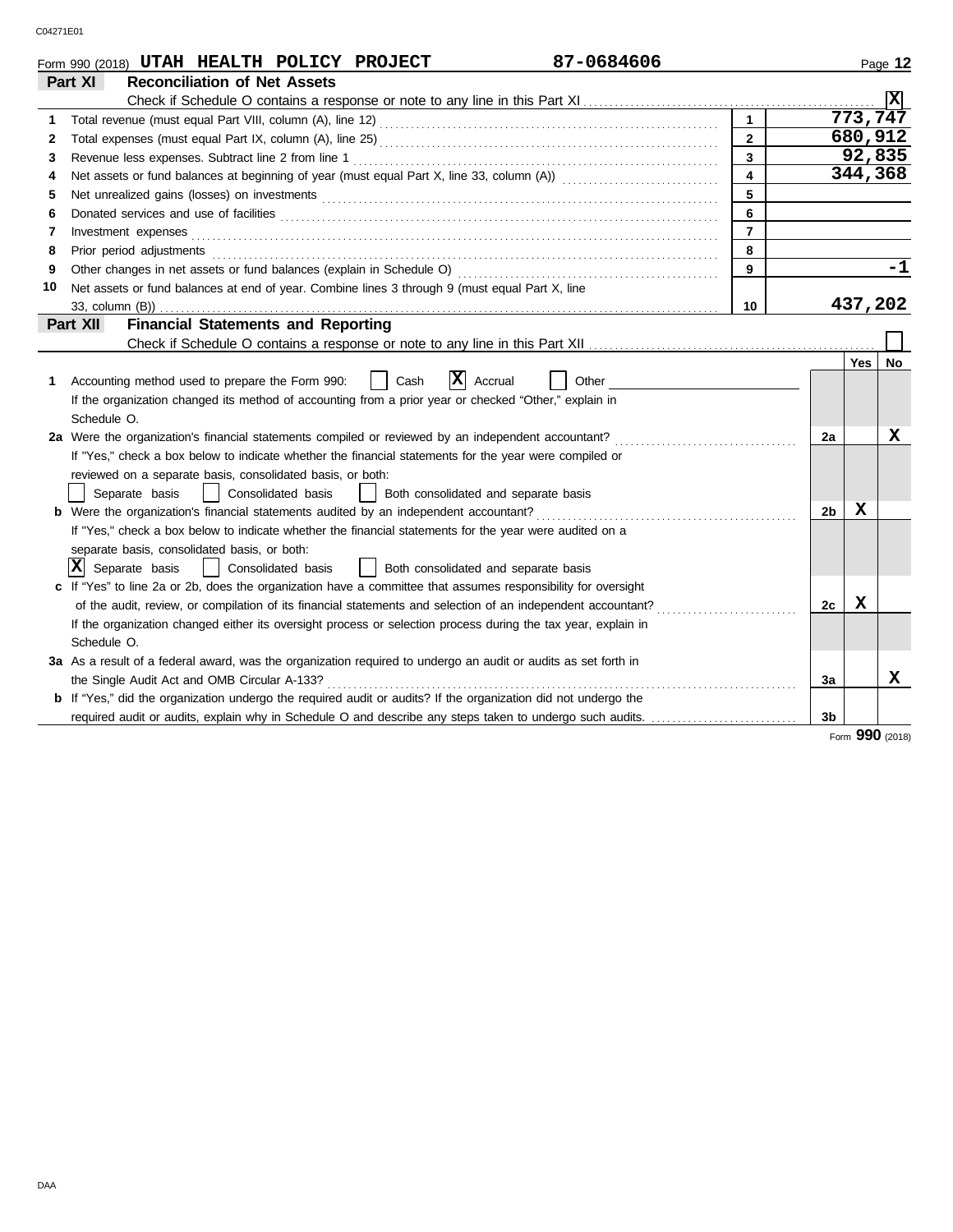C04271E01

**(Form 990 or 990-EZ)**

**SCHEDULE A** 

|  | <b>Public Charity Status and Public Support</b> |
|--|-------------------------------------------------|
|--|-------------------------------------------------|

**Complete if the organization is a section 501(c)(3) organization or a section 4947(a)(1) nonexempt charitable trust.**

u **Attach to Form 990 or Form 990-EZ.**

**2018 Open to Public**

OMB No. 1545-0047

| u Attach to Form 990 or Form 990-EZ.<br>Department of the Treasury |                                       |                  |                                                            |                                                                                                                                                                                                                                                                                                                                                                                                    |                   |                                                                   | Open to Public                                          |                                                       |
|--------------------------------------------------------------------|---------------------------------------|------------------|------------------------------------------------------------|----------------------------------------------------------------------------------------------------------------------------------------------------------------------------------------------------------------------------------------------------------------------------------------------------------------------------------------------------------------------------------------------------|-------------------|-------------------------------------------------------------------|---------------------------------------------------------|-------------------------------------------------------|
|                                                                    | Internal Revenue Service              |                  |                                                            | <b>u</b> Go to <i>www.irs.gov/Form990</i> for instructions and the latest information.                                                                                                                                                                                                                                                                                                             | <b>Inspection</b> |                                                                   |                                                         |                                                       |
|                                                                    | Name of the organization              |                  |                                                            | UTAH HEALTH POLICY PROJECT                                                                                                                                                                                                                                                                                                                                                                         |                   |                                                                   |                                                         | Employer identification number<br>87-0684606          |
|                                                                    | Part I                                |                  |                                                            | <b>Reason for Public Charity Status</b> (All organizations must complete this part.) See instructions.                                                                                                                                                                                                                                                                                             |                   |                                                                   |                                                         |                                                       |
|                                                                    |                                       |                  |                                                            | The organization is not a private foundation because it is: (For lines 1 through 12, check only one box.)                                                                                                                                                                                                                                                                                          |                   |                                                                   |                                                         |                                                       |
| 1                                                                  |                                       |                  |                                                            | A church, convention of churches, or association of churches described in section 170(b)(1)(A)(i).                                                                                                                                                                                                                                                                                                 |                   |                                                                   |                                                         |                                                       |
| 2                                                                  |                                       |                  |                                                            | A school described in section 170(b)(1)(A)(ii). (Attach Schedule E (Form 990 or 990-EZ).)                                                                                                                                                                                                                                                                                                          |                   |                                                                   |                                                         |                                                       |
| 3                                                                  |                                       |                  |                                                            | A hospital or a cooperative hospital service organization described in section 170(b)(1)(A)(iii).                                                                                                                                                                                                                                                                                                  |                   |                                                                   |                                                         |                                                       |
| 4                                                                  |                                       |                  |                                                            | A medical research organization operated in conjunction with a hospital described in section 170(b)(1)(A)(iii). Enter the hospital's name,                                                                                                                                                                                                                                                         |                   |                                                                   |                                                         |                                                       |
| 5                                                                  |                                       | city, and state: |                                                            | An organization operated for the benefit of a college or university owned or operated by a governmental unit described in                                                                                                                                                                                                                                                                          |                   |                                                                   |                                                         |                                                       |
|                                                                    |                                       |                  | section 170(b)(1)(A)(iv). (Complete Part II.)              |                                                                                                                                                                                                                                                                                                                                                                                                    |                   |                                                                   |                                                         |                                                       |
| 6<br>7                                                             | X                                     |                  |                                                            | A federal, state, or local government or governmental unit described in section 170(b)(1)(A)(v).<br>An organization that normally receives a substantial part of its support from a governmental unit or from the general public                                                                                                                                                                   |                   |                                                                   |                                                         |                                                       |
| 8                                                                  |                                       |                  | described in section 170(b)(1)(A)(vi). (Complete Part II.) | A community trust described in section 170(b)(1)(A)(vi). (Complete Part II.)                                                                                                                                                                                                                                                                                                                       |                   |                                                                   |                                                         |                                                       |
| 9                                                                  |                                       |                  |                                                            | An agricultural research organization described in section 170(b)(1)(A)(ix) operated in conjunction with a land-grant college                                                                                                                                                                                                                                                                      |                   |                                                                   |                                                         |                                                       |
|                                                                    |                                       | university:      |                                                            | or university or a non-land-grant college of agriculture (see instructions). Enter the name, city, and state of the college or                                                                                                                                                                                                                                                                     |                   |                                                                   |                                                         |                                                       |
| 10                                                                 |                                       |                  |                                                            | An organization that normally receives: (1) more than 33 1/3% of its support from contributions, membership fees, and gross<br>receipts from activities related to its exempt functions—subject to certain exceptions, and (2) no more than 33 1/3% of its<br>support from gross investment income and unrelated business taxable income (less section 511 tax) from businesses                    |                   |                                                                   |                                                         |                                                       |
|                                                                    |                                       |                  |                                                            | acquired by the organization after June 30, 1975. See section 509(a)(2). (Complete Part III.)                                                                                                                                                                                                                                                                                                      |                   |                                                                   |                                                         |                                                       |
| 11                                                                 |                                       |                  |                                                            | An organization organized and operated exclusively to test for public safety. See section 509(a)(4).                                                                                                                                                                                                                                                                                               |                   |                                                                   |                                                         |                                                       |
| 12                                                                 |                                       |                  |                                                            | An organization organized and operated exclusively for the benefit of, to perform the functions of, or to carry out the purposes<br>of one or more publicly supported organizations described in section 509(a)(1) or section 509(a)(2). See section 509(a)(3).<br>Check the box in lines 12a through 12d that describes the type of supporting organization and complete lines 12e, 12f, and 12g. |                   |                                                                   |                                                         |                                                       |
|                                                                    | а                                     |                  |                                                            | Type I. A supporting organization operated, supervised, or controlled by its supported organization(s), typically by giving                                                                                                                                                                                                                                                                        |                   |                                                                   |                                                         |                                                       |
|                                                                    |                                       |                  |                                                            | the supported organization(s) the power to regularly appoint or elect a majority of the directors or trustees of the                                                                                                                                                                                                                                                                               |                   |                                                                   |                                                         |                                                       |
|                                                                    |                                       |                  |                                                            | supporting organization. You must complete Part IV, Sections A and B.                                                                                                                                                                                                                                                                                                                              |                   |                                                                   |                                                         |                                                       |
|                                                                    | b                                     |                  |                                                            | Type II. A supporting organization supervised or controlled in connection with its supported organization(s), by having<br>control or management of the supporting organization vested in the same persons that control or manage the supported                                                                                                                                                    |                   |                                                                   |                                                         |                                                       |
|                                                                    | c                                     |                  |                                                            | organization(s). You must complete Part IV, Sections A and C.<br>Type III functionally integrated. A supporting organization operated in connection with, and functionally integrated with,                                                                                                                                                                                                        |                   |                                                                   |                                                         |                                                       |
|                                                                    |                                       |                  |                                                            | its supported organization(s) (see instructions). You must complete Part IV, Sections A, D, and E.                                                                                                                                                                                                                                                                                                 |                   |                                                                   |                                                         |                                                       |
|                                                                    | d                                     |                  |                                                            | Type III non-functionally integrated. A supporting organization operated in connection with its supported organization(s)                                                                                                                                                                                                                                                                          |                   |                                                                   |                                                         |                                                       |
|                                                                    |                                       |                  |                                                            | that is not functionally integrated. The organization generally must satisfy a distribution requirement and an attentiveness<br>requirement (see instructions). You must complete Part IV, Sections A and D, and Part V.                                                                                                                                                                           |                   |                                                                   |                                                         |                                                       |
|                                                                    | е                                     |                  |                                                            | Check this box if the organization received a written determination from the IRS that it is a Type I, Type II, Type III                                                                                                                                                                                                                                                                            |                   |                                                                   |                                                         |                                                       |
|                                                                    |                                       |                  |                                                            | functionally integrated, or Type III non-functionally integrated supporting organization.                                                                                                                                                                                                                                                                                                          |                   |                                                                   |                                                         |                                                       |
|                                                                    | f                                     |                  | Enter the number of supported organizations                |                                                                                                                                                                                                                                                                                                                                                                                                    |                   |                                                                   |                                                         |                                                       |
|                                                                    | g                                     |                  |                                                            | Provide the following information about the supported organization(s).                                                                                                                                                                                                                                                                                                                             |                   |                                                                   |                                                         |                                                       |
|                                                                    | (i) Name of supported<br>organization |                  | $(ii)$ $EIN$                                               | (iii) Type of organization<br>(described on lines 1-10<br>above (see instructions))                                                                                                                                                                                                                                                                                                                |                   | (iv) Is the organization<br>listed in your governing<br>document? | (v) Amount of monetary<br>support (see<br>instructions) | (vi) Amount of<br>other support (see<br>instructions) |
|                                                                    |                                       |                  |                                                            |                                                                                                                                                                                                                                                                                                                                                                                                    | Yes               | No                                                                |                                                         |                                                       |
| (A)                                                                |                                       |                  |                                                            |                                                                                                                                                                                                                                                                                                                                                                                                    |                   |                                                                   |                                                         |                                                       |
| (B)                                                                |                                       |                  |                                                            |                                                                                                                                                                                                                                                                                                                                                                                                    |                   |                                                                   |                                                         |                                                       |
|                                                                    |                                       |                  |                                                            |                                                                                                                                                                                                                                                                                                                                                                                                    |                   |                                                                   |                                                         |                                                       |
| (C)                                                                |                                       |                  |                                                            |                                                                                                                                                                                                                                                                                                                                                                                                    |                   |                                                                   |                                                         |                                                       |
| (D)                                                                |                                       |                  |                                                            |                                                                                                                                                                                                                                                                                                                                                                                                    |                   |                                                                   |                                                         |                                                       |
| (E)                                                                |                                       |                  |                                                            |                                                                                                                                                                                                                                                                                                                                                                                                    |                   |                                                                   |                                                         |                                                       |
|                                                                    |                                       |                  |                                                            |                                                                                                                                                                                                                                                                                                                                                                                                    |                   |                                                                   |                                                         |                                                       |

**For Paperwork Reduction Act Notice, see the Instructions for Form 990 or 990-EZ.**

**Total**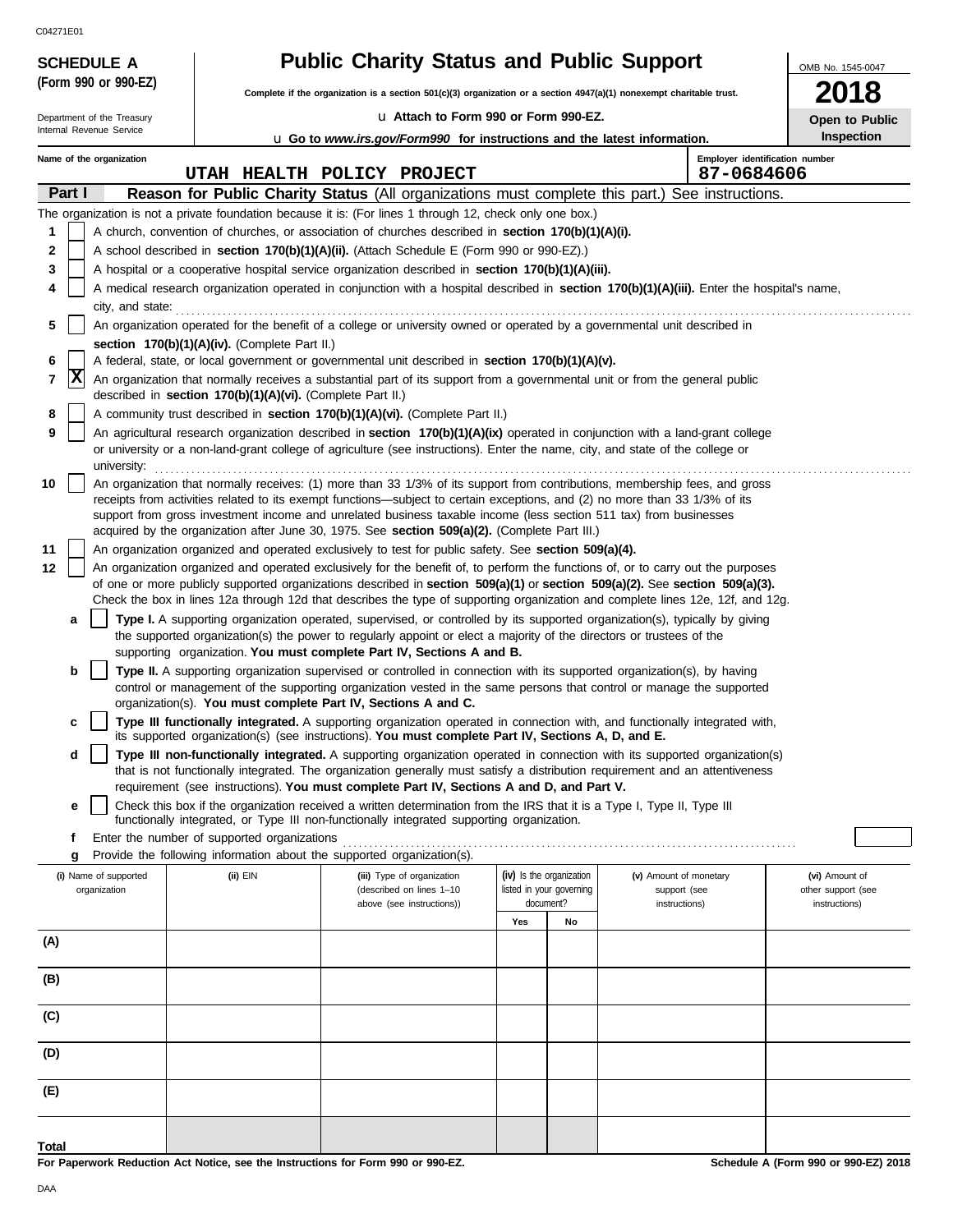## Schedule A (Form 990 or 990-EZ) 2018 **UTAH HEALTH POLICY PROJECT** 87-0684606 Page 2

 $\overline{a}$ 

| Part II | Support Schedule for Organizations Described in Sections 170(b)(1)(A)(iv) and 170(b)(1)(A)(vi)                    |
|---------|-------------------------------------------------------------------------------------------------------------------|
|         | (Complete only if you checked the box on line 5, 7, or 8 of Part I or if the organization failed to qualify under |
|         | Part III. If the organization fails to qualify under the tests listed below, please complete Part III.)           |
|         | aatian A Dublia Cunnart                                                                                           |

|     | Section A. Public Support                                                                                                                                                                                                                            |          |           |            |            |                                      |                                          |
|-----|------------------------------------------------------------------------------------------------------------------------------------------------------------------------------------------------------------------------------------------------------|----------|-----------|------------|------------|--------------------------------------|------------------------------------------|
|     | Calendar year (or fiscal year beginning in)<br>u                                                                                                                                                                                                     | (a) 2014 | (b) 2015  | $(c)$ 2016 | (d) $2017$ | (e) $2018$                           | (f) Total                                |
| 1   | Gifts, grants, contributions, and<br>membership fees received. (Do not<br>include any "unusual grants.")                                                                                                                                             | 855,836  | 1,057,982 | 1,079,635  | 1,038,470  | 764,759                              | 4,796,682                                |
| 2   | Tax revenues levied for the<br>organization's benefit and either paid<br>to or expended on its behalf                                                                                                                                                |          |           |            |            |                                      |                                          |
| 3   | The value of services or facilities<br>furnished by a governmental unit to the<br>organization without charge                                                                                                                                        |          |           |            |            |                                      |                                          |
| 4   | Total. Add lines 1 through 3                                                                                                                                                                                                                         | 855,836  | 1,057,982 | 1,079,635  | 1,038,470  | 764,759                              | 4,796,682                                |
| 5   | The portion of total contributions by<br>each person (other than a<br>governmental unit or publicly<br>supported organization) included on<br>line 1 that exceeds 2% of the amount<br>shown on line 11, column (f)                                   |          |           |            |            |                                      |                                          |
| 6   | Public support. Subtract line 5 from line 4                                                                                                                                                                                                          |          |           |            |            |                                      | 4,796,682                                |
|     | <b>Section B. Total Support</b>                                                                                                                                                                                                                      |          |           |            |            |                                      |                                          |
|     | Calendar year (or fiscal year beginning in)<br>$\mathbf{u}$                                                                                                                                                                                          | (a) 2014 | (b) 2015  | $(c)$ 2016 | (d) $2017$ | $(e)$ 2018                           | (f) Total                                |
| 7   | Amounts from line 4                                                                                                                                                                                                                                  | 855,836  | 1,057,982 | 1,079,635  | 1,038,470  | 764,759                              | 4,796,682                                |
| 8   | Gross income from interest, dividends,<br>payments received on securities loans,<br>rents, royalties, and income from<br>similar sources                                                                                                             | 5        | 5         | 5          | 5          | 213                                  | 233                                      |
| 9   | Net income from unrelated business<br>activities, whether or not the business<br>is regularly carried on                                                                                                                                             |          |           |            |            |                                      |                                          |
| 10  | Other income. Do not include gain or<br>loss from the sale of capital assets<br>(Explain in Part VI.)                                                                                                                                                |          |           |            |            |                                      |                                          |
| 11  | Total support. Add lines 7 through 10                                                                                                                                                                                                                |          |           |            |            |                                      | 4,796,915                                |
| 12  |                                                                                                                                                                                                                                                      |          |           |            |            | 12                                   | 15,246                                   |
| 13  | First five years. If the Form 990 is for the organization's first, second, third, fourth, or fifth tax year as a section 501(c)(3)                                                                                                                   |          |           |            |            |                                      |                                          |
|     | organization, check this box and stop here                                                                                                                                                                                                           |          |           |            |            |                                      |                                          |
|     | Section C. Computation of Public Support Percentage                                                                                                                                                                                                  |          |           |            |            |                                      |                                          |
| 14  | Public support percentage for 2018 (line 6, column (f) divided by line 11, column (f)) [[[[[[[[[[[[[[[[[[[[[[                                                                                                                                        |          |           |            |            | 14                                   | 100.00%                                  |
| 15  |                                                                                                                                                                                                                                                      |          |           |            |            | 15                                   | 100.00%                                  |
|     | <b>16a</b> 33 1/3% support test—2018. If the organization did not check the box on line 13, and line 14 is 33 1/3% or more, check this                                                                                                               |          |           |            |            |                                      |                                          |
|     | box and stop here. The organization qualifies as a publicly supported organization                                                                                                                                                                   |          |           |            |            |                                      | $\blacktriangleright$ $\boxed{\text{X}}$ |
| b   | 33 1/3% support test-2017. If the organization did not check a box on line 13 or 16a, and line 15 is 33 1/3% or more, check                                                                                                                          |          |           |            |            |                                      |                                          |
|     | this box and stop here. The organization qualifies as a publicly supported organization                                                                                                                                                              |          |           |            |            |                                      |                                          |
| 17а | 10%-facts-and-circumstances test-2018. If the organization did not check a box on line 13, 16a, or 16b, and line 14 is                                                                                                                               |          |           |            |            |                                      |                                          |
|     | 10% or more, and if the organization meets the "facts-and-circumstances" test, check this box and stop here. Explain in<br>Part VI how the organization meets the "facts-and-circumstances" test. The organization qualifies as a publicly supported |          |           |            |            |                                      |                                          |
|     | organization                                                                                                                                                                                                                                         |          |           |            |            |                                      |                                          |
| b   | 10%-facts-and-circumstances test-2017. If the organization did not check a box on line 13, 16a, 16b, or 17a, and line                                                                                                                                |          |           |            |            |                                      |                                          |
|     | 15 is 10% or more, and if the organization meets the "facts-and-circumstances" test, check this box and stop here.                                                                                                                                   |          |           |            |            |                                      |                                          |
|     | Explain in Part VI how the organization meets the "facts-and-circumstances" test. The organization qualifies as a publicly                                                                                                                           |          |           |            |            |                                      |                                          |
|     | supported organization                                                                                                                                                                                                                               |          |           |            |            |                                      |                                          |
| 18  | Private foundation. If the organization did not check a box on line 13, 16a, 16b, 17a, or 17b, check this box and see                                                                                                                                |          |           |            |            |                                      |                                          |
|     | <b>instructions</b>                                                                                                                                                                                                                                  |          |           |            |            |                                      |                                          |
|     |                                                                                                                                                                                                                                                      |          |           |            |            | Schedule A (Form 990 or 990-EZ) 2018 |                                          |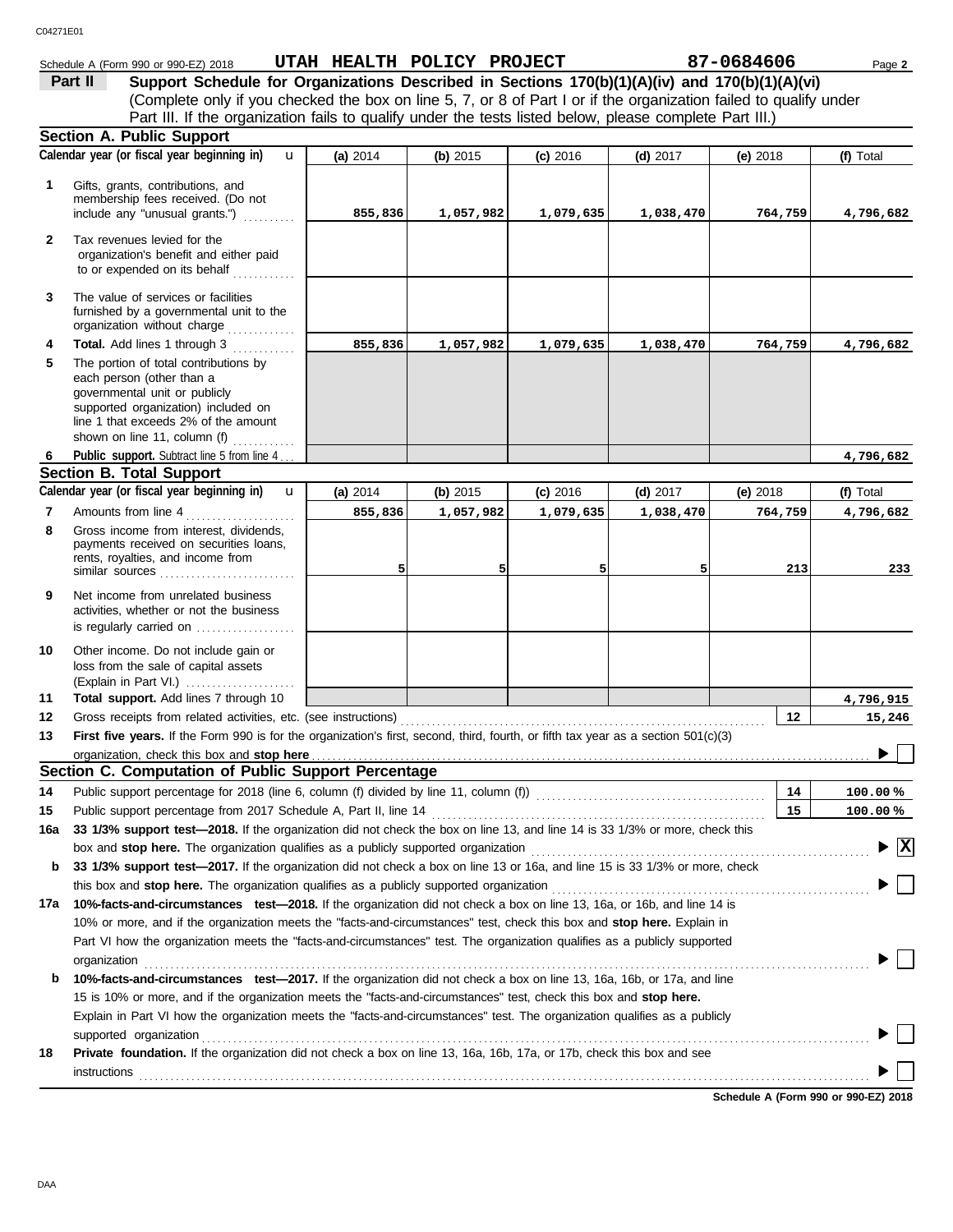### Schedule A (Form 990 or 990-EZ) 2018 **UTAH HEALTH POLICY PROJECT** 87-0684606 Page 3

**Part III Support Schedule for Organizations Described in Section 509(a)(2)** (Complete only if you checked the box on line 10 of Part I or if the organization failed to qualify under Part II. If the organization fails to qualify under the tests listed below, please complete Part II.)

|              | <b>Section A. Public Support</b>                                                                                                                                                 |            |            |            |            |            |           |
|--------------|----------------------------------------------------------------------------------------------------------------------------------------------------------------------------------|------------|------------|------------|------------|------------|-----------|
|              | Calendar year (or fiscal year beginning in)<br>u                                                                                                                                 | (a) 2014   | (b) 2015   | $(c)$ 2016 | $(d)$ 2017 | (e) 2018   | (f) Total |
| $\mathbf{1}$ | Gifts, grants, contributions, and membership                                                                                                                                     |            |            |            |            |            |           |
|              | fees received. (Do not include any "unusual grants.")                                                                                                                            |            |            |            |            |            |           |
| $\mathbf{2}$ | Gross receipts from admissions, merchandise<br>sold or services performed, or facilities                                                                                         |            |            |            |            |            |           |
|              | furnished in any activity that is related to the<br>organization's tax-exempt purpose                                                                                            |            |            |            |            |            |           |
|              |                                                                                                                                                                                  |            |            |            |            |            |           |
| 3            | Gross receipts from activities that are not an<br>unrelated trade or business under section 513                                                                                  |            |            |            |            |            |           |
| 4            | Tax revenues levied for the<br>organization's benefit and either paid<br>to or expended on its behalf                                                                            |            |            |            |            |            |           |
| 5            | The value of services or facilities<br>furnished by a governmental unit to the<br>organization without charge                                                                    |            |            |            |            |            |           |
| 6            | Total. Add lines 1 through 5<br>. <b>.</b> .                                                                                                                                     |            |            |            |            |            |           |
|              | <b>7a</b> Amounts included on lines 1, 2, and 3<br>received from disqualified persons                                                                                            |            |            |            |            |            |           |
| b            | Amounts included on lines 2 and 3<br>received from other than disqualified<br>persons that exceed the greater of \$5,000<br>or 1% of the amount on line 13 for the year $\ldots$ |            |            |            |            |            |           |
| C            | Add lines 7a and 7b<br>.                                                                                                                                                         |            |            |            |            |            |           |
| 8            | Public support. (Subtract line 7c from                                                                                                                                           |            |            |            |            |            |           |
|              | line $6.$ )                                                                                                                                                                      |            |            |            |            |            |           |
|              | <b>Section B. Total Support</b><br>Calendar year (or fiscal year beginning in)                                                                                                   |            |            |            |            |            |           |
|              | $\mathbf{u}$                                                                                                                                                                     | (a) $2014$ | (b) $2015$ | $(c)$ 2016 | (d) $2017$ | (e) $2018$ | (f) Total |
| 9            | Amounts from line 6                                                                                                                                                              |            |            |            |            |            |           |
| 10a          | Gross income from interest, dividends,<br>payments received on securities loans, rents,<br>royalties, and income from similar sources                                            |            |            |            |            |            |           |
| b            | Unrelated business taxable income (less<br>section 511 taxes) from businesses<br>acquired after June 30, 1975                                                                    |            |            |            |            |            |           |
| c            | Add lines 10a and 10b                                                                                                                                                            |            |            |            |            |            |           |
| 11           | Net income from unrelated business<br>activities not included in line 10b, whether<br>or not the business is regularly carried on                                                |            |            |            |            |            |           |
| 12           | Other income. Do not include gain or<br>loss from the sale of capital assets<br>(Explain in Part VI.)<br>.                                                                       |            |            |            |            |            |           |
| 13           | Total support. (Add lines 9, 10c, 11,                                                                                                                                            |            |            |            |            |            |           |
|              | and 12.) $\ldots$                                                                                                                                                                |            |            |            |            |            |           |
| 14           | First five years. If the Form 990 is for the organization's first, second, third, fourth, or fifth tax year as a section 501(c)(3)                                               |            |            |            |            |            |           |
|              | organization, check this box and stop here                                                                                                                                       |            |            |            |            |            |           |
|              | Section C. Computation of Public Support Percentage                                                                                                                              |            |            |            |            |            |           |
| 15           | Public support percentage for 2018 (line 8, column (f), divided by line 13, column (f)) [[[[[[[[[[[[[[[[[[[[[                                                                    |            |            |            |            | 15         | %         |
| 16           |                                                                                                                                                                                  |            |            |            |            | 16         | %         |
|              | Section D. Computation of Investment Income Percentage                                                                                                                           |            |            |            |            |            |           |
| 17           |                                                                                                                                                                                  |            |            |            |            | 17         | %         |
| 18           | Investment income percentage from 2017 Schedule A, Part III, line 17                                                                                                             |            |            |            |            | 18         | %         |
| 19a          | 33 1/3% support tests-2018. If the organization did not check the box on line 14, and line 15 is more than 33 1/3%, and line                                                     |            |            |            |            |            |           |
|              |                                                                                                                                                                                  |            |            |            |            |            |           |
| b            | 33 1/3% support tests—2017. If the organization did not check a box on line 14 or line 19a, and line 16 is more than 33 1/3%, and                                                |            |            |            |            |            |           |
|              |                                                                                                                                                                                  |            |            |            |            |            |           |
| 20           |                                                                                                                                                                                  |            |            |            |            |            |           |

**Schedule A (Form 990 or 990-EZ) 2018**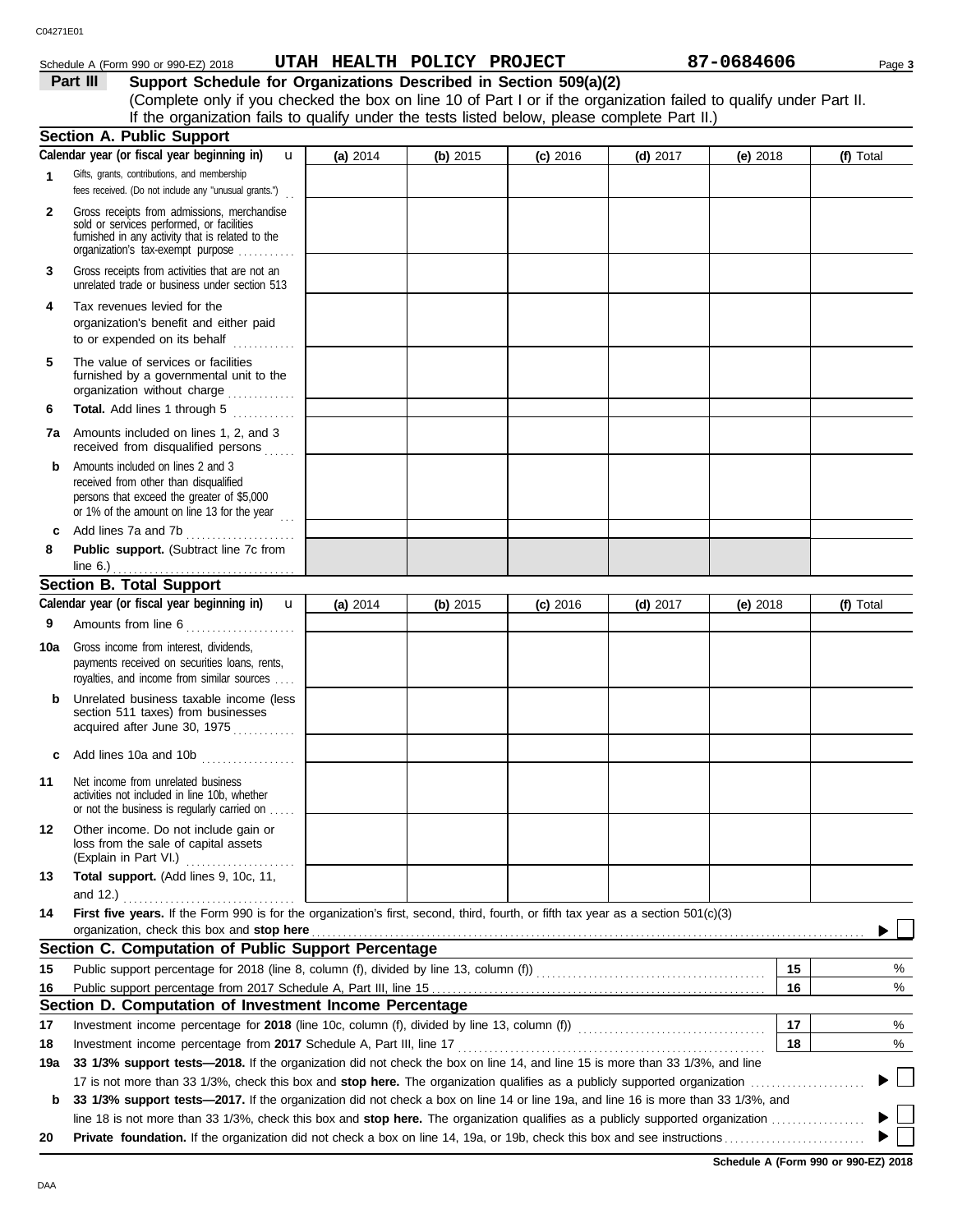|     | UTAH HEALTH POLICY PROJECT<br>Schedule A (Form 990 or 990-EZ) 2018                                                  | 87-0684606      | Page 4    |  |
|-----|---------------------------------------------------------------------------------------------------------------------|-----------------|-----------|--|
|     | Part IV<br><b>Supporting Organizations</b>                                                                          |                 |           |  |
|     | (Complete only if you checked a box in line 12 on Part I. If you checked 12a of Part I, complete Sections A         |                 |           |  |
|     | and B. If you checked 12b of Part I, complete Sections A and C. If you checked 12c of Part I, complete              |                 |           |  |
|     | Sections A, D, and E. If you checked 12d of Part I, complete Sections A and D, and complete Part V.)                |                 |           |  |
|     | <b>Section A. All Supporting Organizations</b>                                                                      |                 |           |  |
|     |                                                                                                                     |                 | Yes<br>No |  |
| 1   | Are all of the organization's supported organizations listed by name in the organization's governing                |                 |           |  |
|     | documents? If "No," describe in Part VI how the supported organizations are designated. If designated by            |                 |           |  |
|     | class or purpose, describe the designation. If historic and continuing relationship, explain.                       | 1               |           |  |
| 2   | Did the organization have any supported organization that does not have an IRS determination of status              |                 |           |  |
|     | under section 509(a)(1) or (2)? If "Yes," explain in Part VI how the organization determined that the supported     |                 |           |  |
|     | organization was described in section 509(a)(1) or (2).                                                             | 2               |           |  |
| За  | Did the organization have a supported organization described in section $501(c)(4)$ , (5), or (6)? If "Yes," answer |                 |           |  |
|     | $(b)$ and $(c)$ below.                                                                                              | 3a              |           |  |
| b   | Did the organization confirm that each supported organization qualified under section $501(c)(4)$ , (5), or (6) and |                 |           |  |
|     | satisfied the public support tests under section 509(a)(2)? If "Yes," describe in Part VI when and how the          |                 |           |  |
|     | organization made the determination.                                                                                | 3b              |           |  |
| с   | Did the organization ensure that all support to such organizations was used exclusively for section $170(c)(2)(B)$  |                 |           |  |
|     | purposes? If "Yes," explain in Part VI what controls the organization put in place to ensure such use.              | 3c              |           |  |
| 4a  | Was any supported organization not organized in the United States ("foreign supported organization")? If            |                 |           |  |
|     | "Yes," and if you checked 12a or 12b in Part I, answer (b) and (c) below.                                           | 4a              |           |  |
| b   | Did the organization have ultimate control and discretion in deciding whether to make grants to the foreign         |                 |           |  |
|     | supported organization? If "Yes," describe in Part VI how the organization had such control and discretion          |                 |           |  |
|     | despite being controlled or supervised by or in connection with its supported organizations.                        | 4b              |           |  |
| c   | Did the organization support any foreign supported organization that does not have an IRS determination             |                 |           |  |
|     | under sections $501(c)(3)$ and $509(a)(1)$ or (2)? If "Yes," explain in Part VI what controls the organization used |                 |           |  |
|     | to ensure that all support to the foreign supported organization was used exclusively for section $170(c)(2)(B)$    |                 |           |  |
|     | purposes.                                                                                                           | 4c              |           |  |
| 5а  | Did the organization add, substitute, or remove any supported organizations during the tax year? If "Yes,"          |                 |           |  |
|     | answer (b) and (c) below (if applicable). Also, provide detail in Part VI, including (i) the names and EIN          |                 |           |  |
|     | numbers of the supported organizations added, substituted, or removed; (ii) the reasons for each such action;       |                 |           |  |
|     | (iii) the authority under the organization's organizing document authorizing such action; and (iv) how the action   |                 |           |  |
|     | was accomplished (such as by amendment to the organizing document).                                                 | 5a              |           |  |
| b   | Type I or Type II only. Was any added or substituted supported organization part of a class already                 |                 |           |  |
|     | designated in the organization's organizing document?                                                               | 5b              |           |  |
| с   | <b>Substitutions only.</b> Was the substitution the result of an event beyond the organization's control?           | 5 <sub>c</sub>  |           |  |
| 6   | Did the organization provide support (whether in the form of grants or the provision of services or facilities) to  |                 |           |  |
|     | anyone other than (i) its supported organizations, (ii) individuals that are part of the charitable class benefited |                 |           |  |
|     | by one or more of its supported organizations, or (iii) other supporting organizations that also support or         |                 |           |  |
|     | benefit one or more of the filing organization's supported organizations? If "Yes," provide detail in Part VI.      | 6               |           |  |
| 7   | Did the organization provide a grant, loan, compensation, or other similar payment to a substantial contributor     |                 |           |  |
|     | (as defined in section $4958(c)(3)(C)$ ), a family member of a substantial contributor, or a 35% controlled entity  |                 |           |  |
|     | with regard to a substantial contributor? If "Yes," complete Part I of Schedule L (Form 990 or 990-EZ).             | 7               |           |  |
| 8   | Did the organization make a loan to a disqualified person (as defined in section 4958) not described in line 7?     |                 |           |  |
|     | If "Yes," complete Part I of Schedule L (Form 990 or 990-EZ).                                                       | 8               |           |  |
| 9а  | Was the organization controlled directly or indirectly at any time during the tax year by one or more               |                 |           |  |
|     | disqualified persons as defined in section 4946 (other than foundation managers and organizations described         |                 |           |  |
|     | in section $509(a)(1)$ or $(2)$ ? If "Yes," provide detail in Part VI.                                              | 9а              |           |  |
| b   | Did one or more disqualified persons (as defined in line 9a) hold a controlling interest in any entity in which     |                 |           |  |
|     | the supporting organization had an interest? If "Yes," provide detail in Part VI.                                   | 9b              |           |  |
| с   | Did a disqualified person (as defined in line 9a) have an ownership interest in, or derive any personal benefit     |                 |           |  |
|     | from, assets in which the supporting organization also had an interest? If "Yes," provide detail in Part VI.        | 9c              |           |  |
| 10a | Was the organization subject to the excess business holdings rules of section 4943 because of section               |                 |           |  |
|     | 4943(f) (regarding certain Type II supporting organizations, and all Type III non-functionally integrated           |                 |           |  |
|     | supporting organizations)? If "Yes," answer 10b below.                                                              | 10a             |           |  |
| b   | Did the organization have any excess business holdings in the tax year? (Use Schedule C, Form 4720, to              |                 |           |  |
|     | determine whether the organization had excess business holdings.)                                                   | 10 <sub>b</sub> |           |  |

**Schedule A (Form 990 or 990-EZ) 2018**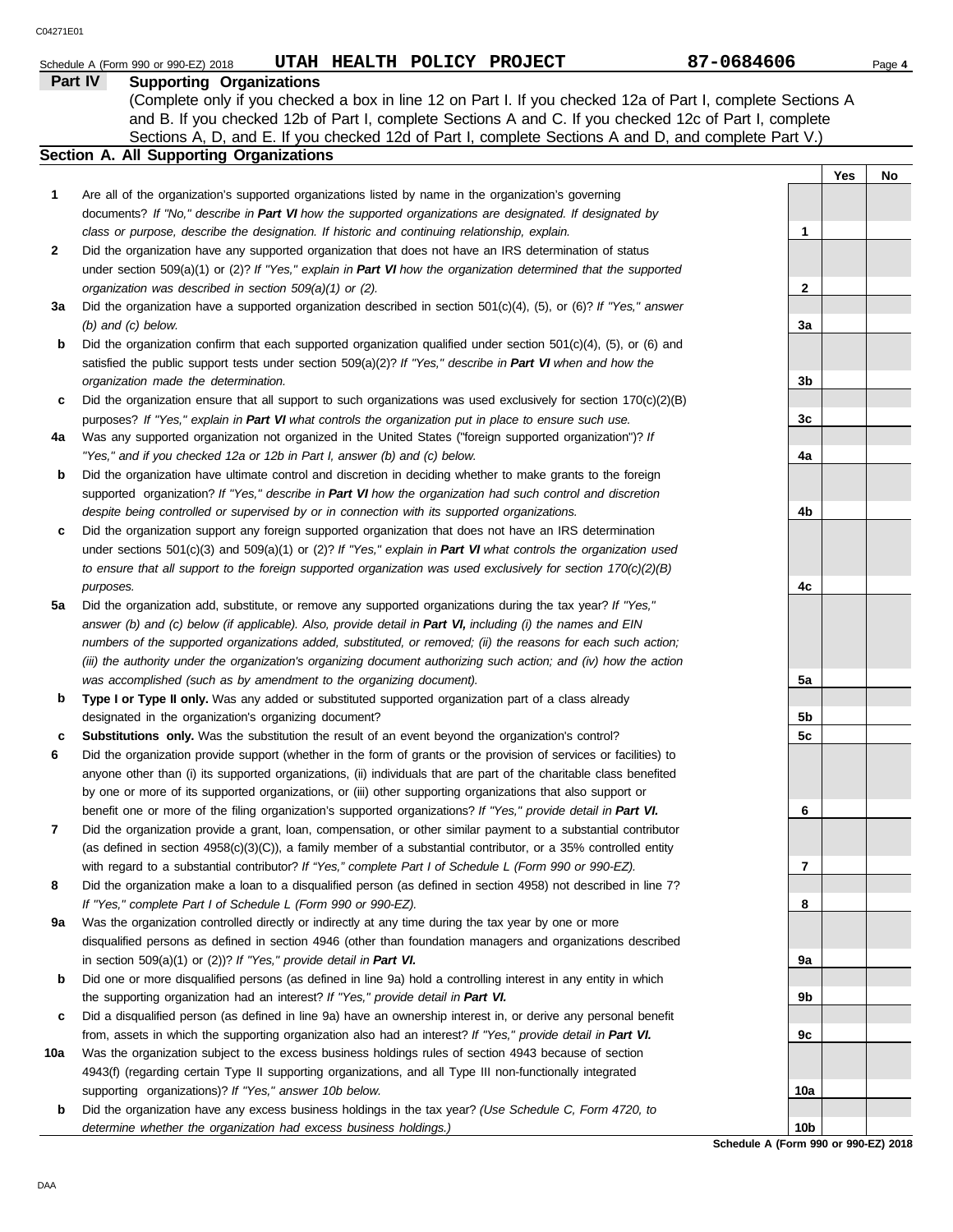| C04271E01 |                                                                                                                                                                                                                           |                 |     |        |
|-----------|---------------------------------------------------------------------------------------------------------------------------------------------------------------------------------------------------------------------------|-----------------|-----|--------|
|           | 87-0684606<br>UTAH HEALTH POLICY PROJECT<br>Schedule A (Form 990 or 990-EZ) 2018                                                                                                                                          |                 |     | Page 5 |
| Part IV   | <b>Supporting Organizations (continued)</b>                                                                                                                                                                               |                 |     |        |
|           |                                                                                                                                                                                                                           |                 | Yes | No     |
| 11        | Has the organization accepted a gift or contribution from any of the following persons?                                                                                                                                   |                 |     |        |
| а         | A person who directly or indirectly controls, either alone or together with persons described in (b) and (c)                                                                                                              |                 |     |        |
|           | below, the governing body of a supported organization?                                                                                                                                                                    | 11a             |     |        |
| b         | A family member of a person described in (a) above?                                                                                                                                                                       | 11 <sub>b</sub> |     |        |
| с         | A 35% controlled entity of a person described in (a) or (b) above? If "Yes" to a, b, or c, provide detail in Part VI.                                                                                                     | 11c             |     |        |
|           | <b>Section B. Type I Supporting Organizations</b>                                                                                                                                                                         |                 |     |        |
|           |                                                                                                                                                                                                                           |                 | Yes | No     |
| 1         | Did the directors, trustees, or membership of one or more supported organizations have the power to                                                                                                                       |                 |     |        |
|           | regularly appoint or elect at least a majority of the organization's directors or trustees at all times during the                                                                                                        |                 |     |        |
|           | tax year? If "No," describe in Part VI how the supported organization(s) effectively operated, supervised, or                                                                                                             |                 |     |        |
|           | controlled the organization's activities. If the organization had more than one supported organization,                                                                                                                   |                 |     |        |
|           | describe how the powers to appoint and/or remove directors or trustees were allocated among the supported                                                                                                                 |                 |     |        |
|           | organizations and what conditions or restrictions, if any, applied to such powers during the tax year.                                                                                                                    | 1               |     |        |
| 2         | Did the organization operate for the benefit of any supported organization other than the supported                                                                                                                       |                 |     |        |
|           | organization(s) that operated, supervised, or controlled the supporting organization? If "Yes," explain in Part<br>VI how providing such benefit carried out the purposes of the supported organization(s) that operated, |                 |     |        |
|           | supervised, or controlled the supporting organization.                                                                                                                                                                    | 2               |     |        |
|           | Section C. Type II Supporting Organizations                                                                                                                                                                               |                 |     |        |
|           |                                                                                                                                                                                                                           |                 | Yes | No     |
| 1         | Were a majority of the organization's directors or trustees during the tax year also a majority of the directors                                                                                                          |                 |     |        |
|           | or trustees of each of the organization's supported organization(s)? If "No," describe in Part VI how control                                                                                                             |                 |     |        |
|           | or management of the supporting organization was vested in the same persons that controlled or managed                                                                                                                    |                 |     |        |
|           | the supported organization(s).                                                                                                                                                                                            | 1               |     |        |
|           | Section D. All Type III Supporting Organizations                                                                                                                                                                          |                 |     |        |
|           |                                                                                                                                                                                                                           |                 | Yes | No     |
| 1         | Did the organization provide to each of its supported organizations, by the last day of the fifth month of the                                                                                                            |                 |     |        |
|           | organization's tax year, (i) a written notice describing the type and amount of support provided during the prior tax                                                                                                     |                 |     |        |
|           | year, (ii) a copy of the Form 990 that was most recently filed as of the date of notification, and (iii) copies of the                                                                                                    |                 |     |        |
|           | organization's governing documents in effect on the date of notification, to the extent not previously provided?                                                                                                          | 1               |     |        |
| 2         | Were any of the organization's officers, directors, or trustees either (i) appointed or elected by the supported                                                                                                          |                 |     |        |
|           | organization(s) or (ii) serving on the governing body of a supported organization? If "No," explain in Part VI how                                                                                                        |                 |     |        |
|           | the organization maintained a close and continuous working relationship with the supported organization(s).                                                                                                               | 2               |     |        |
| 3         | By reason of the relationship described in (2), did the organization's supported organizations have a                                                                                                                     |                 |     |        |
|           | significant voice in the organization's investment policies and in directing the use of the organization's                                                                                                                |                 |     |        |
|           | income or assets at all times during the tax year? If "Yes," describe in Part VI the role the organization's                                                                                                              |                 |     |        |
|           | supported organizations played in this regard.                                                                                                                                                                            | 3               |     |        |
|           | Section E. Type III Functionally-Integrated Supporting Organizations                                                                                                                                                      |                 |     |        |
| 1         | Check the box next to the method that the organization used to satisfy the Integral Part Test during the year (see instructions).                                                                                         |                 |     |        |
| а         | The organization satisfied the Activities Test. Complete line 2 below.                                                                                                                                                    |                 |     |        |
| b         | The organization is the parent of each of its supported organizations. Complete line 3 below.                                                                                                                             |                 |     |        |
| c         | The organization supported a governmental entity. Describe in Part VI how you supported a government entity (see instructions).                                                                                           |                 |     |        |
|           | Activities Test. Answer (a) and (b) below.                                                                                                                                                                                |                 | Yes | No     |
| 2         | Did substantially all of the organization's activities during the tax year directly further the exempt purposes of                                                                                                        |                 |     |        |
| а         | the supported organization(s) to which the organization was responsive? If "Yes," then in Part VI identify                                                                                                                |                 |     |        |
|           | those supported organizations and explain how these activities directly furthered their exempt purposes,                                                                                                                  |                 |     |        |
|           | how the organization was responsive to those supported organizations, and how the organization determined                                                                                                                 |                 |     |        |
|           | that these activities constituted substantially all of its activities.                                                                                                                                                    | 2a              |     |        |
| b         | Did the activities described in (a) constitute activities that, but for the organization's involvement, one or more                                                                                                       |                 |     |        |
|           | of the organization's supported organization(s) would have been engaged in? If "Yes," explain in Part VI the                                                                                                              |                 |     |        |
|           | reasons for the organization's position that its supported organization(s) would have engaged in these                                                                                                                    |                 |     |        |
|           | activities but for the organization's involvement.                                                                                                                                                                        | 2 <sub>b</sub>  |     |        |

- **3** Parent of Supported Organizations. *Answer (a) and (b) below.*
- **a** Did the organization have the power to regularly appoint or elect a majority of the officers, directors, or trustees of each of the supported organizations? *Provide details in Part VI.*
- **b** Did the organization exercise a substantial degree of direction over the policies, programs, and activities of each of its supported organizations? *If "Yes," describe in Part VI the role played by the organization in this regard.*

DAA **SChedule A (Form 990 or 990-EZ) 2018 3b**

**3a**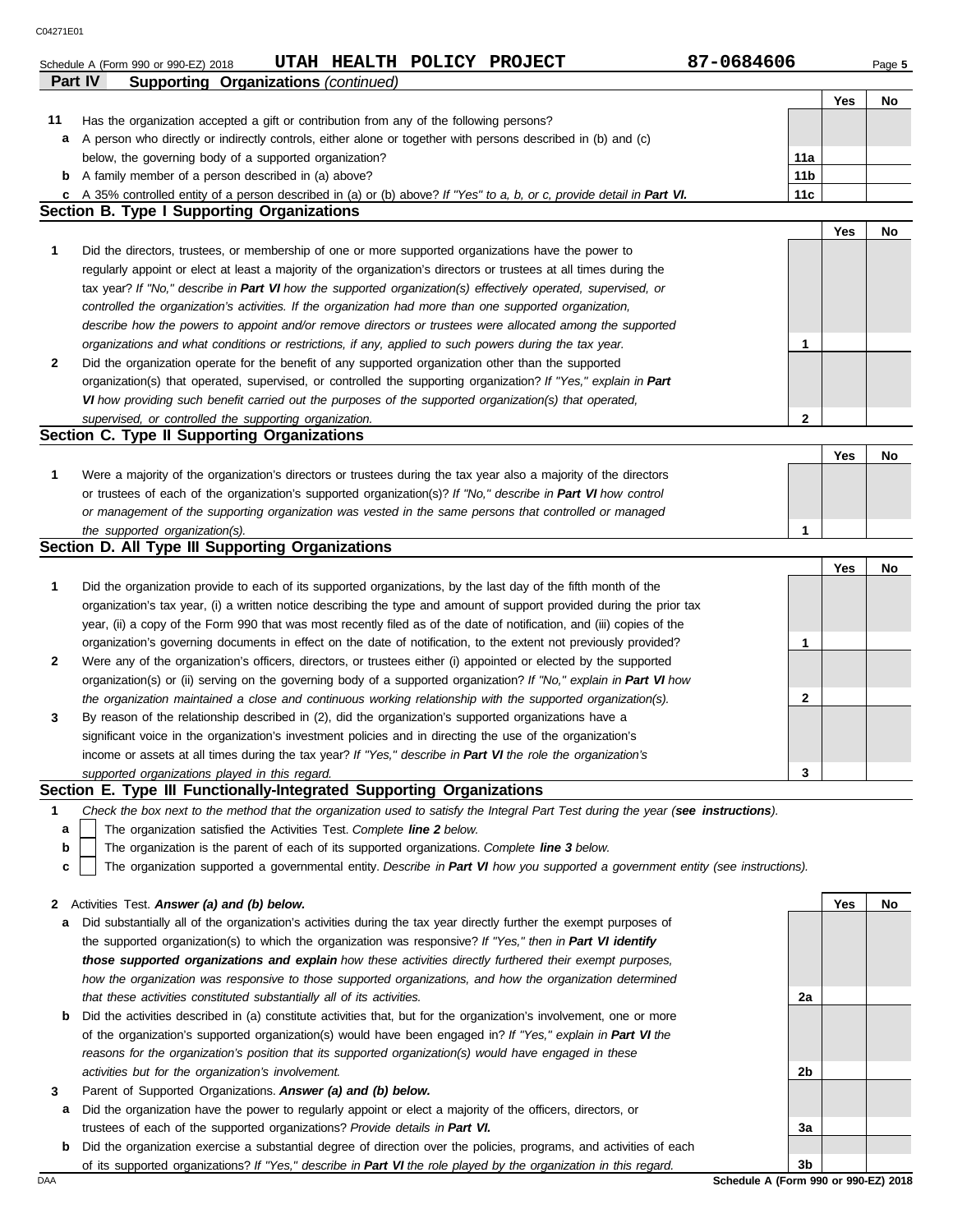|               | UTAH HEALTH POLICY PROJECT<br>Schedule A (Form 990 or 990-EZ) 2018                                                               |                | 87-0684606     | Page 6                         |  |  |  |  |
|---------------|----------------------------------------------------------------------------------------------------------------------------------|----------------|----------------|--------------------------------|--|--|--|--|
| <b>Part V</b> | Type III Non-Functionally Integrated 509(a)(3) Supporting Organizations                                                          |                |                |                                |  |  |  |  |
| 1             | Check here if the organization satisfied the Integral Part Test as a qualifying trust on Nov. 20, 1970 (explain in Part VI). See |                |                |                                |  |  |  |  |
|               | <b>instructions.</b> All other Type III non-functionally integrated supporting organizations must complete Sections A through E. |                |                |                                |  |  |  |  |
|               | Section A - Adjusted Net Income                                                                                                  |                | (A) Prior Year | (B) Current Year               |  |  |  |  |
|               |                                                                                                                                  |                |                | (optional)                     |  |  |  |  |
| 1             | Net short-term capital gain                                                                                                      | 1              |                |                                |  |  |  |  |
| 2             | Recoveries of prior-year distributions                                                                                           | 2              |                |                                |  |  |  |  |
| 3             | Other gross income (see instructions)                                                                                            | 3              |                |                                |  |  |  |  |
| 4             | Add lines 1 through 3.                                                                                                           | 4              |                |                                |  |  |  |  |
| 5             | Depreciation and depletion                                                                                                       | 5              |                |                                |  |  |  |  |
| 6             | Portion of operating expenses paid or incurred for production or                                                                 |                |                |                                |  |  |  |  |
|               | collection of gross income or for management, conservation, or                                                                   |                |                |                                |  |  |  |  |
|               | maintenance of property held for production of income (see instructions)                                                         | 6              |                |                                |  |  |  |  |
| 7             | Other expenses (see instructions)                                                                                                | 7              |                |                                |  |  |  |  |
| 8             | <b>Adjusted Net Income</b> (subtract lines 5, 6, and 7 from line 4)                                                              | 8              |                |                                |  |  |  |  |
|               | <b>Section B - Minimum Asset Amount</b>                                                                                          |                | (A) Prior Year | (B) Current Year<br>(optional) |  |  |  |  |
| 1             | Aggregate fair market value of all non-exempt-use assets (see                                                                    |                |                |                                |  |  |  |  |
|               | instructions for short tax year or assets held for part of year):                                                                |                |                |                                |  |  |  |  |
|               | Average monthly value of securities<br>a                                                                                         | 1a             |                |                                |  |  |  |  |
|               | Average monthly cash balances<br>b                                                                                               | 1b             |                |                                |  |  |  |  |
|               | <b>c</b> Fair market value of other non-exempt-use assets                                                                        | 1c             |                |                                |  |  |  |  |
|               | <b>Total</b> (add lines 1a, 1b, and 1c)<br>d                                                                                     | 1d             |                |                                |  |  |  |  |
|               | <b>Discount</b> claimed for blockage or other<br>e                                                                               |                |                |                                |  |  |  |  |
|               | factors (explain in detail in Part VI):                                                                                          |                |                |                                |  |  |  |  |
| $\mathbf{2}$  | Acquisition indebtedness applicable to non-exempt-use assets                                                                     | $\mathbf{2}$   |                |                                |  |  |  |  |
| 3             | Subtract line 2 from line 1d.                                                                                                    | 3              |                |                                |  |  |  |  |
| 4             | Cash deemed held for exempt use. Enter 1-1/2% of line 3 (for greater amount,                                                     |                |                |                                |  |  |  |  |
|               | see instructions).                                                                                                               | 4              |                |                                |  |  |  |  |
| 5             | Net value of non-exempt-use assets (subtract line 4 from line 3)                                                                 | 5              |                |                                |  |  |  |  |
| 6             | Multiply line 5 by .035.                                                                                                         | 6              |                |                                |  |  |  |  |
| 7             | Recoveries of prior-year distributions                                                                                           | $\overline{7}$ |                |                                |  |  |  |  |
| 8             | Minimum Asset Amount (add line 7 to line 6)                                                                                      | 8              |                |                                |  |  |  |  |
|               | Section C - Distributable Amount                                                                                                 |                |                | <b>Current Year</b>            |  |  |  |  |
| 1             | Adjusted net income for prior year (from Section A, line 8, Column A)                                                            | $\mathbf{1}$   |                |                                |  |  |  |  |
| $\mathbf{2}$  | Enter 85% of line 1.                                                                                                             | 2              |                |                                |  |  |  |  |
| 3             | Minimum asset amount for prior year (from Section B, line 8, Column A)                                                           | 3              |                |                                |  |  |  |  |
| 4             | Enter greater of line 2 or line 3.                                                                                               | 4              |                |                                |  |  |  |  |
| 5             | Income tax imposed in prior year                                                                                                 | 5              |                |                                |  |  |  |  |
| 6             | <b>Distributable Amount.</b> Subtract line 5 from line 4, unless subject to                                                      |                |                |                                |  |  |  |  |
|               | emergency temporary reduction (see instructions).                                                                                | 6              |                |                                |  |  |  |  |

emergency temporary reduction (see instructions).

**7** instructions). Check here if the current year is the organization's first as a non-functionally integrated Type III supporting organization (see

**Schedule A (Form 990 or 990-EZ) 2018**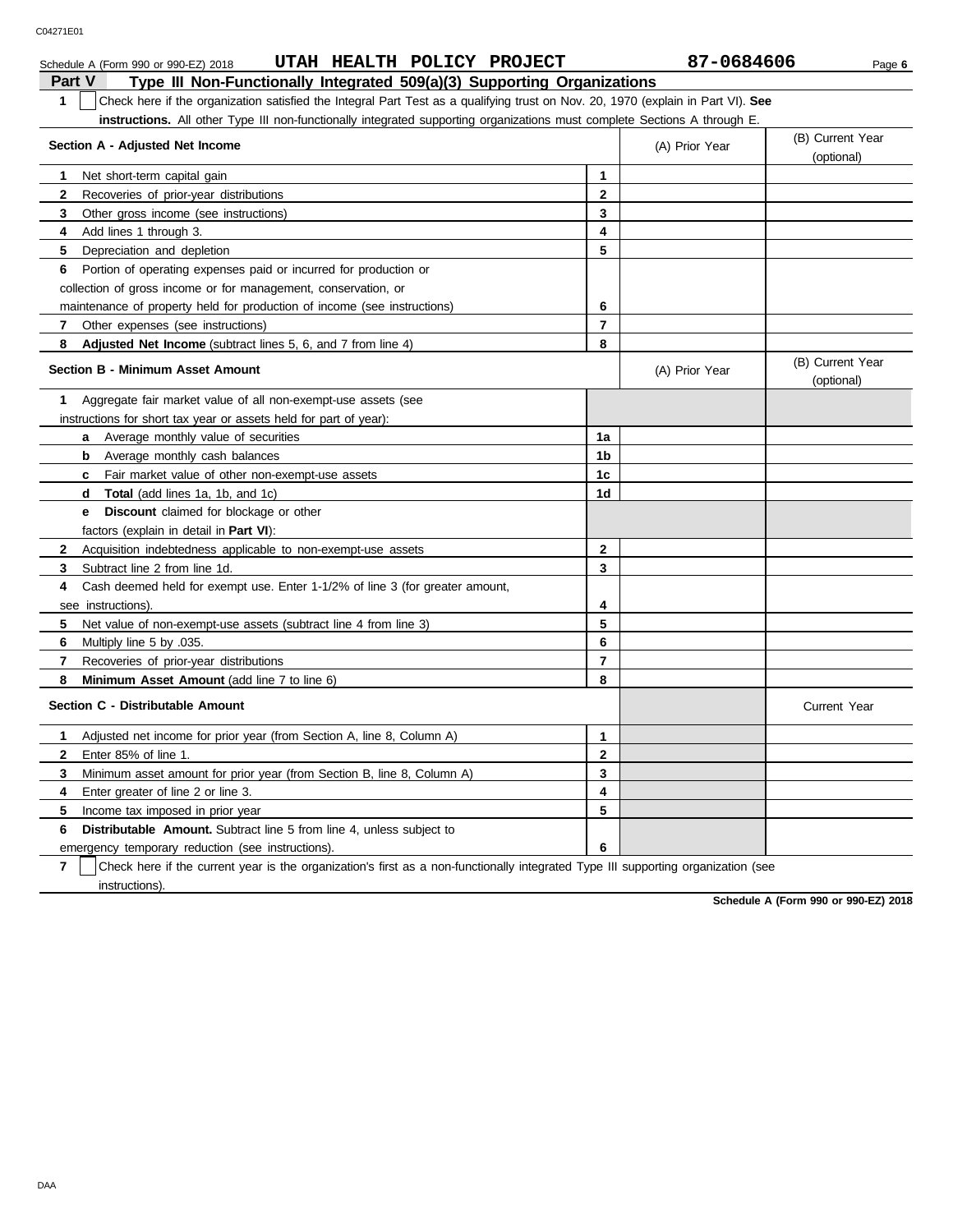## Schedule A (Form 990 or 990-EZ) 2018 **UTAH HEALTH POLICY PROJECT** 87-0684606 Page 7

| Part V      | Type III Non-Functionally Integrated 509(a)(3) Supporting Organizations (continued)                                                           |                             |                                       |                                         |
|-------------|-----------------------------------------------------------------------------------------------------------------------------------------------|-----------------------------|---------------------------------------|-----------------------------------------|
|             | <b>Section D - Distributions</b>                                                                                                              |                             |                                       | <b>Current Year</b>                     |
| 1           | Amounts paid to supported organizations to accomplish exempt purposes                                                                         |                             |                                       |                                         |
| $\mathbf 2$ | Amounts paid to perform activity that directly furthers exempt purposes of supported                                                          |                             |                                       |                                         |
|             | organizations, in excess of income from activity                                                                                              |                             |                                       |                                         |
| 3           | Administrative expenses paid to accomplish exempt purposes of supported organizations                                                         |                             |                                       |                                         |
| 4<br>5      | Amounts paid to acquire exempt-use assets                                                                                                     |                             |                                       |                                         |
| 6           | Qualified set-aside amounts (prior IRS approval required)                                                                                     |                             |                                       |                                         |
| 7           | Other distributions (describe in <b>Part VI</b> ). See instructions.<br>Total annual distributions. Add lines 1 through 6.                    |                             |                                       |                                         |
| 8           |                                                                                                                                               |                             |                                       |                                         |
|             | Distributions to attentive supported organizations to which the organization is responsive<br>(provide details in Part VI). See instructions. |                             |                                       |                                         |
| 9           | Distributable amount for 2018 from Section C, line 6                                                                                          |                             |                                       |                                         |
| 10          | Line 8 amount divided by line 9 amount                                                                                                        |                             |                                       |                                         |
|             |                                                                                                                                               | (i)                         | (i)                                   | (iii)                                   |
|             | <b>Section E - Distribution Allocations (see instructions)</b>                                                                                | <b>Excess Distributions</b> | <b>Underdistributions</b><br>Pre-2018 | <b>Distributable</b><br>Amount for 2018 |
| 1           | Distributable amount for 2018 from Section C, line 6                                                                                          |                             |                                       |                                         |
| 2           | Underdistributions, if any, for years prior to 2018                                                                                           |                             |                                       |                                         |
|             | (reasonable cause required-explain in Part VI). See                                                                                           |                             |                                       |                                         |
| 3           | instructions.<br>Excess distributions carryover, if any, to 2018                                                                              |                             |                                       |                                         |
|             |                                                                                                                                               |                             |                                       |                                         |
|             |                                                                                                                                               |                             |                                       |                                         |
|             |                                                                                                                                               |                             |                                       |                                         |
|             |                                                                                                                                               |                             |                                       |                                         |
|             |                                                                                                                                               |                             |                                       |                                         |
|             | f Total of lines 3a through e                                                                                                                 |                             |                                       |                                         |
|             | g Applied to underdistributions of prior years                                                                                                |                             |                                       |                                         |
|             | h Applied to 2018 distributable amount                                                                                                        |                             |                                       |                                         |
|             | Carryover from 2013 not applied (see instructions)                                                                                            |                             |                                       |                                         |
|             | Remainder. Subtract lines 3g, 3h, and 3i from 3f.                                                                                             |                             |                                       |                                         |
| 4           | Distributions for 2018 from                                                                                                                   |                             |                                       |                                         |
|             | \$<br>Section D, line 7:                                                                                                                      |                             |                                       |                                         |
|             | a Applied to underdistributions of prior years                                                                                                |                             |                                       |                                         |
|             | <b>b</b> Applied to 2018 distributable amount                                                                                                 |                             |                                       |                                         |
|             | c Remainder. Subtract lines 4a and 4b from 4.                                                                                                 |                             |                                       |                                         |
| 5           | Remaining underdistributions for years prior to 2018, if                                                                                      |                             |                                       |                                         |
|             | any. Subtract lines 3g and 4a from line 2. For result                                                                                         |                             |                                       |                                         |
|             | greater than zero, explain in Part VI. See instructions.                                                                                      |                             |                                       |                                         |
| 6           | Remaining underdistributions for 2018. Subtract lines 3h                                                                                      |                             |                                       |                                         |
|             | and 4b from line 1. For result greater than zero, explain in                                                                                  |                             |                                       |                                         |
|             | <b>Part VI.</b> See instructions.                                                                                                             |                             |                                       |                                         |
| 7           | Excess distributions carryover to 2019. Add lines 3j                                                                                          |                             |                                       |                                         |
|             | and 4c.                                                                                                                                       |                             |                                       |                                         |
| 8           | Breakdown of line 7:                                                                                                                          |                             |                                       |                                         |
|             |                                                                                                                                               |                             |                                       |                                         |
|             |                                                                                                                                               |                             |                                       |                                         |
|             |                                                                                                                                               |                             |                                       |                                         |
|             |                                                                                                                                               |                             |                                       |                                         |
|             |                                                                                                                                               |                             |                                       |                                         |

**Schedule A (Form 990 or 990-EZ) 2018**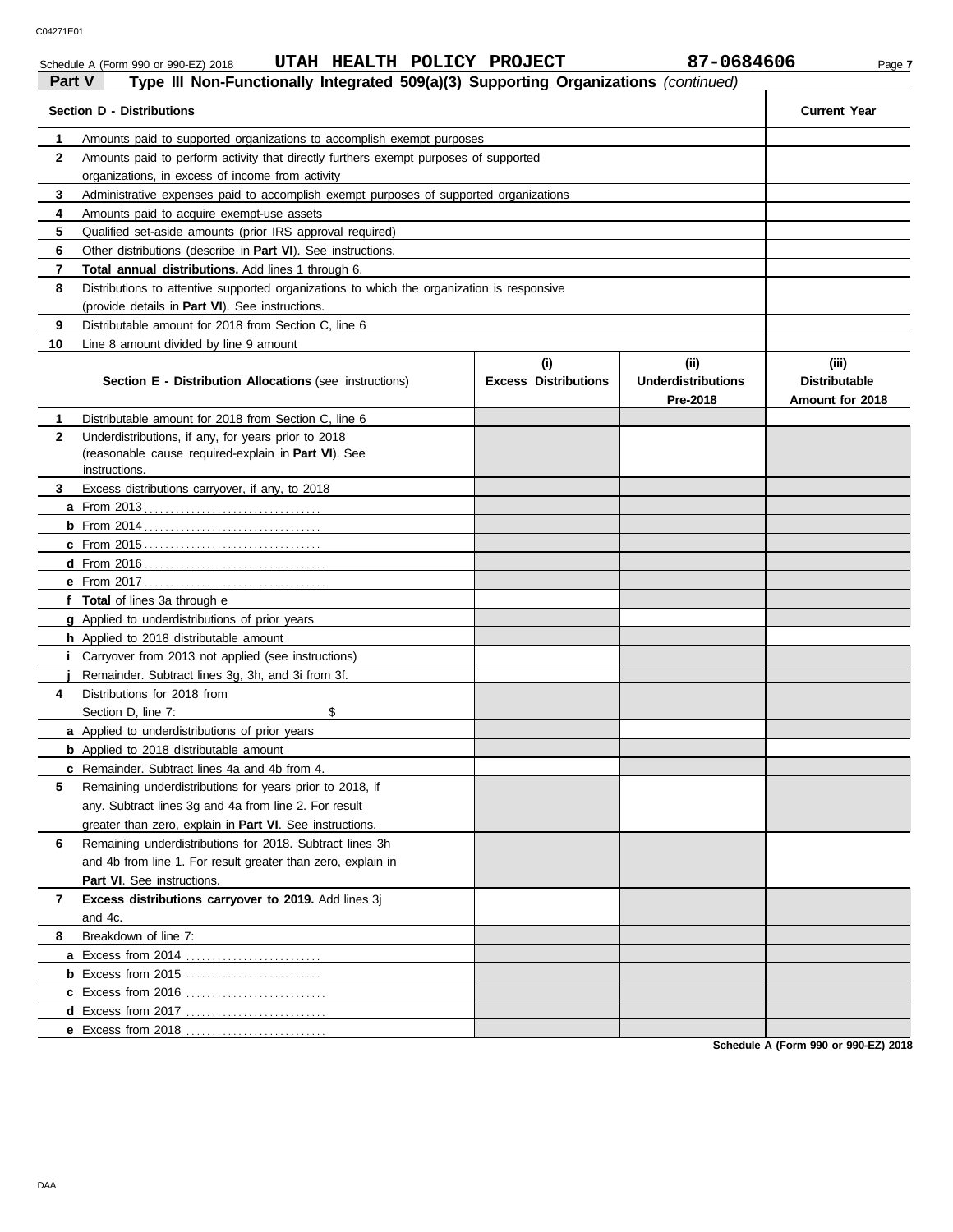|         | Schedule A (Form 990 or 990-EZ) 2018 |  | UTAH HEALTH POLICY PROJECT |                                                                                                | 87-0684606                                                                                                                                                                                                                                                                                                                                                                                                                                                                                | Page 8 |
|---------|--------------------------------------|--|----------------------------|------------------------------------------------------------------------------------------------|-------------------------------------------------------------------------------------------------------------------------------------------------------------------------------------------------------------------------------------------------------------------------------------------------------------------------------------------------------------------------------------------------------------------------------------------------------------------------------------------|--------|
| Part VI |                                      |  |                            | lines 2, 5, and 6. Also complete this part for any additional information. (See instructions.) | Supplemental Information. Provide the explanations required by Part II, line 10; Part II, line 17a or 17b; Part<br>III, line 12; Part IV, Section A, lines 1, 2, 3b, 3c, 4b, 4c, 5a, 6, 9a, 9b, 9c, 11a, 11b, and 11c; Part IV, Section<br>B, lines 1 and 2; Part IV, Section C, line 1; Part IV, Section D, lines 2 and 3; Part IV, Section E, lines 1c, 2a, 2b,<br>3a, and 3b; Part V, line 1; Part V, Section B, line 1e; Part V, Section D, lines 5, 6, and 8; and Part V, Section E, |        |
|         |                                      |  |                            |                                                                                                |                                                                                                                                                                                                                                                                                                                                                                                                                                                                                           |        |
|         |                                      |  |                            |                                                                                                |                                                                                                                                                                                                                                                                                                                                                                                                                                                                                           |        |
|         |                                      |  |                            |                                                                                                |                                                                                                                                                                                                                                                                                                                                                                                                                                                                                           |        |
|         |                                      |  |                            |                                                                                                |                                                                                                                                                                                                                                                                                                                                                                                                                                                                                           |        |
|         |                                      |  |                            |                                                                                                |                                                                                                                                                                                                                                                                                                                                                                                                                                                                                           |        |
|         |                                      |  |                            |                                                                                                |                                                                                                                                                                                                                                                                                                                                                                                                                                                                                           |        |
|         |                                      |  |                            |                                                                                                |                                                                                                                                                                                                                                                                                                                                                                                                                                                                                           |        |
|         |                                      |  |                            |                                                                                                |                                                                                                                                                                                                                                                                                                                                                                                                                                                                                           |        |
|         |                                      |  |                            |                                                                                                |                                                                                                                                                                                                                                                                                                                                                                                                                                                                                           |        |
|         |                                      |  |                            |                                                                                                |                                                                                                                                                                                                                                                                                                                                                                                                                                                                                           |        |
|         |                                      |  |                            |                                                                                                |                                                                                                                                                                                                                                                                                                                                                                                                                                                                                           |        |
|         |                                      |  |                            |                                                                                                |                                                                                                                                                                                                                                                                                                                                                                                                                                                                                           |        |
|         |                                      |  |                            |                                                                                                |                                                                                                                                                                                                                                                                                                                                                                                                                                                                                           |        |
|         |                                      |  |                            |                                                                                                |                                                                                                                                                                                                                                                                                                                                                                                                                                                                                           |        |
|         |                                      |  |                            |                                                                                                |                                                                                                                                                                                                                                                                                                                                                                                                                                                                                           |        |
|         |                                      |  |                            |                                                                                                |                                                                                                                                                                                                                                                                                                                                                                                                                                                                                           |        |
|         |                                      |  |                            |                                                                                                |                                                                                                                                                                                                                                                                                                                                                                                                                                                                                           |        |
|         |                                      |  |                            |                                                                                                |                                                                                                                                                                                                                                                                                                                                                                                                                                                                                           |        |
|         |                                      |  |                            |                                                                                                |                                                                                                                                                                                                                                                                                                                                                                                                                                                                                           |        |
|         |                                      |  |                            |                                                                                                |                                                                                                                                                                                                                                                                                                                                                                                                                                                                                           |        |
|         |                                      |  |                            |                                                                                                |                                                                                                                                                                                                                                                                                                                                                                                                                                                                                           |        |
|         |                                      |  |                            |                                                                                                |                                                                                                                                                                                                                                                                                                                                                                                                                                                                                           |        |
|         |                                      |  |                            |                                                                                                |                                                                                                                                                                                                                                                                                                                                                                                                                                                                                           |        |
|         |                                      |  |                            |                                                                                                |                                                                                                                                                                                                                                                                                                                                                                                                                                                                                           |        |
|         |                                      |  |                            |                                                                                                |                                                                                                                                                                                                                                                                                                                                                                                                                                                                                           |        |
|         |                                      |  |                            |                                                                                                |                                                                                                                                                                                                                                                                                                                                                                                                                                                                                           |        |
|         |                                      |  |                            |                                                                                                |                                                                                                                                                                                                                                                                                                                                                                                                                                                                                           |        |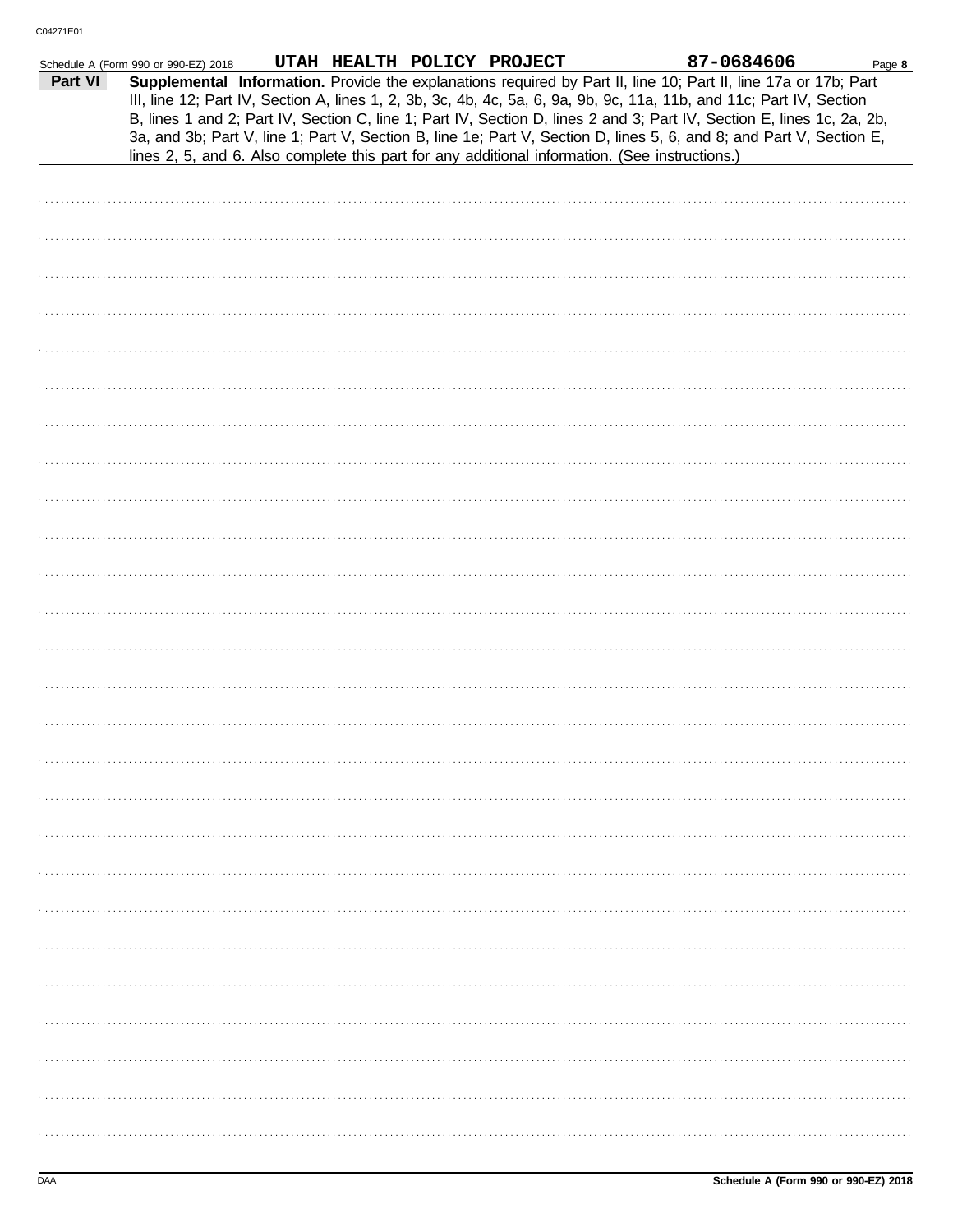| (Form 990, 990-EZ,         |
|----------------------------|
| or 990-PF)                 |
| Department of the Treasury |
| Internal Revenue Service   |

Name of the organization

## **UTAH HEALTH POLICY PROJECT 87-0684606**

**Organization type** (check one):

**Filers of: Section:**

| Schedule B       | <b>Schedule of Contributors</b> |
|------------------|---------------------------------|
| /Earm 000 000.E7 |                                 |

**or 990-PF)** u **Attach to Form 990, Form 990-EZ, or Form 990-PF.** u **Go to** *www.irs.gov/Form990* **for the latest information.** OMB No. 1545-0047

**2018**

**Employer identification number**

| Form 990 or 990-EZ                 | X <br>501(c)<br>3 ) (enter number) organization                                                                                                                                                                                                                                                                                                                                                                                                                                                                                                                                                                                         |  |
|------------------------------------|-----------------------------------------------------------------------------------------------------------------------------------------------------------------------------------------------------------------------------------------------------------------------------------------------------------------------------------------------------------------------------------------------------------------------------------------------------------------------------------------------------------------------------------------------------------------------------------------------------------------------------------------|--|
|                                    | $4947(a)(1)$ nonexempt charitable trust <b>not</b> treated as a private foundation                                                                                                                                                                                                                                                                                                                                                                                                                                                                                                                                                      |  |
|                                    | 527 political organization                                                                                                                                                                                                                                                                                                                                                                                                                                                                                                                                                                                                              |  |
| Form 990-PF                        | 501(c)(3) exempt private foundation                                                                                                                                                                                                                                                                                                                                                                                                                                                                                                                                                                                                     |  |
|                                    | 4947(a)(1) nonexempt charitable trust treated as a private foundation                                                                                                                                                                                                                                                                                                                                                                                                                                                                                                                                                                   |  |
|                                    | 501(c)(3) taxable private foundation                                                                                                                                                                                                                                                                                                                                                                                                                                                                                                                                                                                                    |  |
|                                    |                                                                                                                                                                                                                                                                                                                                                                                                                                                                                                                                                                                                                                         |  |
| instructions.                      | Check if your organization is covered by the General Rule or a Special Rule.<br>Note: Only a section 501(c)(7), (8), or (10) organization can check boxes for both the General Rule and a Special Rule. See                                                                                                                                                                                                                                                                                                                                                                                                                             |  |
| <b>General Rule</b>                |                                                                                                                                                                                                                                                                                                                                                                                                                                                                                                                                                                                                                                         |  |
| contributor's total contributions. | For an organization filing Form 990, 990-EZ, or 990-PF that received, during the year, contributions totaling \$5,000<br>or more (in money or property) from any one contributor. Complete Parts I and II. See instructions for determining a                                                                                                                                                                                                                                                                                                                                                                                           |  |
| <b>Special Rules</b>               |                                                                                                                                                                                                                                                                                                                                                                                                                                                                                                                                                                                                                                         |  |
| ΙX                                 | For an organization described in section 501(c)(3) filing Form 990 or 990-EZ that met the 33 <sup>1</sup> /3% support test of the<br>regulations under sections $509(a)(1)$ and $170(b)(1)(A)(vi)$ , that checked Schedule A (Form 990 or 990-EZ), Part II, line<br>13, 16a, or 16b, and that received from any one contributor, during the year, total contributions of the greater of (1)<br>\$5,000; or (2) 2% of the amount on (i) Form 990, Part VIII, line 1h; or (ii) Form 990-EZ, line 1. Complete Parts I and II.                                                                                                              |  |
|                                    | For an organization described in section 501(c)(7), (8), or (10) filing Form 990 or 990-EZ that received from any one<br>contributor, during the year, total contributions of more than \$1,000 exclusively for religious, charitable, scientific,<br>literary, or educational purposes, or for the prevention of cruelty to children or animals. Complete Parts I (entering)<br>"N/A" in column (b) instead of the contributor name and address), II, and III.                                                                                                                                                                         |  |
|                                    | For an organization described in section 501(c)(7), (8), or (10) filing Form 990 or 990-EZ that received from any one<br>contributor, during the year, contributions exclusively for religious, charitable, etc., purposes, but no such<br>contributions totaled more than \$1,000. If this box is checked, enter here the total contributions that were received<br>during the year for an exclusively religious, charitable, etc., purpose. Don't complete any of the parts unless the<br><b>General Rule</b> applies to this organization because it received <i>nonexclusively</i> religious, charitable, etc., contributions<br>\$ |  |
|                                    | <b>Caution:</b> An organization that isn't covered by the General Rule and/or the Special Rules doesn't file Schedule B (Form 990,<br>990-EZ, or 990-PF), but it must answer "No" on Part IV, line 2, of its Form 990; or check the box on line H of its Form 990-EZ or on its<br>Form 990-PF, Part I, line 2, to certify that it doesn't meet the filing requirements of Schedule B (Form 990, 990-EZ, or 990-PF).                                                                                                                                                                                                                     |  |

**For Paperwork Reduction Act Notice, see the instructions for Form 990, 990-EZ, or 990-PF.**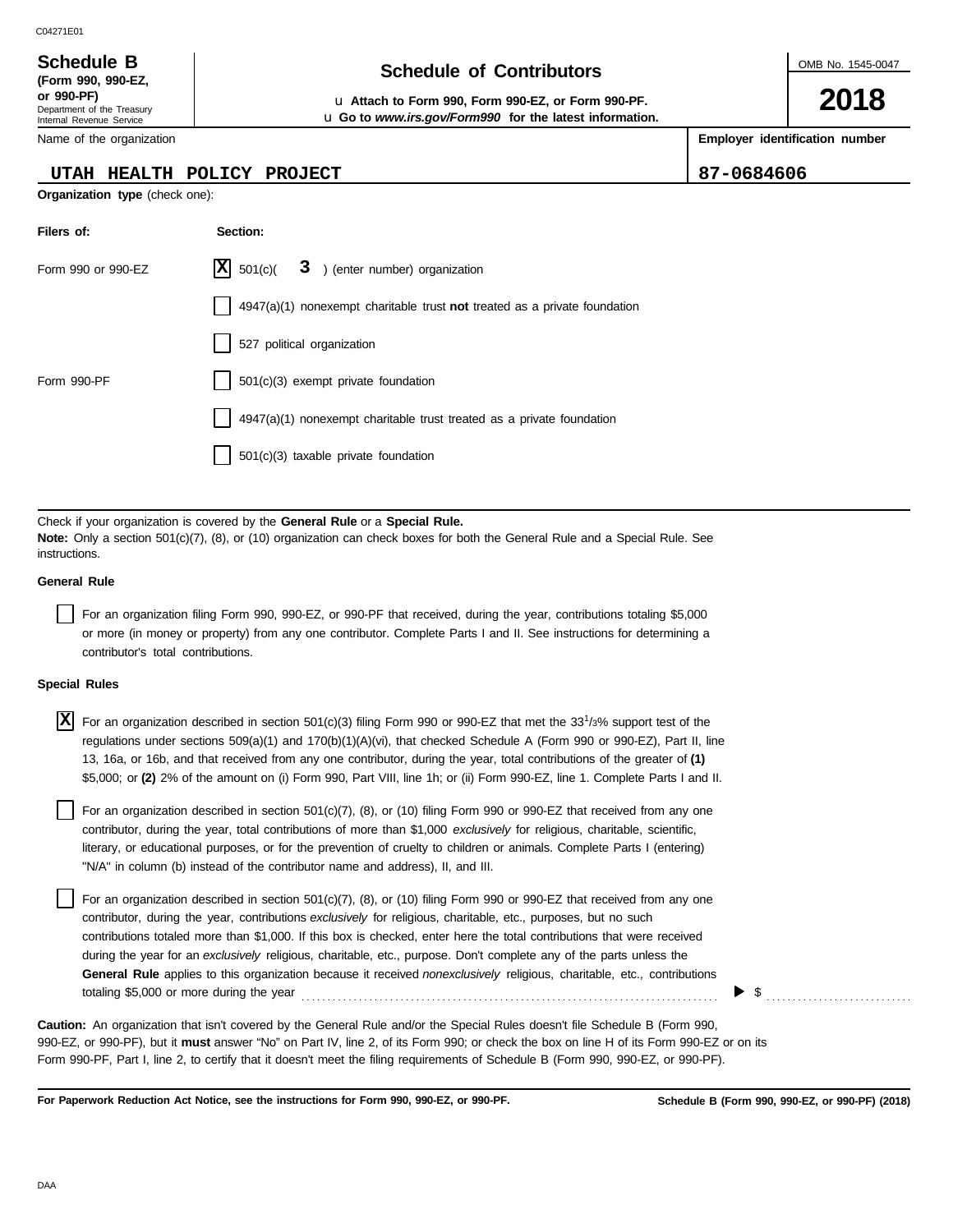|                      | Schedule B (Form 990, 990-EZ, or 990-PF) (2018)                                                       |                                   | PAGE 1 OF<br>$\mathbf{2}$<br>Page 2                                                          |
|----------------------|-------------------------------------------------------------------------------------------------------|-----------------------------------|----------------------------------------------------------------------------------------------|
| Name of organization |                                                                                                       |                                   | Employer identification number<br>87-0684606                                                 |
|                      | UTAH HEALTH POLICY PROJECT                                                                            |                                   |                                                                                              |
| Part I               | <b>Contributors</b> (see instructions). Use duplicate copies of Part I if additional space is needed. |                                   |                                                                                              |
| (a)<br>No.           | (b)<br>Name, address, and ZIP + 4                                                                     | (c)<br><b>Total contributions</b> | (d)<br>Type of contribution                                                                  |
| $\mathbf{1}$         | US DEPT OF HEALTH & HUMANS SERVICES<br>200 INDEPENDENCE AVE., SW<br><b>WASHINGTON</b><br>DC 20201     | 185,303<br>\$                     | Person<br>Payroll<br><b>Noncash</b><br>(Complete Part II for<br>noncash contributions.)      |
| (a)<br>No.           | (b)<br>Name, address, and ZIP + 4                                                                     | (c)<br><b>Total contributions</b> | (d)<br>Type of contribution                                                                  |
| 2                    | UNITED WAY OF SLC<br>257 E 200 S SUITE 300<br><b>UT 84111</b><br>SALT LAKE CITY                       | 135,000<br>\$                     | Person<br>Payroll<br><b>Noncash</b><br>(Complete Part II for<br>noncash contributions.)      |
| (a)<br>No.           | (b)<br>Name, address, and ZIP + 4                                                                     | (c)<br><b>Total contributions</b> | (d)<br>Type of contribution                                                                  |
| 3 <sub>1</sub>       | <b>CHIPRA</b><br><u>.</u><br>7500 SECURITY BLVD<br><b>BALTIMORE</b><br>MD 21244                       | 41,360<br>\$                      | Person<br>Payroll<br><b>Noncash</b><br>(Complete Part II for<br>noncash contributions.)      |
| (a)<br>No.           | (b)<br>Name, address, and ZIP + 4                                                                     | (c)<br><b>Total contributions</b> | (d)<br>Type of contribution                                                                  |
| $\frac{4}{1}$        | UTAH DEPARTMENT OF HEALTH<br>288 N 1460 W<br><b>UT 84106</b><br>SALT LAKE CITY                        | 24,481<br>\$                      | х<br>Person<br><b>Payroll</b><br>Noncash<br>(Complete Part II for<br>noncash contributions.) |
| (a)<br>No.           | (b)<br>Name, address, and ZIP + 4                                                                     | (c)<br><b>Total contributions</b> | (d)<br>Type of contribution                                                                  |
| $5$                  | INTERMOUNTAIN HEALTHCARE<br>36 S. STATE STREET, SUITE 2200<br><b>UT 84111</b><br>SALT LAKE CITY       | 60,000<br>$\mathsf{\$}$           | х<br>Person<br>Payroll<br><b>Noncash</b><br>(Complete Part II for<br>noncash contributions.) |
| (a)                  | (b)                                                                                                   | (c)                               | (d)                                                                                          |
| No.                  | Name, address, and ZIP + 4                                                                            | <b>Total contributions</b>        | Type of contribution                                                                         |
| 6                    | <b>SELECTHEALTH</b><br><b>1538 BRYAN AVENUE</b><br>SALT LAKE CITY<br><b>UT 84105</b>                  | 51,039<br>$\mathsf{\$}$           | х<br>Person<br>Payroll<br>Noncash<br>(Complete Part II for<br>noncash contributions.)        |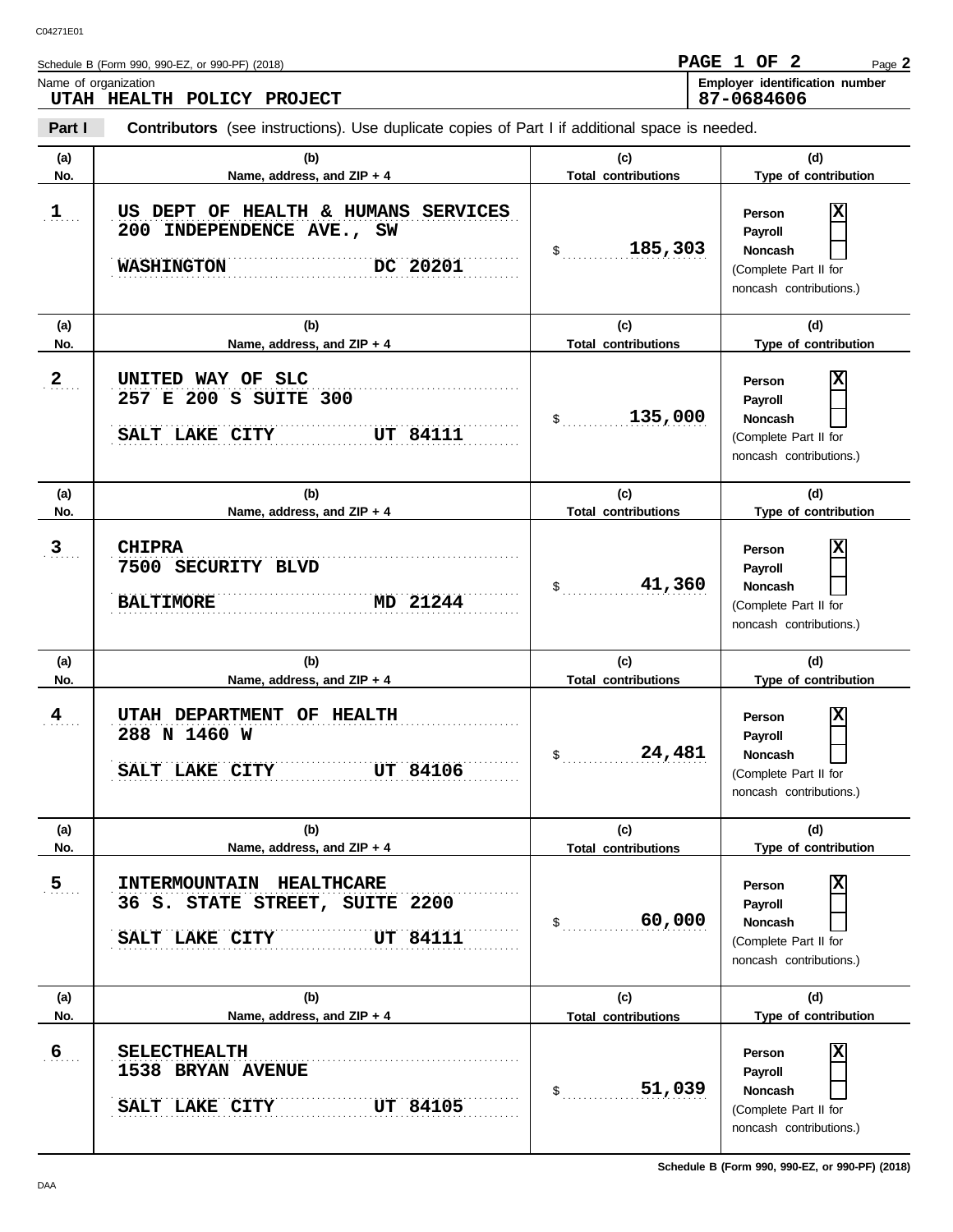|                      | Schedule B (Form 990, 990-EZ, or 990-PF) (2018)                                                                        |                                   | PAGE 2 OF<br>$\mathbf{2}$<br>Page 2                                                                      |
|----------------------|------------------------------------------------------------------------------------------------------------------------|-----------------------------------|----------------------------------------------------------------------------------------------------------|
| Name of organization | UTAH HEALTH POLICY PROJECT                                                                                             |                                   | Employer identification number<br>87-0684606                                                             |
| Part I               | Contributors (see instructions). Use duplicate copies of Part I if additional space is needed.                         |                                   |                                                                                                          |
| (a)<br>No.           | (b)<br>Name, address, and ZIP + 4                                                                                      | (c)<br><b>Total contributions</b> | (d)<br>Type of contribution                                                                              |
| 7.                   | <b>THE FAIRNESS PROJECT</b><br><b>1348 FLORIDA AVENUE NW</b><br>DC 20009<br><b>WASHINGTON</b>                          | 55,800<br>\$                      | х<br>Person<br>Payroll<br><b>Noncash</b><br>(Complete Part II for<br>noncash contributions.)             |
| (a)<br>No.           | (b)<br>Name, address, and ZIP + 4                                                                                      | (c)<br><b>Total contributions</b> | (d)<br>Type of contribution                                                                              |
| 8                    | UTAH DEPARTMENT OF HUMAN SERVICES<br>195 N 1950 W<br>SALT LAKE CITY<br><b>UT 84116</b>                                 | 104,238<br>\$                     | х<br>Person<br>Payroll<br><b>Noncash</b><br>(Complete Part II for<br>noncash contributions.)             |
| (a)<br>No.           | (b)<br>Name, address, and ZIP + 4                                                                                      | (c)<br><b>Total contributions</b> | (d)<br>Type of contribution                                                                              |
| 9                    | UTAH DEPARTMENT OF HEALTH<br>OFFICE OF HEALTH DISPARITIES REDUCT.<br>288 N 1460 W<br>SALT LAKE CITY<br><b>UT 84106</b> | 82,017<br>\$                      | х<br>Person<br>Payroll<br><b>Noncash</b><br>(Complete Part II for<br>noncash contributions.)             |
| (a)<br>No.           | (b)<br>Name, address, and ZIP + 4                                                                                      | (c)<br><b>Total contributions</b> | (d)<br>Type of contribution                                                                              |
|                      |                                                                                                                        | \$                                | Person<br>Payroll<br>Noncash<br>(Complete Part II for<br>noncash contributions.)                         |
| (a)<br>No.           | (b)<br>Name, address, and ZIP + 4                                                                                      | (c)<br><b>Total contributions</b> | (d)<br>Type of contribution                                                                              |
| 1.1.1.1.1            |                                                                                                                        | \$                                | Person<br>Payroll<br>Noncash<br>(Complete Part II for<br>noncash contributions.)                         |
| (a)                  | (b)                                                                                                                    | (c)                               | (d)                                                                                                      |
| No.                  | Name, address, and ZIP + 4                                                                                             | <b>Total contributions</b><br>\$  | Type of contribution<br>Person<br>Payroll<br>Noncash<br>(Complete Part II for<br>noncash contributions.) |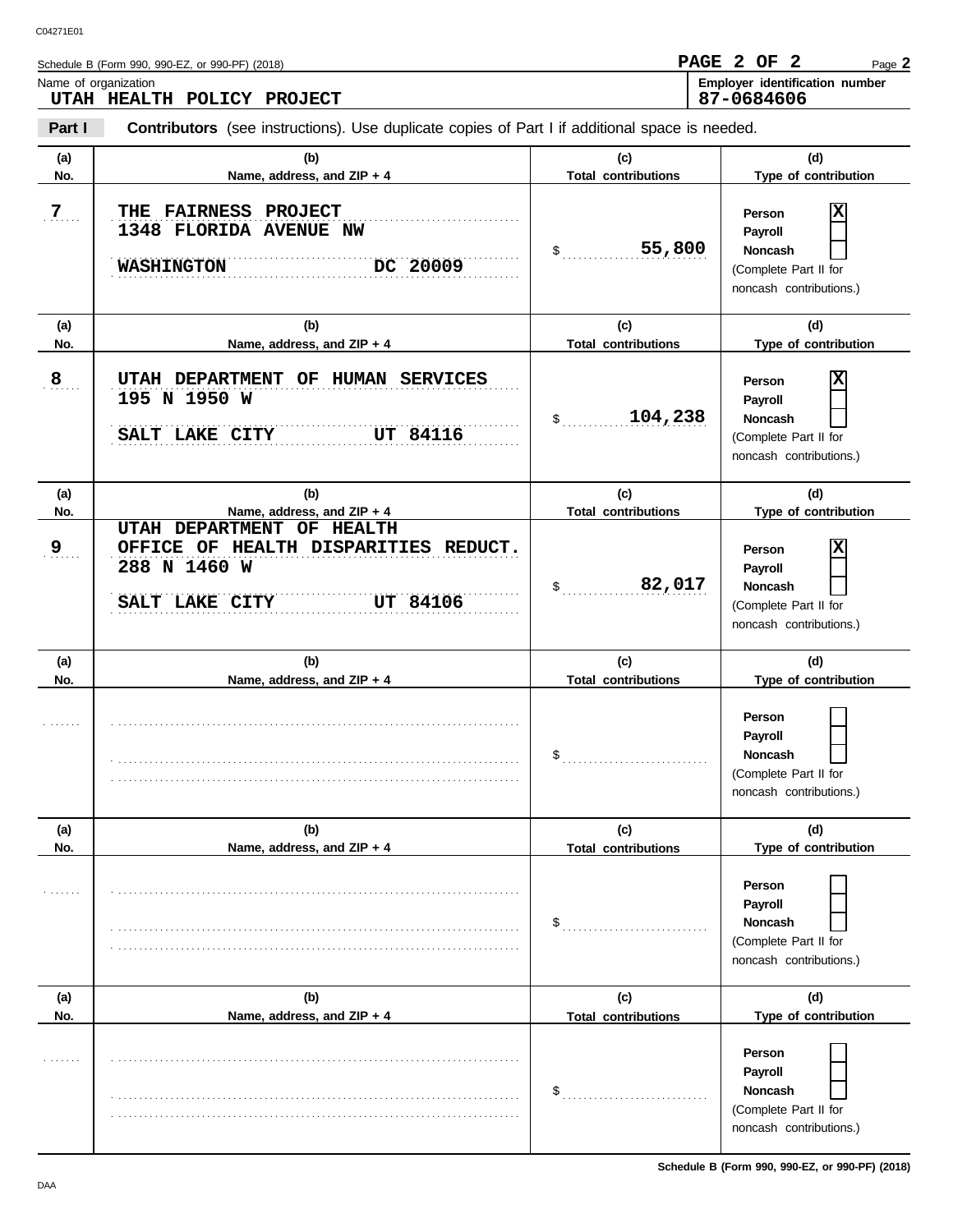| CU4Z I LUI                                           |                                                                                                                                                                                                                                                                               |                                                                                 |                                       |                                               |                                                       |  |  |  |
|------------------------------------------------------|-------------------------------------------------------------------------------------------------------------------------------------------------------------------------------------------------------------------------------------------------------------------------------|---------------------------------------------------------------------------------|---------------------------------------|-----------------------------------------------|-------------------------------------------------------|--|--|--|
| <b>SCHEDULE C</b><br>(Form 990 or 990-EZ)            |                                                                                                                                                                                                                                                                               | <b>Political Campaign and Lobbying Activities</b>                               |                                       |                                               | OMB No. 1545-0047                                     |  |  |  |
|                                                      |                                                                                                                                                                                                                                                                               | For Organizations Exempt From Income Tax Under section 501(c) and section 527   |                                       |                                               |                                                       |  |  |  |
| Department of the Treasury                           | <b>u</b> Complete if the organization is described below.                                                                                                                                                                                                                     |                                                                                 | L1 Attach to Form 990 or Form 990-EZ. |                                               | <b>Open to Public</b>                                 |  |  |  |
| Internal Revenue Service                             |                                                                                                                                                                                                                                                                               | <b>u</b> Go to www.irs.gov/Form990 for instructions and the latest information. |                                       |                                               | <b>Inspection</b>                                     |  |  |  |
|                                                      | If the organization answered "Yes," on Form 990, Part IV, line 3, or Form 990-EZ, Part V, line 46 (Political Campaign Activities), then                                                                                                                                       |                                                                                 |                                       |                                               |                                                       |  |  |  |
|                                                      | • Section 501(c)(3) organizations: Complete Parts I-A and B. Do not complete Part I-C.                                                                                                                                                                                        |                                                                                 |                                       |                                               |                                                       |  |  |  |
|                                                      | • Section 501(c) (other than section 501(c)(3)) organizations: Complete Parts I-A and C below. Do not complete Part I-B.                                                                                                                                                      |                                                                                 |                                       |                                               |                                                       |  |  |  |
| • Section 527 organizations: Complete Part I-A only. |                                                                                                                                                                                                                                                                               |                                                                                 |                                       |                                               |                                                       |  |  |  |
|                                                      | If the organization answered "Yes," on Form 990, Part IV, line 4, or Form 990-EZ, Part VI, line 47 (Lobbying Activities), then<br>• Section 501(c)(3) organizations that have filed Form 5768 (election under section 501(h)): Complete Part II-A. Do not complete Part II-B. |                                                                                 |                                       |                                               |                                                       |  |  |  |
|                                                      | • Section 501(c)(3) organizations that have NOT filed Form 5768 (election under section 501(h)): Complete Part II-B. Do not complete Part II-A.                                                                                                                               |                                                                                 |                                       |                                               |                                                       |  |  |  |
|                                                      | If the organization answered "Yes," on Form 990, Part IV, line 5 (Proxy Tax) (see separate instructions) or Form 990-EZ, Part V, line 35c (Proxy                                                                                                                              |                                                                                 |                                       |                                               |                                                       |  |  |  |
| Tax) (see separate instructions), then               |                                                                                                                                                                                                                                                                               |                                                                                 |                                       |                                               |                                                       |  |  |  |
|                                                      | • Section 501(c)(4), (5), or (6) organizations: Complete Part III.                                                                                                                                                                                                            |                                                                                 |                                       |                                               |                                                       |  |  |  |
| Name of organization                                 |                                                                                                                                                                                                                                                                               |                                                                                 |                                       |                                               | Employer identification number                        |  |  |  |
| 87-0684606<br>UTAH HEALTH POLICY PROJECT             |                                                                                                                                                                                                                                                                               |                                                                                 |                                       |                                               |                                                       |  |  |  |
| Part I-A                                             | Complete if the organization is exempt under section 501(c) or is a section 527 organization.                                                                                                                                                                                 |                                                                                 |                                       |                                               |                                                       |  |  |  |
| 1                                                    | Provide a description of the organization's direct and indirect political campaign activities in Part IV. (see instructions for                                                                                                                                               |                                                                                 |                                       |                                               |                                                       |  |  |  |
| definition of "political campaign activities")       |                                                                                                                                                                                                                                                                               |                                                                                 |                                       |                                               |                                                       |  |  |  |
| 2                                                    | Political campaign activity expenditures (see instructions) maturities contains and contained an activity expenditures (see instructions) maturities and contained and contained and contained and contained and contained and                                                |                                                                                 |                                       |                                               |                                                       |  |  |  |
| 3                                                    |                                                                                                                                                                                                                                                                               |                                                                                 |                                       |                                               |                                                       |  |  |  |
| Part I-B<br>1                                        | Complete if the organization is exempt under section 501(c)(3).                                                                                                                                                                                                               |                                                                                 |                                       |                                               |                                                       |  |  |  |
| 2                                                    |                                                                                                                                                                                                                                                                               |                                                                                 |                                       |                                               | <b>u</b> \$                                           |  |  |  |
| 3                                                    |                                                                                                                                                                                                                                                                               |                                                                                 |                                       |                                               | Yes  <br>No                                           |  |  |  |
|                                                      |                                                                                                                                                                                                                                                                               |                                                                                 |                                       |                                               | Yes<br>No                                             |  |  |  |
| <b>b</b> If "Yes," describe in Part IV.              |                                                                                                                                                                                                                                                                               |                                                                                 |                                       |                                               |                                                       |  |  |  |
| Part I-C                                             | Complete if the organization is exempt under section 501(c), except section 501(c)(3).                                                                                                                                                                                        |                                                                                 |                                       |                                               |                                                       |  |  |  |
| 1                                                    | Enter the amount directly expended by the filing organization for section 527 exempt function                                                                                                                                                                                 |                                                                                 |                                       |                                               |                                                       |  |  |  |
| activities<br>2                                      | Enter the amount of the filing organization's funds contributed to other organizations for section                                                                                                                                                                            |                                                                                 |                                       |                                               | <b>u</b> \$                                           |  |  |  |
|                                                      |                                                                                                                                                                                                                                                                               |                                                                                 |                                       |                                               |                                                       |  |  |  |
| 3                                                    | Total exempt function expenditures. Add lines 1 and 2. Enter here and on Form 1120-POL,                                                                                                                                                                                       |                                                                                 |                                       |                                               |                                                       |  |  |  |
|                                                      |                                                                                                                                                                                                                                                                               |                                                                                 |                                       |                                               |                                                       |  |  |  |
|                                                      |                                                                                                                                                                                                                                                                               |                                                                                 |                                       |                                               | │ Yes<br>No                                           |  |  |  |
| 5                                                    | Enter the names, addresses and employer identification number (EIN) of all section 527 political organizations to which the filing                                                                                                                                            |                                                                                 |                                       |                                               |                                                       |  |  |  |
|                                                      | organization made payments. For each organization listed, enter the amount paid from the filing organization's funds. Also enter                                                                                                                                              |                                                                                 |                                       |                                               |                                                       |  |  |  |
|                                                      | the amount of political contributions received that were promptly and directly delivered to a separate political organization, such                                                                                                                                           |                                                                                 |                                       |                                               |                                                       |  |  |  |
|                                                      | as a separate segregated fund or a political action committee (PAC). If additional space is needed, provide information in Part IV.                                                                                                                                           |                                                                                 |                                       |                                               |                                                       |  |  |  |
|                                                      | (a) Name                                                                                                                                                                                                                                                                      | (b) Address                                                                     | (c) EIN                               | (d) Amount paid from<br>filing organization's | (e) Amount of political<br>contributions received and |  |  |  |
|                                                      |                                                                                                                                                                                                                                                                               |                                                                                 |                                       | funds. If none, enter -0-.                    | promptly and directly                                 |  |  |  |
|                                                      |                                                                                                                                                                                                                                                                               |                                                                                 |                                       |                                               | delivered to a separate<br>political organization.    |  |  |  |
|                                                      |                                                                                                                                                                                                                                                                               |                                                                                 |                                       |                                               | If none, enter -0-.                                   |  |  |  |
| (1)                                                  |                                                                                                                                                                                                                                                                               |                                                                                 |                                       |                                               |                                                       |  |  |  |
|                                                      |                                                                                                                                                                                                                                                                               |                                                                                 |                                       |                                               |                                                       |  |  |  |
| (2)                                                  |                                                                                                                                                                                                                                                                               |                                                                                 |                                       |                                               |                                                       |  |  |  |
|                                                      |                                                                                                                                                                                                                                                                               |                                                                                 |                                       |                                               |                                                       |  |  |  |
| (3)                                                  |                                                                                                                                                                                                                                                                               |                                                                                 |                                       |                                               |                                                       |  |  |  |
| (4)                                                  |                                                                                                                                                                                                                                                                               |                                                                                 |                                       |                                               |                                                       |  |  |  |
| (5)                                                  |                                                                                                                                                                                                                                                                               |                                                                                 |                                       |                                               |                                                       |  |  |  |
| (6)                                                  |                                                                                                                                                                                                                                                                               |                                                                                 |                                       |                                               |                                                       |  |  |  |
|                                                      |                                                                                                                                                                                                                                                                               |                                                                                 |                                       |                                               |                                                       |  |  |  |

**For Paperwork Reduction Act Notice, see the Instructions for Form 990 or 990-EZ.**

**Schedule C (Form 990 or 990-EZ) 2018**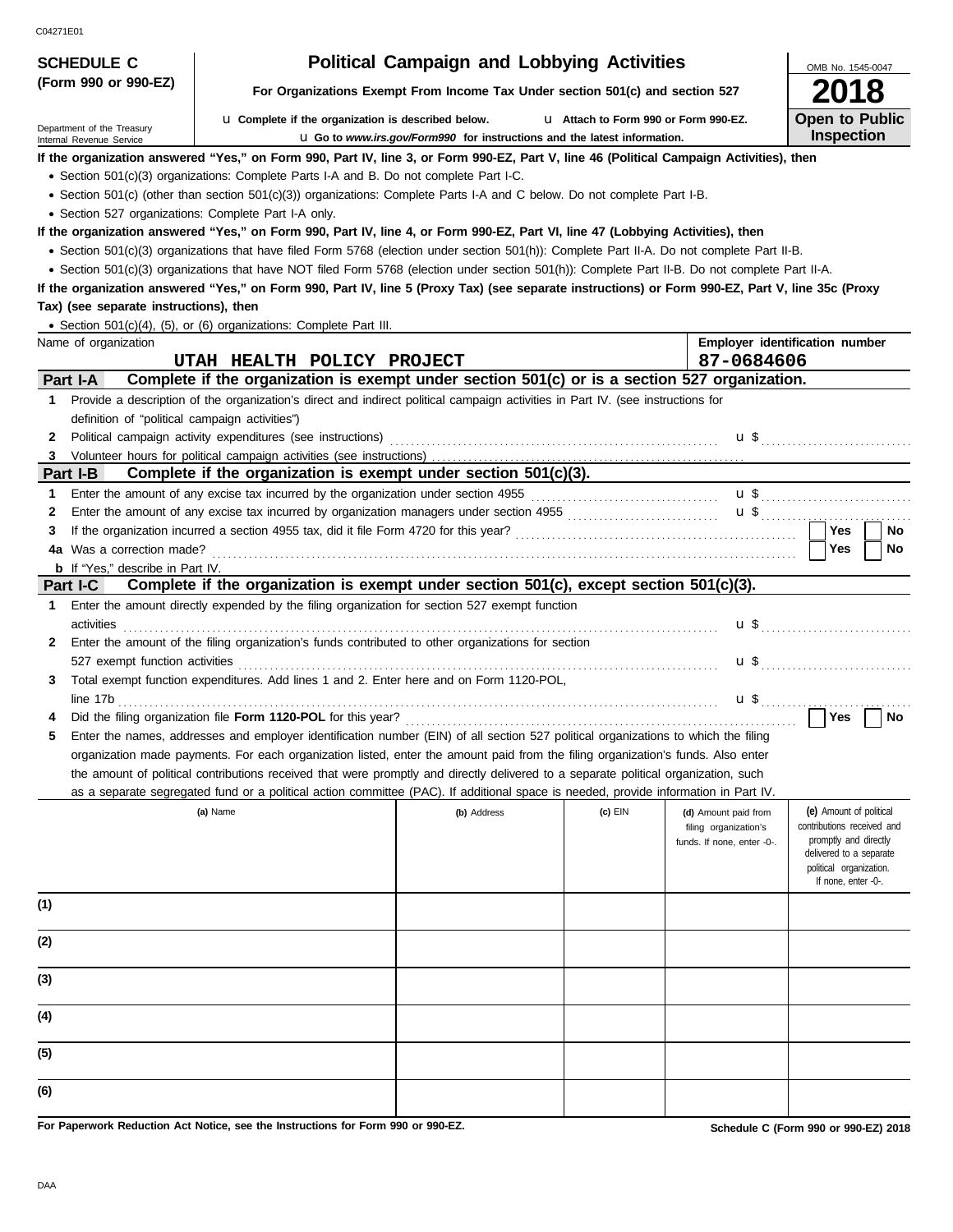| HEALTH POLICY PROJECT<br>UTAH<br>Schedule C (Form 990 or 990-EZ) 2018                                                              | 87-0684606                          | Page 2                         |  |  |  |  |
|------------------------------------------------------------------------------------------------------------------------------------|-------------------------------------|--------------------------------|--|--|--|--|
| Complete if the organization is exempt under section 501(c)(3) and filed Form 5768 (election under<br>Part II-A                    |                                     |                                |  |  |  |  |
| section $501(h)$ ).                                                                                                                |                                     |                                |  |  |  |  |
| if the filing organization belongs to an affiliated group (and list in Part IV each affiliated group member's name,<br>A Check u l |                                     |                                |  |  |  |  |
| address, EIN, expenses, and share of excess lobbying expenditures).                                                                |                                     |                                |  |  |  |  |
| If the filing organization checked box A and "limited control" provisions apply.<br>B Check u                                      |                                     |                                |  |  |  |  |
| <b>Limits on Lobbying Expenditures</b><br>(The term "expenditures" means amounts paid or incurred.)                                | (a) Filing<br>organization's totals | (b) Affiliated<br>group totals |  |  |  |  |
| 1a Total lobbying expenditures to influence public opinion (grass roots lobbying)                                                  |                                     |                                |  |  |  |  |
| h Total lobbying ovanadityon to influence a logiclative body (direct lobbying)                                                     | ר פרי                               |                                |  |  |  |  |

|                                                                                 | 7,272                                                                                                     |         |           |
|---------------------------------------------------------------------------------|-----------------------------------------------------------------------------------------------------------|---------|-----------|
|                                                                                 |                                                                                                           | 7,272   |           |
| d Other exempt purpose expenditures                                             |                                                                                                           | 673,640 |           |
|                                                                                 |                                                                                                           | 680,912 |           |
| f Lobbying nontaxable amount. Enter the amount from the following table in both |                                                                                                           |         |           |
| columns.                                                                        | 127,137                                                                                                   |         |           |
| If the amount on line 1e, column (a) or (b) is:                                 | The lobbying nontaxable amount is:                                                                        |         |           |
| Not over \$500,000                                                              | 20% of the amount on line 1e.                                                                             |         |           |
| Over \$500,000 but not over \$1,000,000                                         | \$100,000 plus 15% of the excess over \$500,000.                                                          |         |           |
| Over \$1,000,000 but not over \$1,500,000                                       | \$175,000 plus 10% of the excess over \$1,000,000.                                                        |         |           |
| Over \$1,500,000 but not over \$17,000,000                                      | \$225,000 plus 5% of the excess over \$1,500,000.                                                         |         |           |
| Over \$17,000,000                                                               | \$1,000,000.                                                                                              |         |           |
|                                                                                 |                                                                                                           | 31,784  |           |
|                                                                                 |                                                                                                           |         |           |
| i Subtract line 1f from line 1c. If zero or less, enter -0-                     |                                                                                                           |         |           |
|                                                                                 | j If there is an amount other than zero on either line 1h or line 1i, did the organization file Form 4720 |         |           |
|                                                                                 |                                                                                                           |         | Yes<br>No |

**4-Year Averaging Period Under Section 501(h)**

**(Some organizations that made a section 501(h) election do not have to complete all of the five columns below. See the separate instructions for lines 2a through 2f.)**

| Lobbying Expenditures During 4-Year Averaging Period                                   |          |            |            |            |           |  |  |  |  |  |  |
|----------------------------------------------------------------------------------------|----------|------------|------------|------------|-----------|--|--|--|--|--|--|
| Calendar year (or fiscal year<br>beginning in)                                         | (a) 2015 | $(b)$ 2016 | $(c)$ 2017 | $(d)$ 2018 | (e) Total |  |  |  |  |  |  |
| 2a Lobbying nontaxable amount                                                          | 174,843  | 182,229    | 167,327    | 127,137    | 651,536   |  |  |  |  |  |  |
| <b>b</b> Lobbying ceiling amount<br>$(150\% \text{ of line } 2a, \text{ column } (e))$ |          |            |            |            | 977,304   |  |  |  |  |  |  |
| c Total lobbying expenditures                                                          | 113,545  | 176        | 3,891      | 7,272      | 124,884   |  |  |  |  |  |  |
| <b>d</b> Grassroots nontaxable amount                                                  | 43,711   | 45,557     | 41,832     | 31,784     | 162,884   |  |  |  |  |  |  |
| e Grassroots ceiling amount<br>$(150\% \text{ of line } 2d, \text{ column } (e))$      |          |            |            |            | 244,326   |  |  |  |  |  |  |
| f Grassroots lobbying expenditures                                                     | 29,467   | 1761       | 3,891      | 0          | 33,534    |  |  |  |  |  |  |

**Schedule C (Form 990 or 990-EZ) 2018**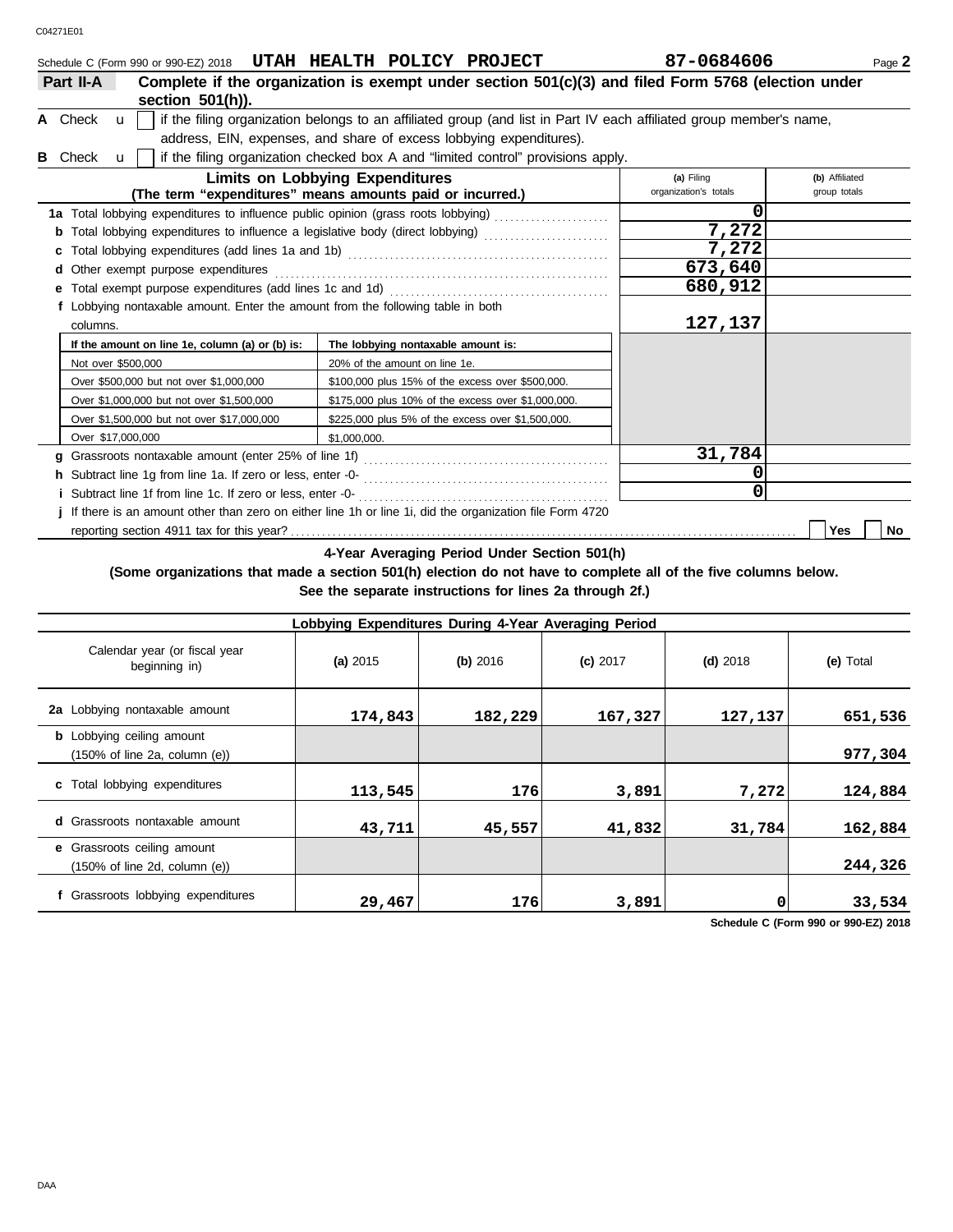| 1            | During the year, did the filing organization attempt to influence foreign, national, state, or local                                                                                                                                      |             |                                      |              |     |     |
|--------------|-------------------------------------------------------------------------------------------------------------------------------------------------------------------------------------------------------------------------------------------|-------------|--------------------------------------|--------------|-----|-----|
|              | legislation, including any attempt to influence public opinion on a legislative matter or                                                                                                                                                 |             |                                      |              |     |     |
|              | referendum, through the use of:                                                                                                                                                                                                           |             |                                      |              |     |     |
|              | a Volunteers?                                                                                                                                                                                                                             |             |                                      |              |     |     |
|              | <b>b</b> Paid staff or management (include compensation in expenses reported on lines 1c through 1i)?                                                                                                                                     |             |                                      |              |     |     |
|              |                                                                                                                                                                                                                                           |             |                                      |              |     |     |
|              |                                                                                                                                                                                                                                           |             |                                      |              |     |     |
|              |                                                                                                                                                                                                                                           |             |                                      |              |     |     |
|              |                                                                                                                                                                                                                                           |             |                                      |              |     |     |
|              |                                                                                                                                                                                                                                           |             |                                      |              |     |     |
|              |                                                                                                                                                                                                                                           |             |                                      |              |     |     |
|              | <i>i</i> Other activities?                                                                                                                                                                                                                |             |                                      |              |     |     |
|              |                                                                                                                                                                                                                                           |             |                                      |              |     |     |
|              | 2a Did the activities in line 1 cause the organization to be not described in section 501(c)(3)?                                                                                                                                          |             |                                      |              |     |     |
|              |                                                                                                                                                                                                                                           |             |                                      |              |     |     |
|              |                                                                                                                                                                                                                                           |             |                                      |              |     |     |
|              | d If the filing organization incurred a section 4912 tax, did it file Form 4720 for this year?                                                                                                                                            |             |                                      |              |     |     |
|              | Complete if the organization is exempt under section 501(c)(4), section 501(c)(5), or section<br>Part III-A                                                                                                                               |             |                                      |              |     |     |
|              | $501(c)(6)$ .                                                                                                                                                                                                                             |             |                                      |              |     |     |
|              |                                                                                                                                                                                                                                           |             |                                      |              | Yes | No. |
| 1            |                                                                                                                                                                                                                                           |             |                                      | $\mathbf{1}$ |     |     |
| 2            |                                                                                                                                                                                                                                           |             |                                      | $\mathbf{2}$ |     |     |
| 3            | Did the organization agree to carry over lobbying and political campaign activity expenditures from the prior year?                                                                                                                       |             |                                      | 3            |     |     |
|              | Complete if the organization is exempt under section 501(c)(4), section 501(c)(5), or section<br>Part III-B                                                                                                                               |             |                                      |              |     |     |
|              | 501(c)(6) and if either (a) BOTH Part III-A, lines 1 and 2, are answered "No," OR (b) Part III-A, line 3, is                                                                                                                              |             |                                      |              |     |     |
|              | answered "Yes."                                                                                                                                                                                                                           |             |                                      |              |     |     |
| 1            | Dues, assessments and similar amounts from members [11] contained as a set of the system of states and similar                                                                                                                            | $\mathbf 1$ |                                      |              |     |     |
| $\mathbf{z}$ | Section 162(e) nondeductible lobbying and political expenditures (do not include amounts of                                                                                                                                               |             |                                      |              |     |     |
|              | political expenses for which the section 527(f) tax was paid).                                                                                                                                                                            |             |                                      |              |     |     |
|              |                                                                                                                                                                                                                                           | 2a          |                                      |              |     |     |
|              | <b>b</b> Carryover from last year <i>manufacture content of the content of the content of the content of the content of the content of the content of the content of the content of the content of the content of the content of the </i> | 2b          |                                      |              |     |     |
| с            |                                                                                                                                                                                                                                           | 2c          |                                      |              |     |     |
| 3            |                                                                                                                                                                                                                                           | 3           |                                      |              |     |     |
| 4            | If notices were sent and the amount on line 2c exceeds the amount on line 3, what portion of the                                                                                                                                          |             |                                      |              |     |     |
|              | excess does the organization agree to carryover to the reasonable estimate of nondeductible lobbying                                                                                                                                      |             |                                      |              |     |     |
|              |                                                                                                                                                                                                                                           | 4           |                                      |              |     |     |
|              |                                                                                                                                                                                                                                           | 5           |                                      |              |     |     |
|              | Part IV<br><b>Supplemental Information</b>                                                                                                                                                                                                |             |                                      |              |     |     |
|              | Provide the descriptions required for Part I-A, line 1; Part I-B, line 4; Part I-C, line 5; Part II-A (affiliated group list); Part II-A, lines 1 and                                                                                     |             |                                      |              |     |     |
|              | 2 (see instructions); and Part II-B, line 1. Also, complete this part for any additional information.                                                                                                                                     |             |                                      |              |     |     |
|              |                                                                                                                                                                                                                                           |             |                                      |              |     |     |
|              |                                                                                                                                                                                                                                           |             |                                      |              |     |     |
|              |                                                                                                                                                                                                                                           |             |                                      |              |     |     |
|              |                                                                                                                                                                                                                                           |             |                                      |              |     |     |
|              |                                                                                                                                                                                                                                           |             |                                      |              |     |     |
|              |                                                                                                                                                                                                                                           |             |                                      |              |     |     |
|              |                                                                                                                                                                                                                                           |             |                                      |              |     |     |
|              |                                                                                                                                                                                                                                           |             |                                      |              |     |     |
|              |                                                                                                                                                                                                                                           |             |                                      |              |     |     |
|              |                                                                                                                                                                                                                                           |             |                                      |              |     |     |
|              |                                                                                                                                                                                                                                           |             |                                      |              |     |     |
|              |                                                                                                                                                                                                                                           |             |                                      |              |     |     |
|              |                                                                                                                                                                                                                                           |             |                                      |              |     |     |
|              |                                                                                                                                                                                                                                           |             |                                      |              |     |     |
|              |                                                                                                                                                                                                                                           |             |                                      |              |     |     |
| DAA          |                                                                                                                                                                                                                                           |             | Schedule C (Form 990 or 990-EZ) 2018 |              |     |     |
|              |                                                                                                                                                                                                                                           |             |                                      |              |     |     |

**Part II-B Complete if the organization is exempt under section 501(c)(3) and has NOT filed Form 5768**

**(election under section 501(h)).**

*For each "Yes," response on lines 1a through 1i below, provide in Part IV a detailed* 

*description of the lobbying activity.*

Schedule C (Form 990 or 990-EZ) 2018 **UTAH HEALTH POLICY PROJECT** 87-0684606 Page 3

**No Amount**

**(a) (b)**

**Yes**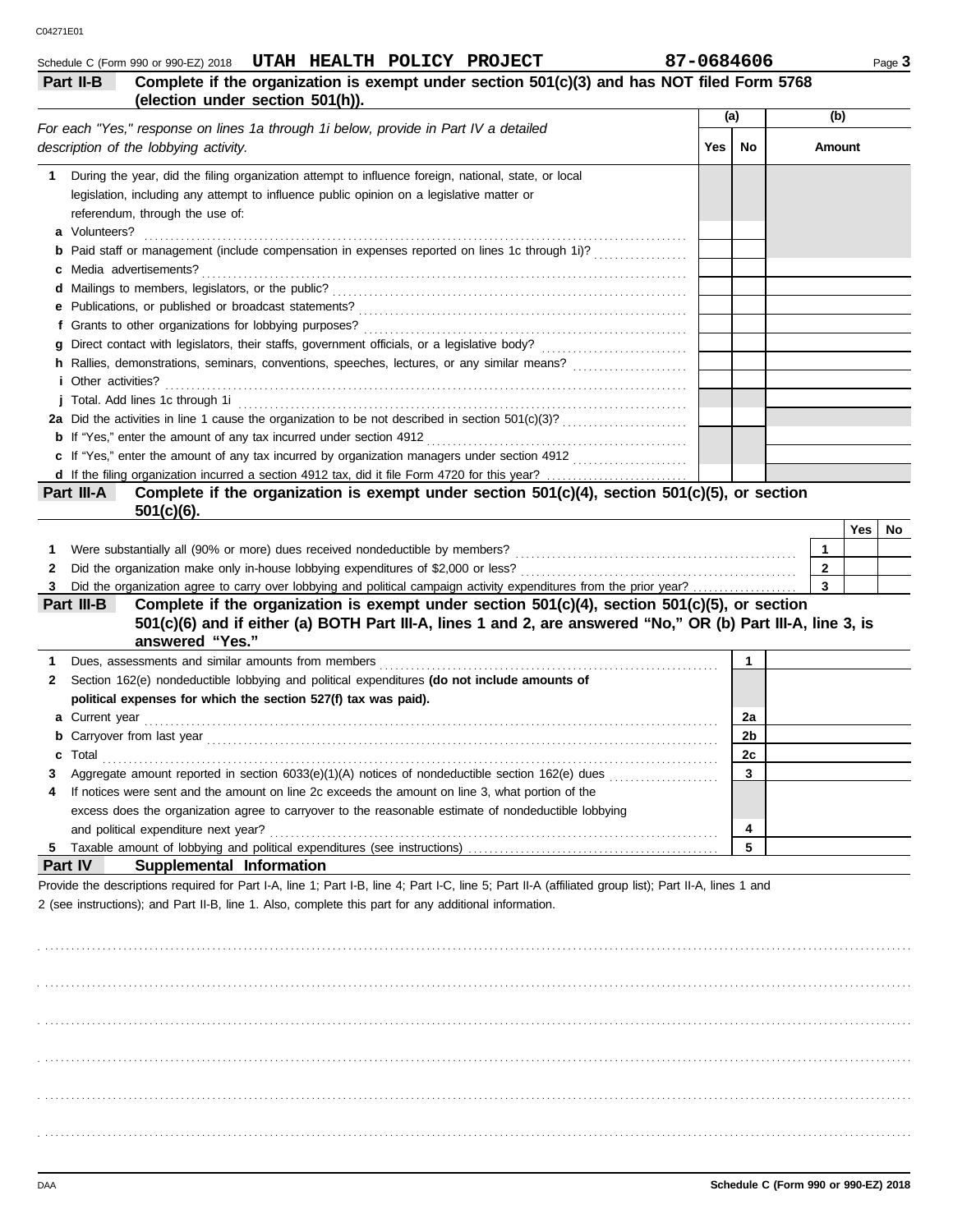|         | Schedule C (Form 990 or 990-EZ) 2018 | UTAH HEALTH POLICY PROJECT |  |  | 87-0684606 | Page 4 |
|---------|--------------------------------------|----------------------------|--|--|------------|--------|
| Part IV | Supplemental Information (continued) |                            |  |  |            |        |
|         |                                      |                            |  |  |            |        |
|         |                                      |                            |  |  |            |        |
|         |                                      |                            |  |  |            |        |
|         |                                      |                            |  |  |            |        |
|         |                                      |                            |  |  |            |        |
|         |                                      |                            |  |  |            |        |
|         |                                      |                            |  |  |            |        |
|         |                                      |                            |  |  |            |        |
|         |                                      |                            |  |  |            |        |
|         |                                      |                            |  |  |            |        |
|         |                                      |                            |  |  |            |        |
|         |                                      |                            |  |  |            |        |
|         |                                      |                            |  |  |            |        |
|         |                                      |                            |  |  |            |        |
|         |                                      |                            |  |  |            |        |
|         |                                      |                            |  |  |            |        |
|         |                                      |                            |  |  |            |        |
|         |                                      |                            |  |  |            |        |
|         |                                      |                            |  |  |            |        |
|         |                                      |                            |  |  |            |        |
|         |                                      |                            |  |  |            |        |
|         |                                      |                            |  |  |            |        |
|         |                                      |                            |  |  |            |        |
|         |                                      |                            |  |  |            |        |
|         |                                      |                            |  |  |            |        |
|         |                                      |                            |  |  |            |        |
|         |                                      |                            |  |  |            |        |
|         |                                      |                            |  |  |            |        |
|         |                                      |                            |  |  |            |        |
|         |                                      |                            |  |  |            |        |
|         |                                      |                            |  |  |            |        |
|         |                                      |                            |  |  |            |        |
|         |                                      |                            |  |  |            |        |
|         |                                      |                            |  |  |            |        |
|         |                                      |                            |  |  |            |        |
|         |                                      |                            |  |  |            |        |
|         |                                      |                            |  |  |            |        |
|         |                                      |                            |  |  |            |        |
|         |                                      |                            |  |  |            |        |
|         |                                      |                            |  |  |            |        |
|         |                                      |                            |  |  |            |        |
|         |                                      |                            |  |  |            |        |
|         |                                      |                            |  |  |            |        |
|         |                                      |                            |  |  |            |        |
|         |                                      |                            |  |  |            |        |
|         |                                      |                            |  |  |            |        |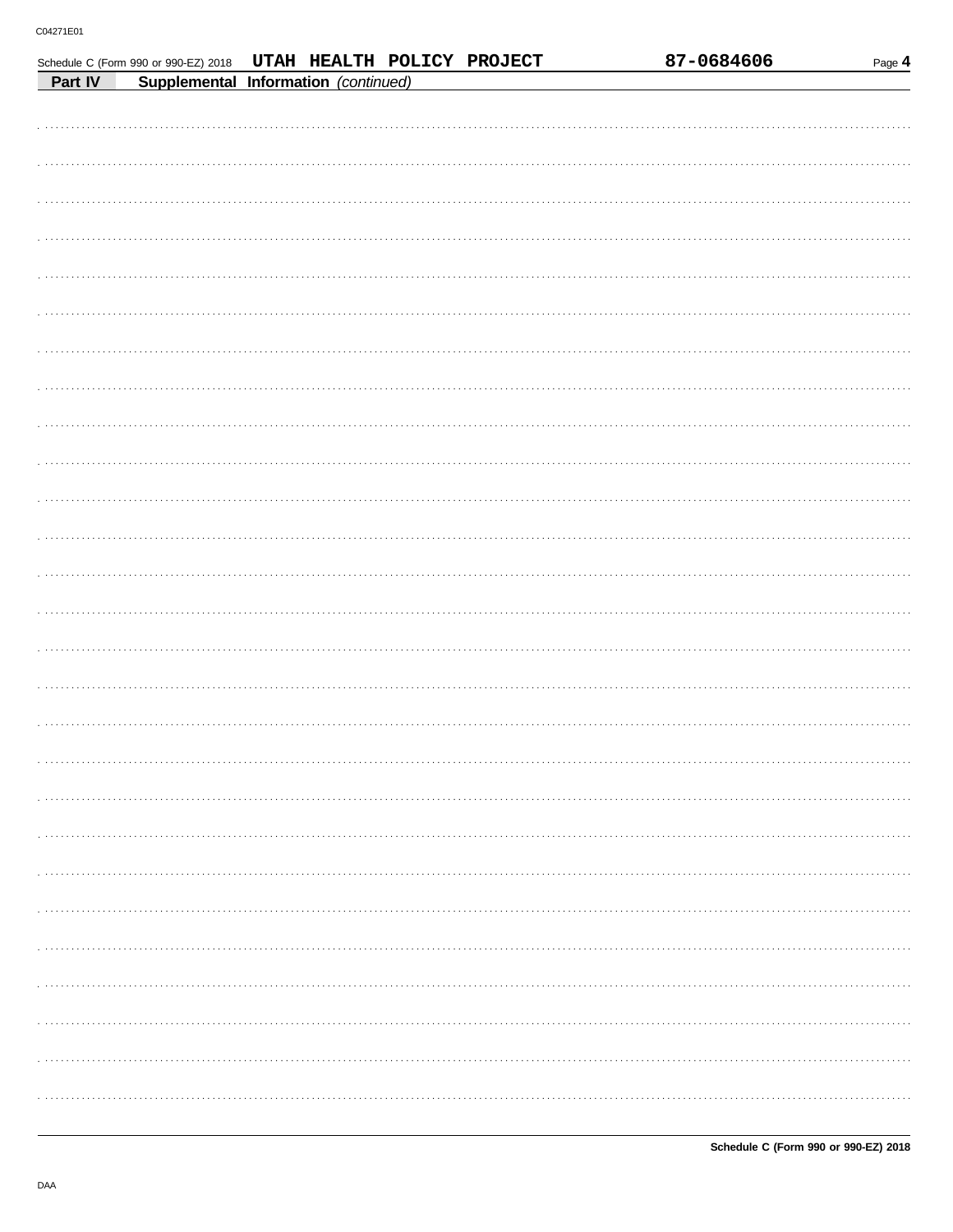**(Form 990)**

## **SCHEDULE D Supplemental Financial Statements**

**Part IV, line 6, 7, 8, 9, 10, 11a, 11b, 11c, 11d, 11e, 11f, 12a, or 12b.** u **Complete if the organization answered "Yes" on Form 990,**

u **Attach to Form 990.** 

**2018 Open to Public Inspection**

OMB No. 1545-0047

| <b>u</b> Go to <i>www.irs.gov/Form990</i> for instructions and the latest information. |  |  |  |
|----------------------------------------------------------------------------------------|--|--|--|
|                                                                                        |  |  |  |

Internal Revenue Service **Name of the organization**

Department of the Treasury

|    | UTAH HEALTH POLICY PROJECT                                                                                                                |                                                    |    | 87-0684606                      |
|----|-------------------------------------------------------------------------------------------------------------------------------------------|----------------------------------------------------|----|---------------------------------|
|    | Organizations Maintaining Donor Advised Funds or Other Similar Funds or Accounts.<br>Part I                                               |                                                    |    |                                 |
|    | Complete if the organization answered "Yes" on Form 990, Part IV, line 6.                                                                 |                                                    |    |                                 |
|    |                                                                                                                                           | (a) Donor advised funds                            |    | (b) Funds and other accounts    |
| 1. |                                                                                                                                           |                                                    |    |                                 |
| 2  | Aggregate value of contributions to (during year)                                                                                         |                                                    |    |                                 |
| З  | Aggregate value of grants from (during year)                                                                                              |                                                    |    |                                 |
| 4  |                                                                                                                                           |                                                    |    |                                 |
| 5  | Did the organization inform all donors and donor advisors in writing that the assets held in donor advised                                |                                                    |    |                                 |
|    |                                                                                                                                           |                                                    |    | Yes<br>No                       |
| 6  | Did the organization inform all grantees, donors, and donor advisors in writing that grant funds can be used                              |                                                    |    |                                 |
|    | only for charitable purposes and not for the benefit of the donor or donor advisor, or for any other purpose                              |                                                    |    |                                 |
|    |                                                                                                                                           |                                                    |    | Yes<br>No                       |
|    | <b>Conservation Easements.</b><br>Part II                                                                                                 |                                                    |    |                                 |
|    | Complete if the organization answered "Yes" on Form 990, Part IV, line 7.                                                                 |                                                    |    |                                 |
| 1. | Purpose(s) of conservation easements held by the organization (check all that apply).                                                     |                                                    |    |                                 |
|    | Preservation of land for public use (e.g., recreation or education)                                                                       | Preservation of a historically important land area |    |                                 |
|    | Protection of natural habitat                                                                                                             | Preservation of a certified historic structure     |    |                                 |
|    | Preservation of open space                                                                                                                |                                                    |    |                                 |
| 2. | Complete lines 2a through 2d if the organization held a qualified conservation contribution in the form of a conservation                 |                                                    |    |                                 |
|    | easement on the last day of the tax year.                                                                                                 |                                                    |    | Held at the End of the Tax Year |
| a  |                                                                                                                                           |                                                    | 2a |                                 |
| b  |                                                                                                                                           |                                                    | 2b |                                 |
| c  | Number of conservation easements on a certified historic structure included in (a) mature intermal conservation                           |                                                    | 2c |                                 |
|    | <b>d</b> Number of conservation easements included in (c) acquired after $7/25/06$ , and not on a                                         |                                                    |    |                                 |
|    | historic structure listed in the National Register [11] Martin Martin Martin Martin Martin Martin Martin Marti                            |                                                    | 2d |                                 |
| 3  | Number of conservation easements modified, transferred, released, extinguished, or terminated by the organization during the              |                                                    |    |                                 |
|    | tax year $\mathbf{u}$                                                                                                                     |                                                    |    |                                 |
|    | Number of states where property subject to conservation easement is located u                                                             |                                                    |    |                                 |
| 5  | Does the organization have a written policy regarding the periodic monitoring, inspection, handling of                                    |                                                    |    |                                 |
|    |                                                                                                                                           |                                                    |    | Yes<br>No                       |
| 6  | Staff and volunteer hours devoted to monitoring, inspecting, handling of violations, and enforcing conservation easements during the year |                                                    |    |                                 |
|    | $\mathbf{u}$                                                                                                                              |                                                    |    |                                 |
| 7  | Amount of expenses incurred in monitoring, inspecting, handling of violations, and enforcing conservation easements during the year       |                                                    |    |                                 |
|    | $\mathbf{u}$ \$                                                                                                                           |                                                    |    |                                 |
| 8  | Does each conservation easement reported on line 2(d) above satisfy the requirements of section 170(h)(4)(B)(i)                           |                                                    |    |                                 |
|    |                                                                                                                                           |                                                    |    | Yes<br>No                       |
| 9  | In Part XIII, describe how the organization reports conservation easements in its revenue and expense statement, and                      |                                                    |    |                                 |
|    | balance sheet, and include, if applicable, the text of the footnote to the organization's financial statements that describes the         |                                                    |    |                                 |
|    | organization's accounting for conservation easements.                                                                                     |                                                    |    |                                 |
|    | Organizations Maintaining Collections of Art, Historical Treasures, or Other Similar Assets.<br>Part III                                  |                                                    |    |                                 |
|    | Complete if the organization answered "Yes" on Form 990, Part IV, line 8.                                                                 |                                                    |    |                                 |
|    | 1a If the organization elected, as permitted under SFAS 116 (ASC 958), not to report in its revenue statement and balance sheet           |                                                    |    |                                 |
|    | works of art, historical treasures, or other similar assets held for public exhibition, education, or research in furtherance of          |                                                    |    |                                 |
|    | public service, provide, in Part XIII, the text of the footnote to its financial statements that describes these items.                   |                                                    |    |                                 |
|    | <b>b</b> If the organization elected, as permitted under SFAS 116 (ASC 958), to report in its revenue statement and balance sheet         |                                                    |    |                                 |
|    | works of art, historical treasures, or other similar assets held for public exhibition, education, or research in furtherance of          |                                                    |    |                                 |
|    | public service, provide the following amounts relating to these items:                                                                    |                                                    |    |                                 |
|    |                                                                                                                                           |                                                    |    | $\mathbf{u}$ \$                 |
|    |                                                                                                                                           |                                                    |    | $\mathbf{u}$ \$                 |
| 2  | If the organization received or held works of art, historical treasures, or other similar assets for financial gain, provide the          |                                                    |    |                                 |
|    | following amounts required to be reported under SFAS 116 (ASC 958) relating to these items:                                               |                                                    |    |                                 |
| a  |                                                                                                                                           |                                                    |    | $\mathbf{u}$ \$                 |
|    |                                                                                                                                           |                                                    |    | u <sub>s</sub>                  |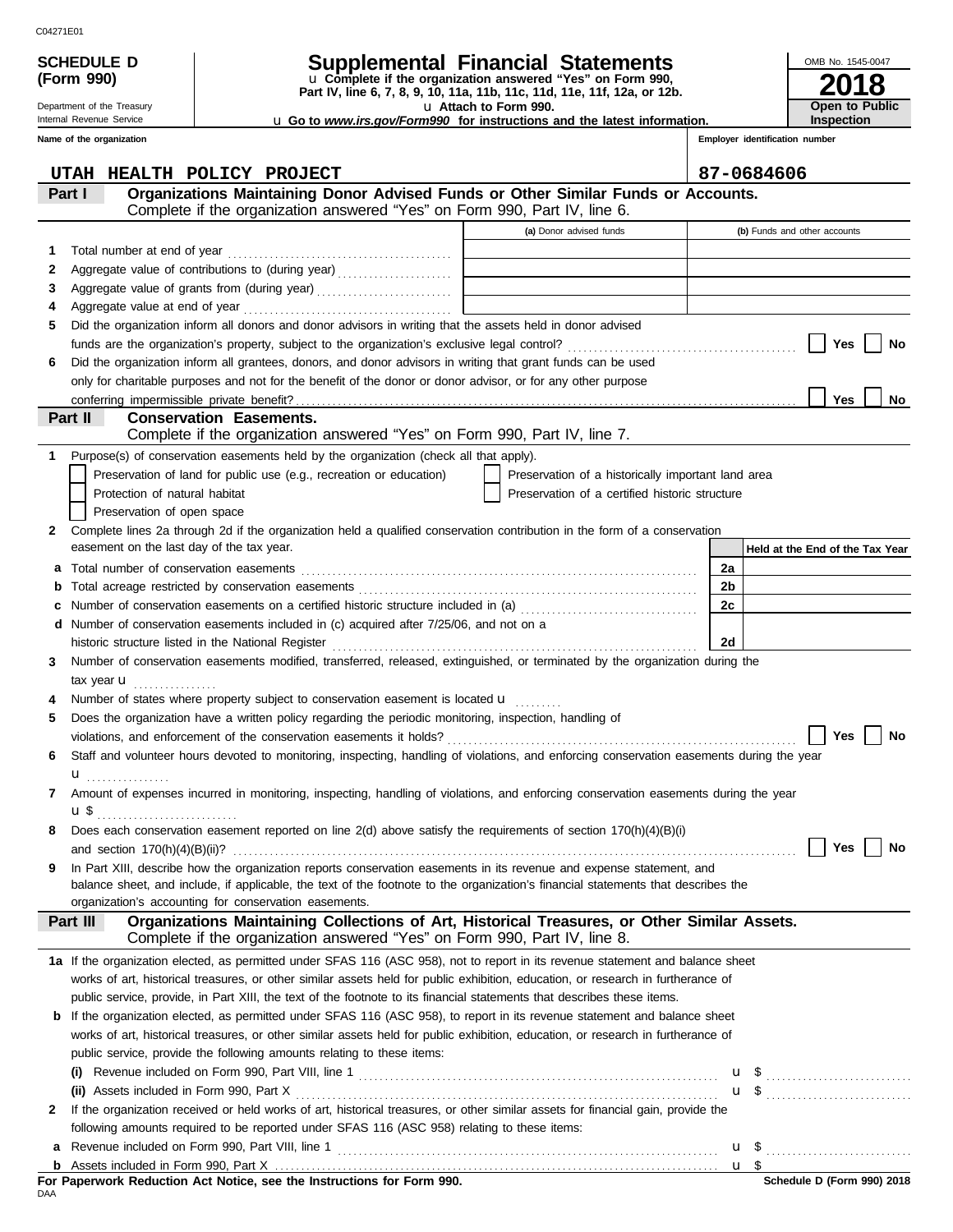C04271E01

|    | Schedule D (Form 990) 2018 UTAH HEALTH POLICY PROJECT                                                                                                                                                                                |                         |                           |                         |                    | 87-0684606      |                      | Page 2              |
|----|--------------------------------------------------------------------------------------------------------------------------------------------------------------------------------------------------------------------------------------|-------------------------|---------------------------|-------------------------|--------------------|-----------------|----------------------|---------------------|
|    | Organizations Maintaining Collections of Art, Historical Treasures, or Other Similar Assets (continued)<br>Part III                                                                                                                  |                         |                           |                         |                    |                 |                      |                     |
| 3  | Using the organization's acquisition, accession, and other records, check any of the following that are a significant use of its<br>collection items (check all that apply):                                                         |                         |                           |                         |                    |                 |                      |                     |
| a  | Public exhibition                                                                                                                                                                                                                    | d                       | Loan or exchange programs |                         |                    |                 |                      |                     |
| b  | Scholarly research                                                                                                                                                                                                                   | е                       |                           |                         |                    |                 |                      |                     |
| c  | Preservation for future generations                                                                                                                                                                                                  |                         |                           |                         |                    |                 |                      |                     |
| 4  | Provide a description of the organization's collections and explain how they further the organization's exempt purpose in Part                                                                                                       |                         |                           |                         |                    |                 |                      |                     |
|    | XIII.                                                                                                                                                                                                                                |                         |                           |                         |                    |                 |                      |                     |
| 5  | During the year, did the organization solicit or receive donations of art, historical treasures, or other similar                                                                                                                    |                         |                           |                         |                    |                 |                      |                     |
|    |                                                                                                                                                                                                                                      |                         |                           |                         |                    |                 |                      | Yes<br>No           |
|    | Part IV<br><b>Escrow and Custodial Arrangements.</b>                                                                                                                                                                                 |                         |                           |                         |                    |                 |                      |                     |
|    | Complete if the organization answered "Yes" on Form 990, Part IV, line 9, or reported an amount on Form                                                                                                                              |                         |                           |                         |                    |                 |                      |                     |
|    | 990, Part X, line 21.                                                                                                                                                                                                                |                         |                           |                         |                    |                 |                      |                     |
|    | 1a Is the organization an agent, trustee, custodian or other intermediary for contributions or other assets not                                                                                                                      |                         |                           |                         |                    |                 |                      |                     |
|    |                                                                                                                                                                                                                                      |                         |                           |                         |                    |                 |                      | Yes<br>No           |
|    | <b>b</b> If "Yes," explain the arrangement in Part XIII and complete the following table:                                                                                                                                            |                         |                           |                         |                    |                 |                      |                     |
|    |                                                                                                                                                                                                                                      |                         |                           |                         |                    |                 |                      | Amount              |
|    | c Beginning balance <b>contract to the contract of the set of the contract of the contract of the contract of the contract of the contract of the contract of the contract of the contract of the contract of the contract of th</b> |                         |                           |                         |                    |                 | 1с                   |                     |
|    |                                                                                                                                                                                                                                      |                         |                           |                         |                    |                 | 1d                   |                     |
|    |                                                                                                                                                                                                                                      |                         |                           |                         |                    |                 | 1е                   |                     |
| Ť. | Ending balance <i>communication</i> and the contract of the contract of the contract of the contract of the contract of the contract of the contract of the contract of the contract of the contract of the contract of the contrac  |                         |                           |                         |                    |                 | 1f                   |                     |
|    | 2a Did the organization include an amount on Form 990, Part X, line 21, for escrow or custodial account liability?                                                                                                                   |                         |                           |                         |                    |                 |                      | <b>Yes</b><br>No    |
|    |                                                                                                                                                                                                                                      |                         |                           |                         |                    |                 |                      |                     |
|    | Part V<br><b>Endowment Funds.</b>                                                                                                                                                                                                    |                         |                           |                         |                    |                 |                      |                     |
|    | Complete if the organization answered "Yes" on Form 990, Part IV, line 10.                                                                                                                                                           |                         |                           |                         |                    |                 |                      |                     |
|    |                                                                                                                                                                                                                                      | (a) Current year        |                           | (b) Prior year          | (c) Two years back |                 | (d) Three years back | (e) Four years back |
|    | 1a Beginning of year balance                                                                                                                                                                                                         |                         |                           |                         |                    |                 |                      |                     |
|    | <b>b</b> Contributions <b>contributions</b>                                                                                                                                                                                          |                         |                           |                         |                    |                 |                      |                     |
|    | c Net investment earnings, gains, and                                                                                                                                                                                                |                         |                           |                         |                    |                 |                      |                     |
|    | losses                                                                                                                                                                                                                               |                         |                           |                         |                    |                 |                      |                     |
|    | d Grants or scholarships                                                                                                                                                                                                             |                         |                           |                         |                    |                 |                      |                     |
|    | e Other expenditures for facilities and                                                                                                                                                                                              |                         |                           |                         |                    |                 |                      |                     |
|    |                                                                                                                                                                                                                                      |                         |                           |                         |                    |                 |                      |                     |
|    | f Administrative expenses                                                                                                                                                                                                            |                         |                           |                         |                    |                 |                      |                     |
|    |                                                                                                                                                                                                                                      |                         |                           |                         |                    |                 |                      |                     |
|    | 2 Provide the estimated percentage of the current year end balance (line 1g, column (a)) held as:                                                                                                                                    |                         |                           |                         |                    |                 |                      |                     |
|    | a Board designated or quasi-endowment u                                                                                                                                                                                              |                         |                           |                         |                    |                 |                      |                     |
|    | <b>b</b> Permanent endowment $\mathbf{u}$ %                                                                                                                                                                                          |                         |                           |                         |                    |                 |                      |                     |
|    | c Temporarily restricted endowment <b>u</b> %                                                                                                                                                                                        |                         |                           |                         |                    |                 |                      |                     |
|    | The percentages on lines 2a, 2b, and 2c should equal 100%.                                                                                                                                                                           |                         |                           |                         |                    |                 |                      |                     |
|    | 3a Are there endowment funds not in the possession of the organization that are held and administered for the                                                                                                                        |                         |                           |                         |                    |                 |                      |                     |
|    | organization by:                                                                                                                                                                                                                     |                         |                           |                         |                    |                 |                      | Yes<br>No           |
|    |                                                                                                                                                                                                                                      |                         |                           |                         |                    |                 |                      | 3a(i)               |
|    |                                                                                                                                                                                                                                      |                         |                           |                         |                    |                 |                      | 3a(ii)              |
|    |                                                                                                                                                                                                                                      |                         |                           |                         |                    |                 |                      | 3b                  |
|    | Describe in Part XIII the intended uses of the organization's endowment funds.                                                                                                                                                       |                         |                           |                         |                    |                 |                      |                     |
|    | Land, Buildings, and Equipment.<br>Part VI                                                                                                                                                                                           |                         |                           |                         |                    |                 |                      |                     |
|    | Complete if the organization answered "Yes" on Form 990, Part IV, line 11a. See Form 990, Part X, line 10.                                                                                                                           |                         |                           |                         |                    |                 |                      |                     |
|    | Description of property                                                                                                                                                                                                              | (a) Cost or other basis |                           | (b) Cost or other basis |                    | (c) Accumulated |                      | (d) Book value      |
|    |                                                                                                                                                                                                                                      | (investment)            |                           | (other)                 |                    | depreciation    |                      |                     |
|    |                                                                                                                                                                                                                                      |                         |                           |                         |                    |                 |                      |                     |
|    |                                                                                                                                                                                                                                      |                         |                           |                         |                    |                 |                      |                     |
|    | c Leasehold improvements                                                                                                                                                                                                             |                         |                           |                         |                    |                 |                      |                     |
|    |                                                                                                                                                                                                                                      |                         |                           |                         | 19,629             |                 | 16,995               | 2,634               |
|    |                                                                                                                                                                                                                                      |                         |                           |                         |                    |                 |                      |                     |
|    |                                                                                                                                                                                                                                      |                         |                           |                         |                    |                 |                      | 2,634               |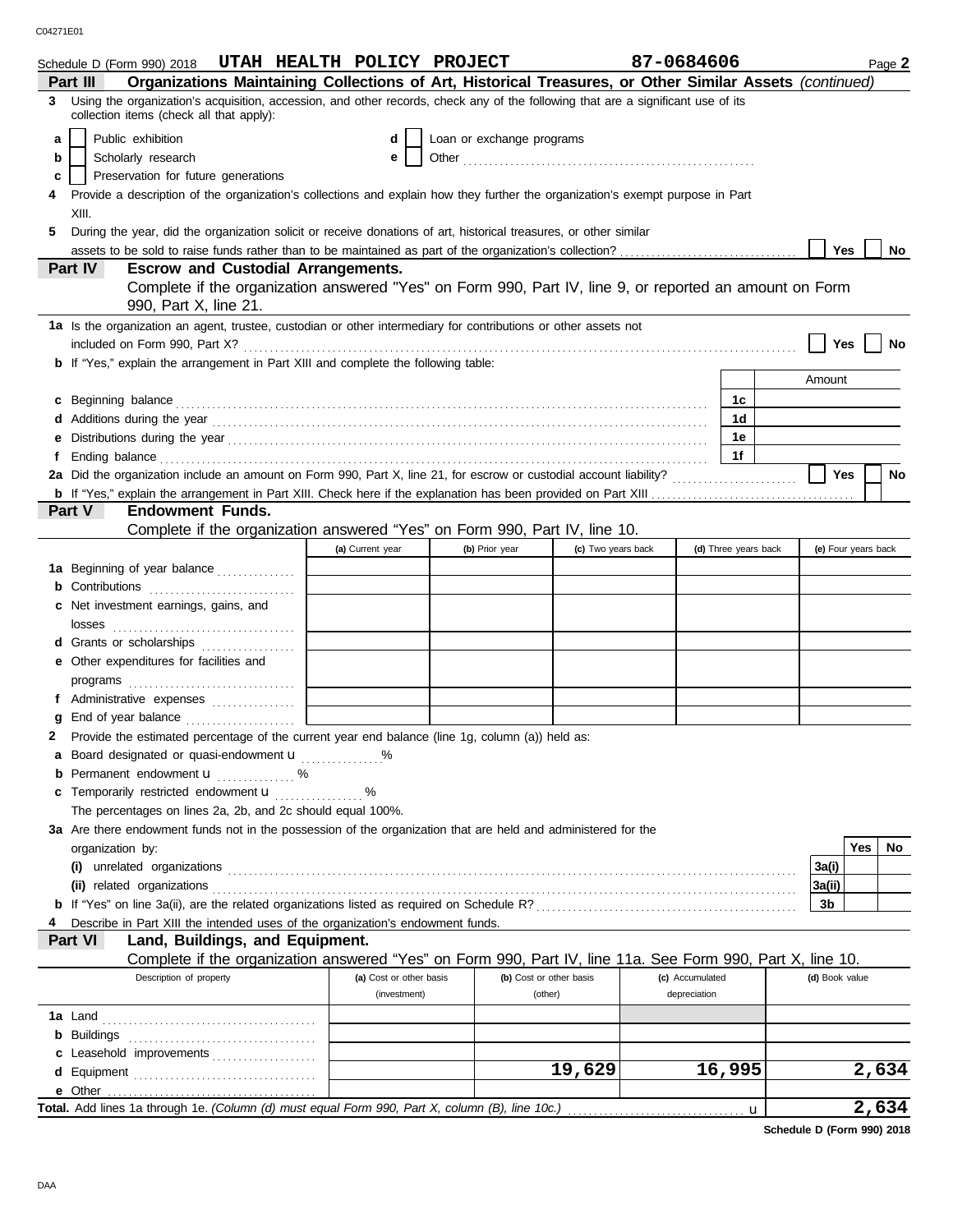| Schedule D (Form 990) 2018 | UTAH HEALTH POLICY PROJECT                                                                                   |                | 87-0684606                       | Page 3         |
|----------------------------|--------------------------------------------------------------------------------------------------------------|----------------|----------------------------------|----------------|
| Part VII                   | Investments-Other Securities.                                                                                |                |                                  |                |
|                            | Complete if the organization answered "Yes" on Form 990, Part IV, line 11b. See Form 990, Part X, line 12.   |                |                                  |                |
|                            | (a) Description of security or category                                                                      | (b) Book value | (c) Method of valuation:         |                |
|                            | (including name of security)                                                                                 |                | Cost or end-of-year market value |                |
|                            |                                                                                                              |                |                                  |                |
|                            |                                                                                                              |                |                                  |                |
|                            | (3) Other $\ldots$ $\ldots$ $\ldots$ $\ldots$ $\ldots$ $\ldots$ $\ldots$ $\ldots$ $\ldots$ $\ldots$ $\ldots$ |                |                                  |                |
| $(A)$ .                    |                                                                                                              |                |                                  |                |
|                            |                                                                                                              |                |                                  |                |
| (C)                        |                                                                                                              |                |                                  |                |
|                            |                                                                                                              |                |                                  |                |
|                            |                                                                                                              |                |                                  |                |
| (F)                        |                                                                                                              |                |                                  |                |
| (G)                        |                                                                                                              |                |                                  |                |
| (H)                        |                                                                                                              |                |                                  |                |
|                            | Total. (Column (b) must equal Form 990, Part X, col. (B) line 12.) $\mathbf u$                               |                |                                  |                |
| Part VIII                  | Investments-Program Related.                                                                                 |                |                                  |                |
|                            | Complete if the organization answered "Yes" on Form 990, Part IV, line 11c. See Form 990, Part X, line 13.   |                |                                  |                |
|                            | (a) Description of investment                                                                                | (b) Book value | (c) Method of valuation:         |                |
|                            |                                                                                                              |                | Cost or end-of-year market value |                |
| (1)                        |                                                                                                              |                |                                  |                |
| (2)                        |                                                                                                              |                |                                  |                |
| (3)                        |                                                                                                              |                |                                  |                |
| (4)                        |                                                                                                              |                |                                  |                |
| (5)                        |                                                                                                              |                |                                  |                |
| (6)                        |                                                                                                              |                |                                  |                |
| (7)                        |                                                                                                              |                |                                  |                |
| (8)                        |                                                                                                              |                |                                  |                |
| (9)                        |                                                                                                              |                |                                  |                |
|                            | Total. (Column (b) must equal Form 990, Part X, col. (B) line 13.) u                                         |                |                                  |                |
| Part IX                    | Other Assets.                                                                                                |                |                                  |                |
|                            | Complete if the organization answered "Yes" on Form 990, Part IV, line 11d. See Form 990, Part X, line 15.   |                |                                  |                |
|                            | (a) Description                                                                                              |                |                                  | (b) Book value |
| (1)                        |                                                                                                              |                |                                  |                |
| (2)                        |                                                                                                              |                |                                  |                |
| (3)                        |                                                                                                              |                |                                  |                |
| (4)                        |                                                                                                              |                |                                  |                |
| (5)                        |                                                                                                              |                |                                  |                |
| (6)                        |                                                                                                              |                |                                  |                |
| (7)                        |                                                                                                              |                |                                  |                |
| (8)                        |                                                                                                              |                |                                  |                |
| (9)                        |                                                                                                              |                |                                  |                |
|                            | Total. (Column (b) must equal Form 990, Part X, col. (B) line 15.)                                           |                | u                                |                |
| Part X                     | Other Liabilities.                                                                                           |                |                                  |                |
|                            | Complete if the organization answered "Yes" on Form 990, Part IV, line 11e or 11f. See Form 990, Part X,     |                |                                  |                |
|                            | line 25.                                                                                                     |                |                                  |                |
| 1.                         | (a) Description of liability                                                                                 | (b) Book value |                                  |                |
| (1)                        | Federal income taxes                                                                                         |                |                                  |                |
| (2)                        |                                                                                                              |                |                                  |                |
| (3)                        |                                                                                                              |                |                                  |                |
| (4)                        |                                                                                                              |                |                                  |                |
| (5)                        |                                                                                                              |                |                                  |                |
| (6)                        |                                                                                                              |                |                                  |                |
| (7)                        |                                                                                                              |                |                                  |                |
| (8)                        |                                                                                                              |                |                                  |                |
|                            |                                                                                                              |                |                                  |                |

**X**

 $(9)$ 

**Total.** *(Column (b) must equal Form 990, Part X, col. (B) line 25.)* u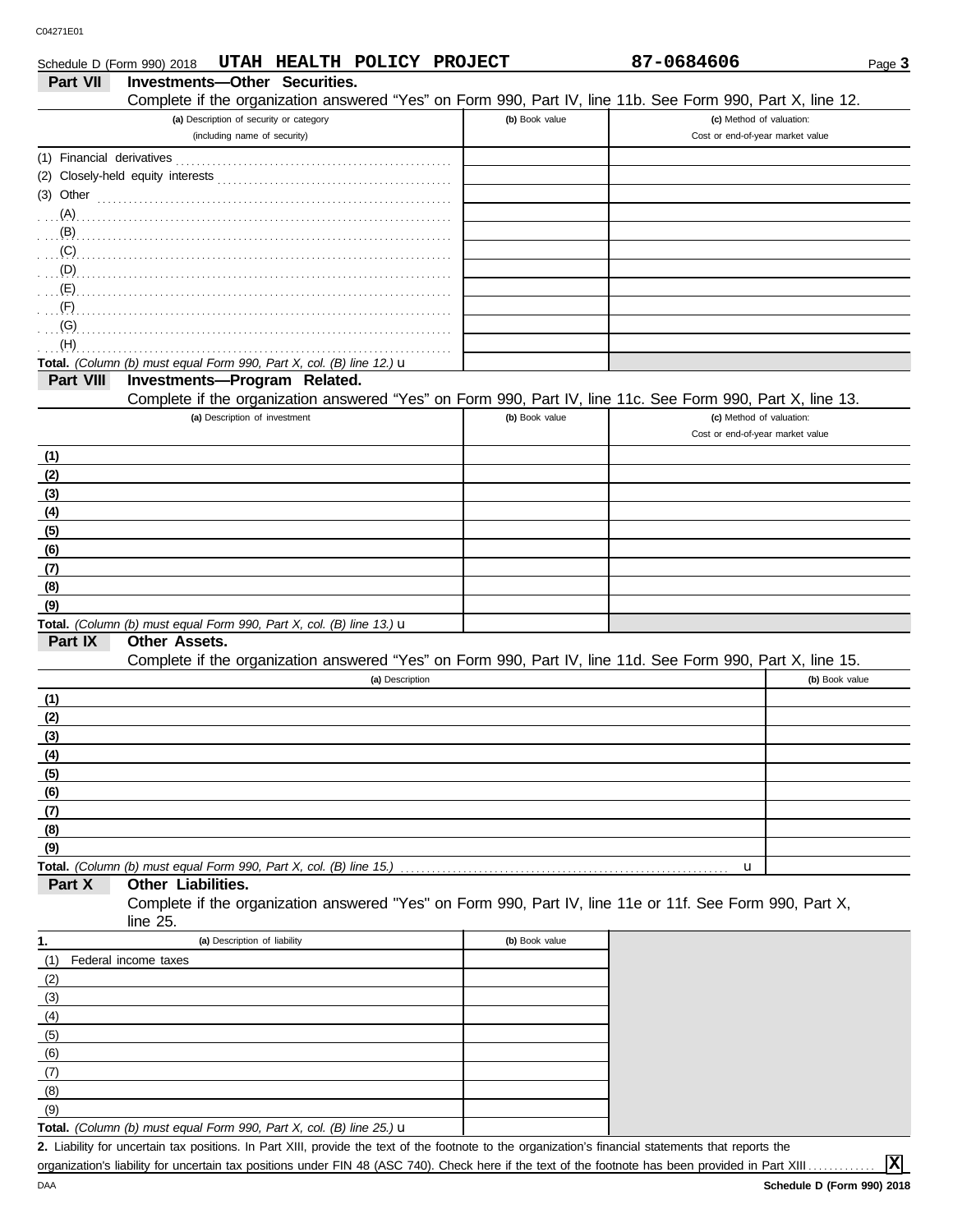| Schedule D (Form 990) 2018 UTAH HEALTH POLICY PROJECT                                                                                                                                                                                                                                                        |                      | 87-0684606 |              | Page 4           |
|--------------------------------------------------------------------------------------------------------------------------------------------------------------------------------------------------------------------------------------------------------------------------------------------------------------|----------------------|------------|--------------|------------------|
| Reconciliation of Revenue per Audited Financial Statements With Revenue per Return.<br>Part XI                                                                                                                                                                                                               |                      |            |              |                  |
| Complete if the organization answered "Yes" on Form 990, Part IV, line 12a.                                                                                                                                                                                                                                  |                      |            |              |                  |
| Total revenue, gains, and other support per audited financial statements [111][11][11][11][11][11][11][11][11]<br>1.                                                                                                                                                                                         |                      |            | $\mathbf{1}$ | 776,248          |
| Amounts included on line 1 but not on Form 990, Part VIII, line 12:<br>2                                                                                                                                                                                                                                     |                      |            |              |                  |
|                                                                                                                                                                                                                                                                                                              | 2a<br>2 <sub>b</sub> | 2,501      |              |                  |
| b                                                                                                                                                                                                                                                                                                            | 2c                   |            |              |                  |
|                                                                                                                                                                                                                                                                                                              | 2d                   |            |              |                  |
| Add lines 2a through 2d [11] Additional Property and Property and Property and Property and Property and Property and Property and Property and Property and Property and Property and Property and Property and Property and<br>е                                                                           |                      |            | 2е           | 2,501            |
| З                                                                                                                                                                                                                                                                                                            |                      |            | 3            | 773,747          |
| Amounts included on Form 990, Part VIII, line 12, but not on line 1:<br>4                                                                                                                                                                                                                                    |                      |            |              |                  |
|                                                                                                                                                                                                                                                                                                              | 4a                   |            |              |                  |
|                                                                                                                                                                                                                                                                                                              | 4b                   |            |              |                  |
|                                                                                                                                                                                                                                                                                                              |                      |            | 4с           |                  |
| 5.                                                                                                                                                                                                                                                                                                           |                      |            | 5            | 773,747          |
| Reconciliation of Expenses per Audited Financial Statements With Expenses per Return.<br>Part XII                                                                                                                                                                                                            |                      |            |              |                  |
| Complete if the organization answered "Yes" on Form 990, Part IV, line 12a.                                                                                                                                                                                                                                  |                      |            |              |                  |
| 1.                                                                                                                                                                                                                                                                                                           |                      |            | $\mathbf{1}$ | 683,413          |
| Amounts included on line 1 but not on Form 990, Part IX, line 25:<br>2                                                                                                                                                                                                                                       |                      |            |              |                  |
|                                                                                                                                                                                                                                                                                                              | 2a                   | 2,501      |              |                  |
| b                                                                                                                                                                                                                                                                                                            | 2 <sub>b</sub>       |            |              |                  |
| c                                                                                                                                                                                                                                                                                                            | 2c                   |            |              |                  |
| d                                                                                                                                                                                                                                                                                                            | 2d                   |            |              |                  |
| Add lines 2a through 2d [11] Additional Property and Table 2014 10:00 PM and Table 2014 10:00 PM and Table 20<br>е                                                                                                                                                                                           |                      |            | 2е           | 2,501<br>680,912 |
| З                                                                                                                                                                                                                                                                                                            |                      |            | 3            |                  |
| Amounts included on Form 990, Part IX, line 25, but not on line 1:<br>4                                                                                                                                                                                                                                      | 4a                   |            |              |                  |
|                                                                                                                                                                                                                                                                                                              | 4b                   |            |              |                  |
|                                                                                                                                                                                                                                                                                                              |                      |            | 4с           |                  |
| 5                                                                                                                                                                                                                                                                                                            |                      |            | 5            | 680,912          |
| Part XIII Supplemental Information.                                                                                                                                                                                                                                                                          |                      |            |              |                  |
| Provide the descriptions required for Part II, lines 3, 5, and 9; Part III, lines 1a and 4; Part IV, lines 1b and 2b; Part V, line 4; Part X, line<br>2; Part XI, lines 2d and 4b; and Part XII, lines 2d and 4b. Also complete this part to provide any additional information.<br>PART X - FIN 48 FOOTNOTE |                      |            |              |                  |
| THE ORGANIZATION QUALIFIES AS A TAX- EXEMPT ORGANIZATION UNDER SECTION 501                                                                                                                                                                                                                                   |                      |            |              |                  |
| (C) (3) OF THE INTERNAL REVENUE CODE, AND ACCORDINGLY, NO PROVISION HAS                                                                                                                                                                                                                                      |                      |            |              |                  |
| BEEN MADE FOR FEDERAL OR STATE INCOME TAX PROVISIONS, ASSETS OR                                                                                                                                                                                                                                              |                      |            |              |                  |
| LIABILITIES. THE FASB HAS PROVIDED GUIDANCE FOR HOW UNCERTAIN TAX POSITIONS                                                                                                                                                                                                                                  |                      |            |              |                  |
| SHOULD BE RECOGNIZED, MEASURED AND DISCLOSED IN THE FINANCIAL STATEMENTS.                                                                                                                                                                                                                                    |                      |            |              |                  |
| MANAGEMENT HAS EVALUATED THE ORGANIZATION'S TAX POSITIONS AND DETERMINED                                                                                                                                                                                                                                     |                      |            |              |                  |
| THAT THERE ARE NO UNCERTAIN TAX POSITION. TAX YEARS THAT REMAIN SUBJECT TO                                                                                                                                                                                                                                   |                      |            |              |                  |
| EXAMINATION ARE TAX YEARS 2014 AND FORWARD.                                                                                                                                                                                                                                                                  |                      |            |              |                  |
|                                                                                                                                                                                                                                                                                                              |                      |            |              |                  |
|                                                                                                                                                                                                                                                                                                              |                      |            |              |                  |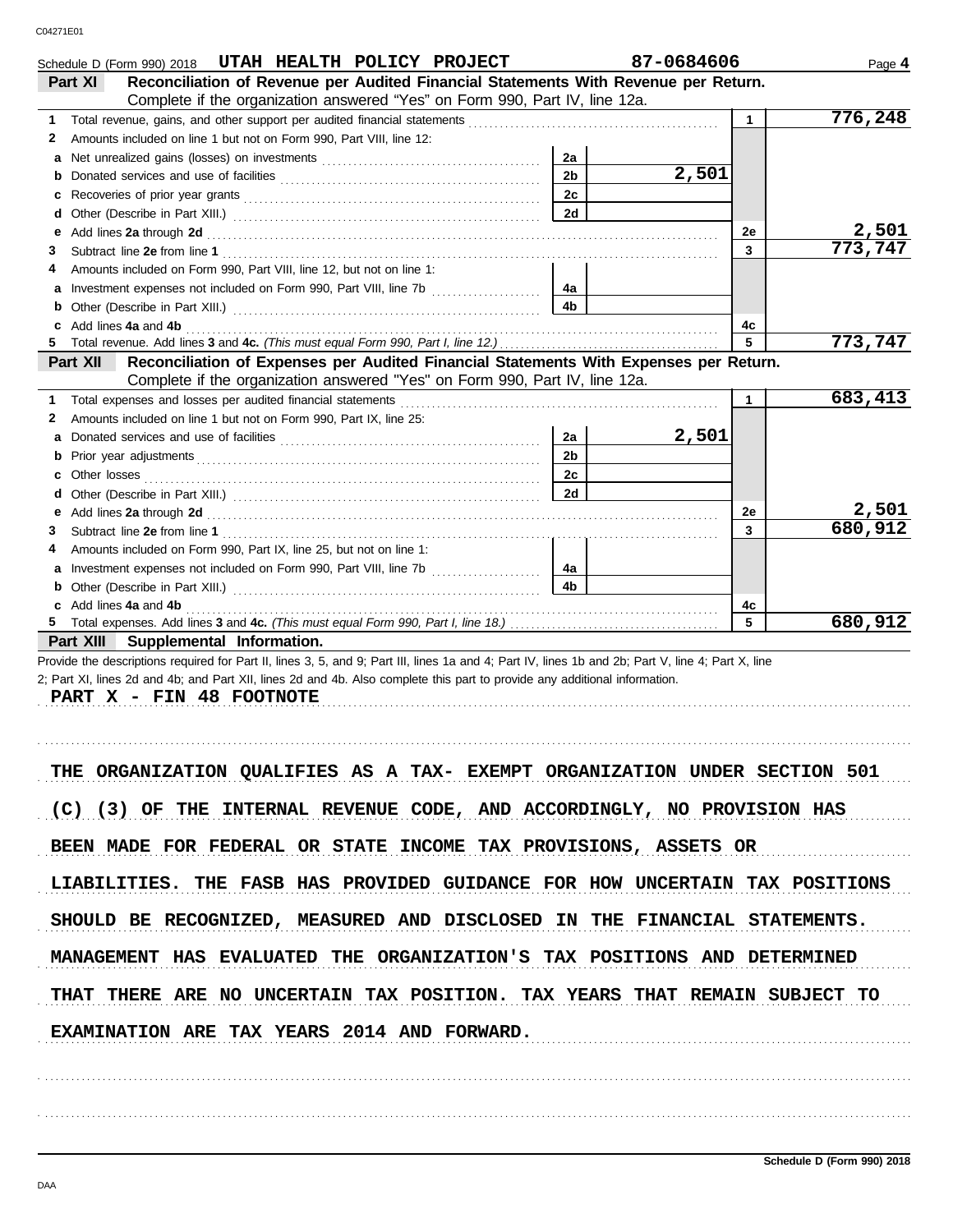Schedule D (Form 990) 2018 UTAH HEALTH POLICY PROJECT

| Part XIII Supplemental Information (continued) |
|------------------------------------------------|
|                                                |
|                                                |
|                                                |
|                                                |
|                                                |
|                                                |
|                                                |
|                                                |
|                                                |
|                                                |
|                                                |
|                                                |
|                                                |
|                                                |
|                                                |
|                                                |
|                                                |
|                                                |
|                                                |
|                                                |
|                                                |
|                                                |
|                                                |
|                                                |
|                                                |
|                                                |
|                                                |
|                                                |
|                                                |
|                                                |

87-0684606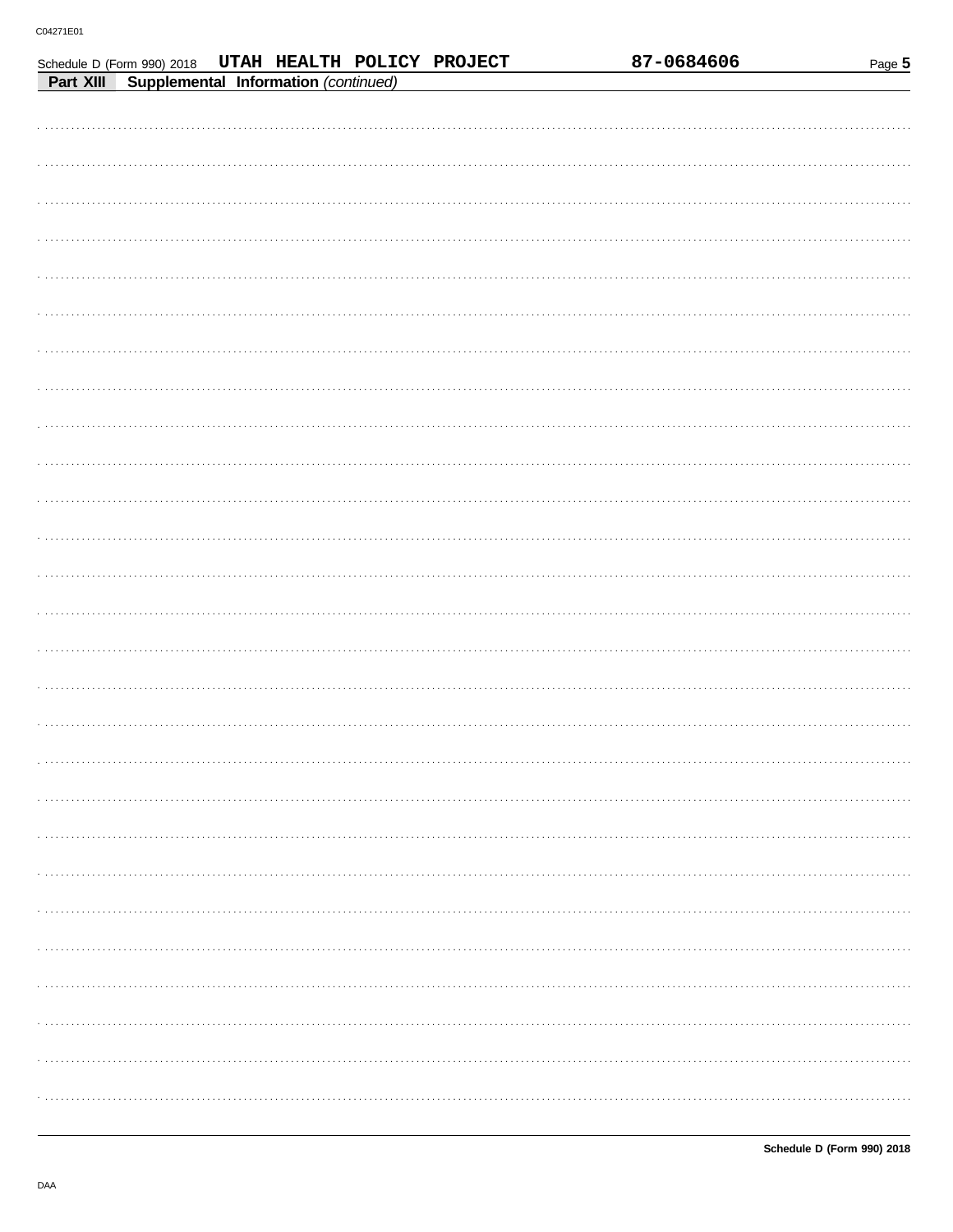C04271F01

**SCHEDULE O** (Form 990 or 990-EZ)

Department of the Treasury

### Supplemental Information to Form 990 or 990-EZ

Complete to provide information for responses to specific questions on Form 990 or 990-EZ or to provide any additional information.

> u Attach to Form 990 or 990-EZ. u Go to www.irs.gov/Form990 for the latest information.

Open to Public **Inspection** 

OMB No. 1545-0047

2018

Internal Revenue Service Name of the organization

UTAH HEALTH POLICY PROJECT

Employer identification number 87-0684606

FORM 990, PART VI, LINE 11B - ORGANIZATION'S PROCESS TO REVIEW FORM 990 THE TRUSTEES RECEIVE A COPY OF FORM 990 PRIOR TO FILING THE RETURN. EACH BOARD MEMBER HAS AN OPPORTUNITY TO REVIEW THE RETURN INDIVIDUALLY AND IT IS DISCUSSED AT THE BOARD MEETING.

FORM 990, PART VI, LINE 12C - ENFORCEMENT OF CONFLICTS POLICY ALL OFFICERS, DIRECTORS, TRUSTEES, AND KEY EMPLOYEES ARE REQUIRED TO ANNUALLY DISCLOSE ALL REAL OR APPARENT CONFLICTS OF INTEREST. **AN ANNUAL** STATEMENT IS CIRCULATED FOR EACH COVERED PERSON'S REVIEW AND SIGNATURE. THE BOARD CHAIR IS RESPONSIBLE FOR ENSURING THAT ALL OFFICERS, DIRECTORS, TRUSTEES, AND KEY EMPLOYEES ARE MADE AWARE OF THE ORGANIZATION'S CONFLICT OF INTEREST POLICY.

FORM 990, PART VI, LINE 15A - COMPENSATION PROCESS FOR TOP OFFICIAL THE PROCESS FOR DETERMINING COMPENSATION IS THAT THE EXECUTIVE COMMITTEE REVIEWS THE PERFORMANCE OF THE EXECUTIVE DIRECTOR AND WITH COMPARABILITY DATA FROM OTHER UTAH NONPROFIT GROUPS, DETERMINES THE SALARY AND BENEFITS. THE BOARD OF TRUSTEES HAS A RETIRED VICE PRESIDENT OF HUMAN RESOURCES WHO ASSISTS THE EXECUTIVE COMMITTEE WITH THE REVIEW OF THE EXECUTIVE DIRECTOR'S PERFORMANCE AND SALARY.

FORM 990, PART VI, LINE 19 - GOVERNING DOCUMENTS DISCLOSURE EXPLANATION DOCUMENTS ARE AVAILABLE UPON REQUEST.

FORM 990, PART XI, LINE 9 - OTHER CHANGES IN NET ASSETS EXPLANATION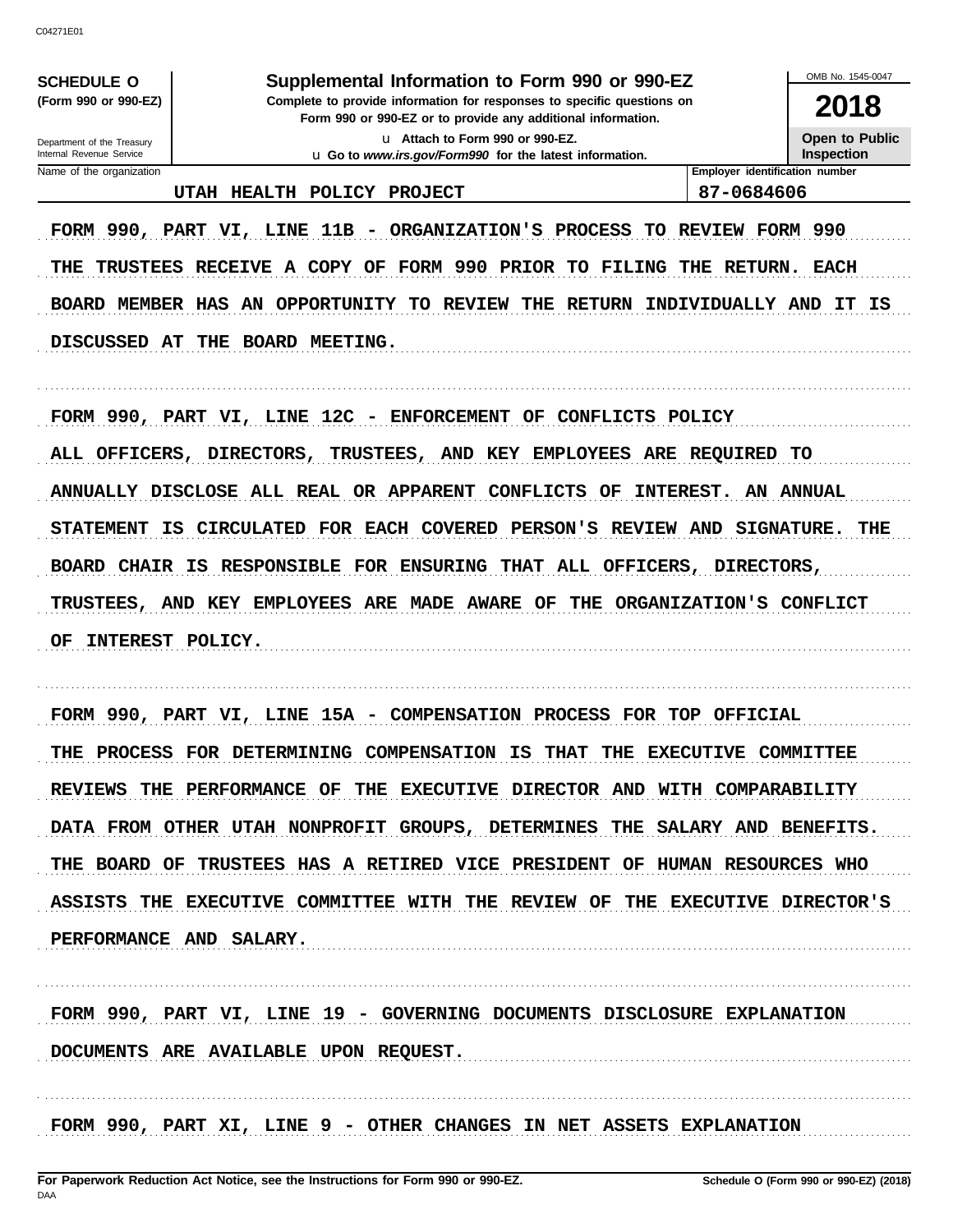Name of the organization

Schedule O (Form 990 or 990-EZ) (2018)

| UTAH HEALTH POLICY PROJECT | 87-0684606                        |
|----------------------------|-----------------------------------|
| ROUNDING                   | $\boldsymbol{\mathsf{S}}$<br>$-1$ |
|                            |                                   |
|                            |                                   |
|                            |                                   |
|                            |                                   |
|                            |                                   |
|                            |                                   |
|                            |                                   |
|                            |                                   |
|                            |                                   |
|                            |                                   |
|                            |                                   |
|                            |                                   |
|                            |                                   |
|                            |                                   |
|                            |                                   |
|                            |                                   |
|                            |                                   |
|                            |                                   |
|                            |                                   |
|                            |                                   |
|                            |                                   |
|                            |                                   |
|                            |                                   |
|                            |                                   |
|                            |                                   |
|                            |                                   |
|                            |                                   |
|                            |                                   |
|                            |                                   |
|                            |                                   |
|                            |                                   |
|                            | PAGE 1 OF 1                       |

Page 2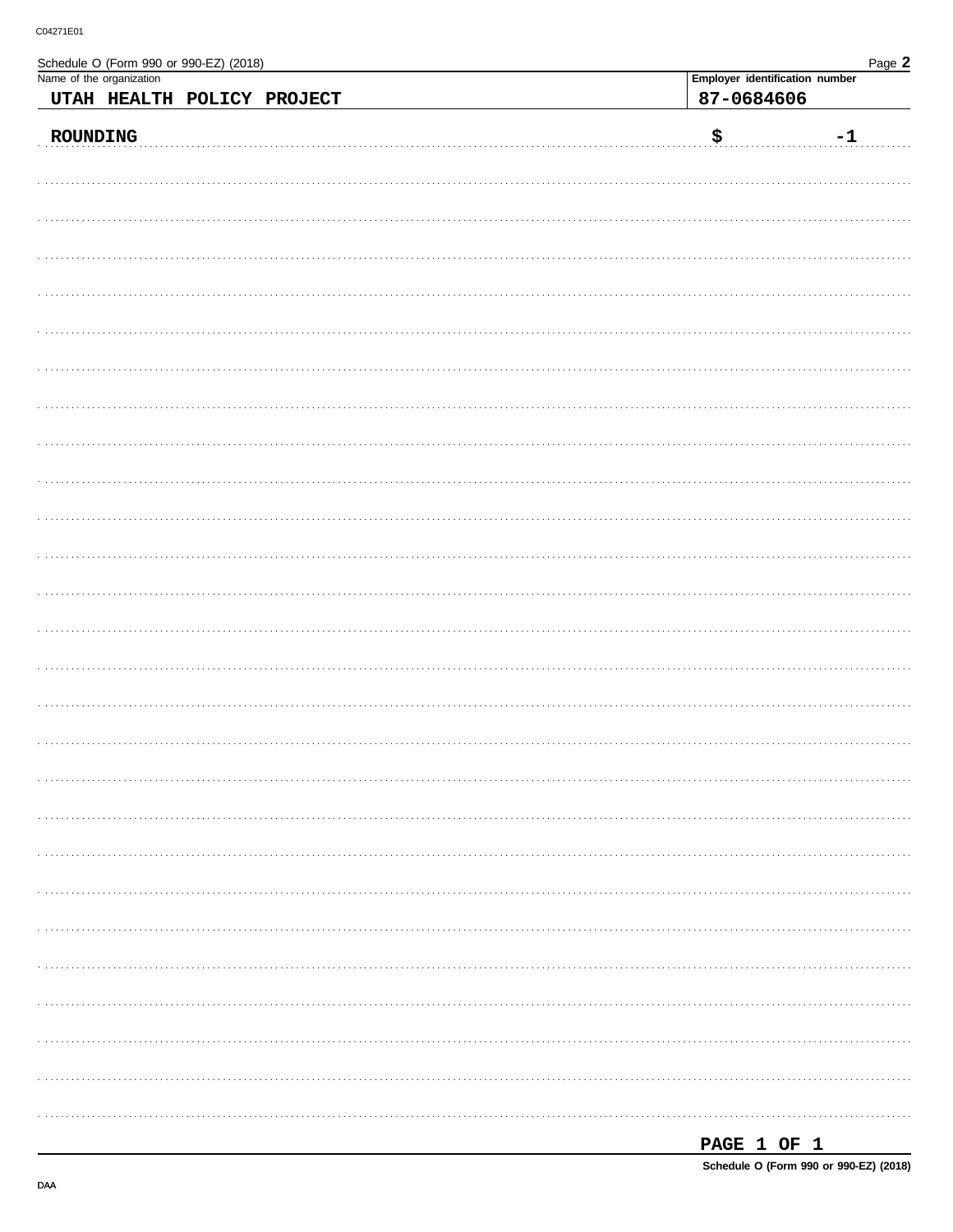| C04271E01 |  |
|-----------|--|
|           |  |

L,

| Form 990 | <b>Two Year Comparison Report</b>             | 2017 & 2018 |  |                                |
|----------|-----------------------------------------------|-------------|--|--------------------------------|
|          | For calendar year 2018, or tax year beginning | endina      |  |                                |
| Name     |                                               |             |  | Taxpayer Identification Number |

|                    | UTAH HEALTH POLICY PROJECT                                                                                            |     |           |      |         | 87-0684606         |
|--------------------|-----------------------------------------------------------------------------------------------------------------------|-----|-----------|------|---------|--------------------|
|                    |                                                                                                                       |     | 2017      | 2018 |         | <b>Differences</b> |
|                    | 1. Contributions, gifts, grants                                                                                       | 1.  | 344,719   |      | 409,377 | 64,658             |
|                    |                                                                                                                       | 2.  |           |      |         |                    |
|                    | 3. Government contributions and grants                                                                                | 3.  | 693,751   |      | 355,382 | $-338,369$         |
| Φ<br>$\Rightarrow$ |                                                                                                                       | 4.  | 6,471     |      | 8,775   | 2,304              |
| Ξ<br>$\mathbf{Q}$  |                                                                                                                       | 5.  | 5         |      | 213     | 208                |
| >                  |                                                                                                                       | 6.  |           |      |         |                    |
| ω<br>$\propto$     | 7. Net gain or (loss) from sale of assets other than inventory                                                        | 7.  |           |      |         |                    |
|                    | 8. Net income or (loss) from fundraising events                                                                       | 8.  |           |      |         |                    |
|                    |                                                                                                                       | 9.  |           |      |         |                    |
|                    |                                                                                                                       | 10. |           |      |         |                    |
|                    |                                                                                                                       | 11. |           |      |         |                    |
|                    | 12. Total revenue. Add lines 1 through 11                                                                             | 12. | 1,044,946 |      | 773,747 | $-271,199$         |
|                    | 13. Grants and similar amounts paid <i>contained and all algebras</i> and all all algebras and all algebras and all a | 13. | 336,616   |      | 11,250  | $-325,366$         |
| n                  | 14. Benefits paid to or for members                                                                                   | 14. |           |      |         |                    |
|                    | 15. Compensation of officers, directors, trustees, etc.                                                               | 15. | 86,119    |      | 101,154 | 15,035             |
| c                  | 16. Salaries, other compensation, and employee benefits                                                               | 16. | 389,649   |      | 439,406 | 49,757             |
| ω                  |                                                                                                                       | 17. |           |      |         |                    |
| ≏                  |                                                                                                                       | 18. | 16,693    |      | 28,283  | 11,590             |
| ш                  | 19. Occupancy, rent, utilities, and maintenance <i>[[19. Occupancy, rent, utilities</i> , and maintenance             | 19. | 20,186    |      | 22,277  | 2,091              |
|                    |                                                                                                                       | 20. | 1,800     |      | 1,800   |                    |
|                    | 21. Other expenses                                                                                                    | 21. | 97,786    |      | 76,742  | $-21,044$          |
|                    | 22. Total expenses. Add lines 13 through 21                                                                           | 22. | 948,849   |      | 680,912 | $-267,937$         |
|                    | 23. Excess or (Deficit). Subtract line 22 from line 12                                                                | 23. | 96,097    |      | 92,835  | $-3,262$           |
|                    | 24. Total exempt revenue                                                                                              | 24. | 1,044,946 |      | 773,747 | $-271,199$         |
|                    | 25. Total unrelated revenue                                                                                           | 25. |           |      |         |                    |
|                    |                                                                                                                       | 26. | 6,476     |      | 8,988   | 2,512              |
|                    |                                                                                                                       | 27. | 352,705   |      | 451,247 | 98,542             |
| Information        | 28. Total liabilities                                                                                                 | 28. | 8,337     |      | 14,045  | 5,708              |
|                    | 29. Retained earnings                                                                                                 | 29. | 344,368   |      | 437,202 | 92,834             |
| Other              | <b>30.</b> Number of voting members of governing body                                                                 | 30. | 11        | 12   |         |                    |
|                    | 31. Number of independent voting members of governing body                                                            | 31. | 11        | 12   |         |                    |
|                    | 32. Number of employees                                                                                               | 32. | 15        | 15   |         |                    |
|                    | 33. Number of volunteers                                                                                              | 33. | 20        | 20   |         |                    |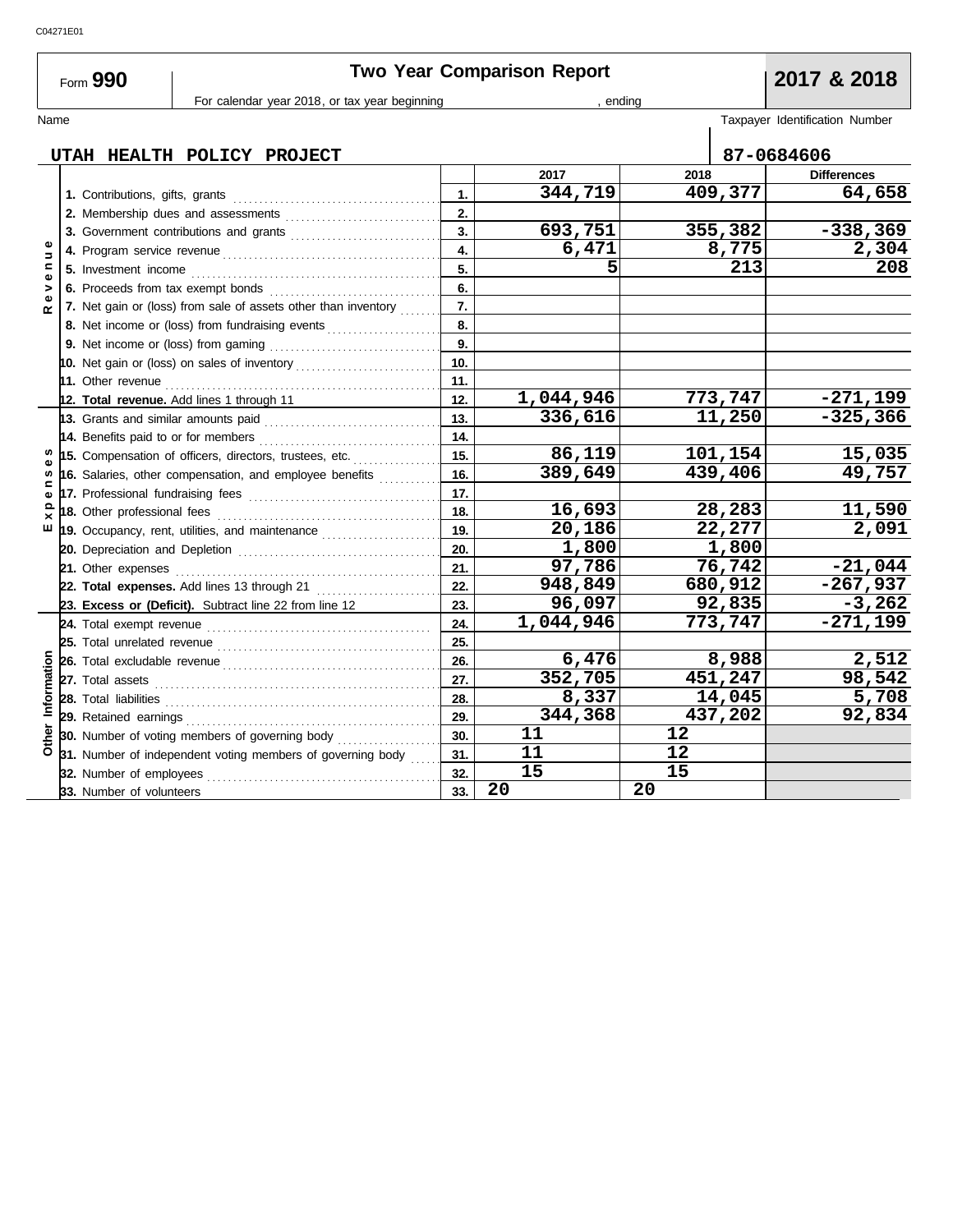## Name Employer Identification Number Form **990 Tax Return History 2018 2015 2016 2017 2018 2019** Contributions, gifts, grants **. . . . . . . . . . 2014 UTAH HEALTH POLICY PROJECT 87-0684606 1,038,470 764,759**

| 6,471<br>8,775<br>Program service revenue<br>5<br>213<br>1,044,946<br>773,747<br>Total revenue <b>contract and the contract of the contract of the contract of the contract of the contract of the contract of the contract of the contract of the contract of the contract of the contract of the contract of th</b><br>336,616<br>11,250<br>86,119<br>101,154<br>389,649<br>439,406<br>16,693<br>28,283<br>20,186<br>22,277<br>1,800<br>1,800<br>97,786<br>76,742<br>948,849<br>680,912<br>Total expenses <b>contained</b> and the contact of the contact of the contact of the contact of the contact of the contact of the contact of the contact of the contact of the contact of the contact of the contact of the contact<br>96,097<br>92,835<br>773,747<br>1,044,946<br>6,476<br>8,988<br>352,705<br>451,247<br>8,337<br>14,045<br>344,368<br>437,202 | 1,000,70 | 107,133 |  |
|---------------------------------------------------------------------------------------------------------------------------------------------------------------------------------------------------------------------------------------------------------------------------------------------------------------------------------------------------------------------------------------------------------------------------------------------------------------------------------------------------------------------------------------------------------------------------------------------------------------------------------------------------------------------------------------------------------------------------------------------------------------------------------------------------------------------------------------------------------------|----------|---------|--|
|                                                                                                                                                                                                                                                                                                                                                                                                                                                                                                                                                                                                                                                                                                                                                                                                                                                               |          |         |  |
|                                                                                                                                                                                                                                                                                                                                                                                                                                                                                                                                                                                                                                                                                                                                                                                                                                                               |          |         |  |
|                                                                                                                                                                                                                                                                                                                                                                                                                                                                                                                                                                                                                                                                                                                                                                                                                                                               |          |         |  |
|                                                                                                                                                                                                                                                                                                                                                                                                                                                                                                                                                                                                                                                                                                                                                                                                                                                               |          |         |  |
|                                                                                                                                                                                                                                                                                                                                                                                                                                                                                                                                                                                                                                                                                                                                                                                                                                                               |          |         |  |
|                                                                                                                                                                                                                                                                                                                                                                                                                                                                                                                                                                                                                                                                                                                                                                                                                                                               |          |         |  |
|                                                                                                                                                                                                                                                                                                                                                                                                                                                                                                                                                                                                                                                                                                                                                                                                                                                               |          |         |  |
|                                                                                                                                                                                                                                                                                                                                                                                                                                                                                                                                                                                                                                                                                                                                                                                                                                                               |          |         |  |
|                                                                                                                                                                                                                                                                                                                                                                                                                                                                                                                                                                                                                                                                                                                                                                                                                                                               |          |         |  |
|                                                                                                                                                                                                                                                                                                                                                                                                                                                                                                                                                                                                                                                                                                                                                                                                                                                               |          |         |  |
|                                                                                                                                                                                                                                                                                                                                                                                                                                                                                                                                                                                                                                                                                                                                                                                                                                                               |          |         |  |
|                                                                                                                                                                                                                                                                                                                                                                                                                                                                                                                                                                                                                                                                                                                                                                                                                                                               |          |         |  |
|                                                                                                                                                                                                                                                                                                                                                                                                                                                                                                                                                                                                                                                                                                                                                                                                                                                               |          |         |  |
|                                                                                                                                                                                                                                                                                                                                                                                                                                                                                                                                                                                                                                                                                                                                                                                                                                                               |          |         |  |
|                                                                                                                                                                                                                                                                                                                                                                                                                                                                                                                                                                                                                                                                                                                                                                                                                                                               |          |         |  |
|                                                                                                                                                                                                                                                                                                                                                                                                                                                                                                                                                                                                                                                                                                                                                                                                                                                               |          |         |  |
|                                                                                                                                                                                                                                                                                                                                                                                                                                                                                                                                                                                                                                                                                                                                                                                                                                                               |          |         |  |
|                                                                                                                                                                                                                                                                                                                                                                                                                                                                                                                                                                                                                                                                                                                                                                                                                                                               |          |         |  |
|                                                                                                                                                                                                                                                                                                                                                                                                                                                                                                                                                                                                                                                                                                                                                                                                                                                               |          |         |  |
|                                                                                                                                                                                                                                                                                                                                                                                                                                                                                                                                                                                                                                                                                                                                                                                                                                                               |          |         |  |
|                                                                                                                                                                                                                                                                                                                                                                                                                                                                                                                                                                                                                                                                                                                                                                                                                                                               |          |         |  |
|                                                                                                                                                                                                                                                                                                                                                                                                                                                                                                                                                                                                                                                                                                                                                                                                                                                               |          |         |  |
|                                                                                                                                                                                                                                                                                                                                                                                                                                                                                                                                                                                                                                                                                                                                                                                                                                                               |          |         |  |
|                                                                                                                                                                                                                                                                                                                                                                                                                                                                                                                                                                                                                                                                                                                                                                                                                                                               |          |         |  |
|                                                                                                                                                                                                                                                                                                                                                                                                                                                                                                                                                                                                                                                                                                                                                                                                                                                               |          |         |  |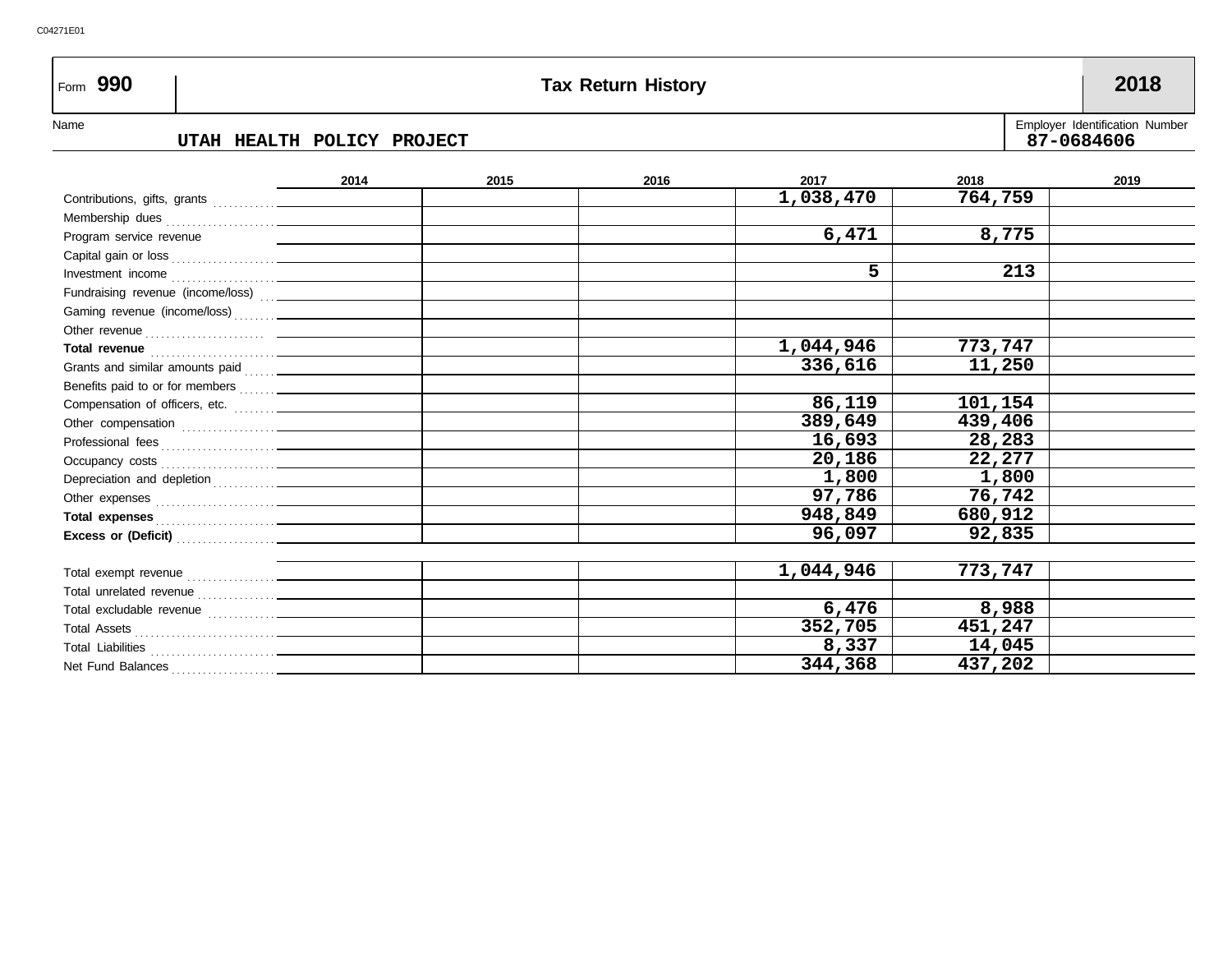## **Taxable Interest on Investments**

| <b>Description</b> |        |                 |      |      |                                                      |                        |
|--------------------|--------|-----------------|------|------|------------------------------------------------------|------------------------|
|                    | Amount | <b>Business</b> | Code | Code | Unrelated Exclusion Postal Acquired after<br>6/30/75 | US<br>Obs $(\$$ or $%$ |
| INTEREST           |        |                 |      |      |                                                      |                        |
|                    | 213    |                 | 14   |      |                                                      |                        |
| TOTAL              | 213    |                 |      |      |                                                      |                        |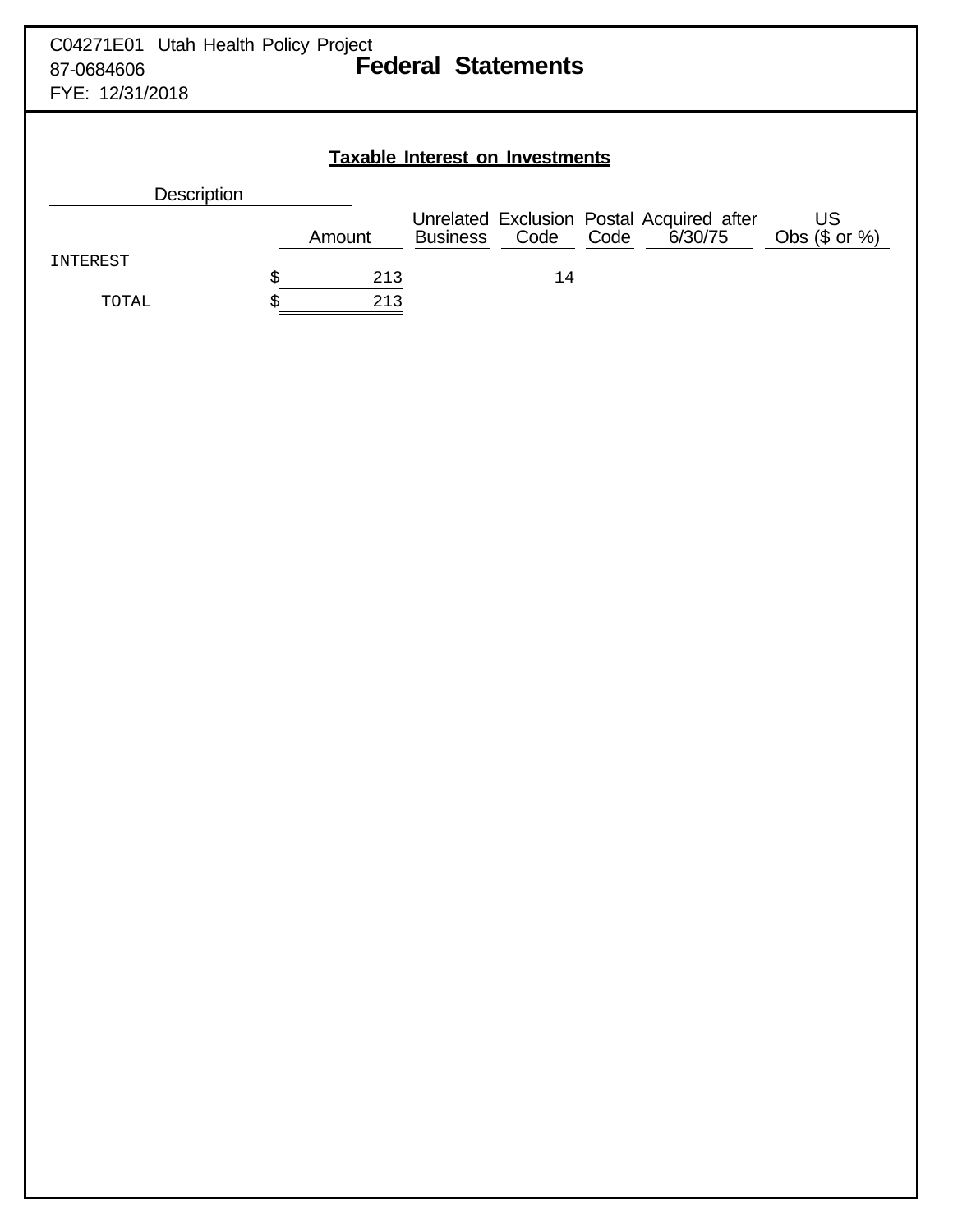**Form 990, Part IX, Line 11g - Other Fees for Service (Non-employee)**

| Description          |                                                  | Total<br>Expenses | Program<br>Service | Management &<br>General | Fund<br>Raising |
|----------------------|--------------------------------------------------|-------------------|--------------------|-------------------------|-----------------|
| CONTRACT<br>SERVICES |                                                  | 15,635            | 11,300             | 3,893                   | 442             |
| TOTAL                |                                                  | 15,635            | 11,300             | 3,893                   | 442             |
|                      | Form 990, Part IX, Line 24e - All Other Expenses |                   |                    |                         |                 |
| <b>Description</b>   |                                                  | Total<br>Expenses | Program<br>Service | Management &<br>General | Fund<br>Raising |
| MISCELLANEOUS        |                                                  | 1,420             | 1,066              | 284                     | 70              |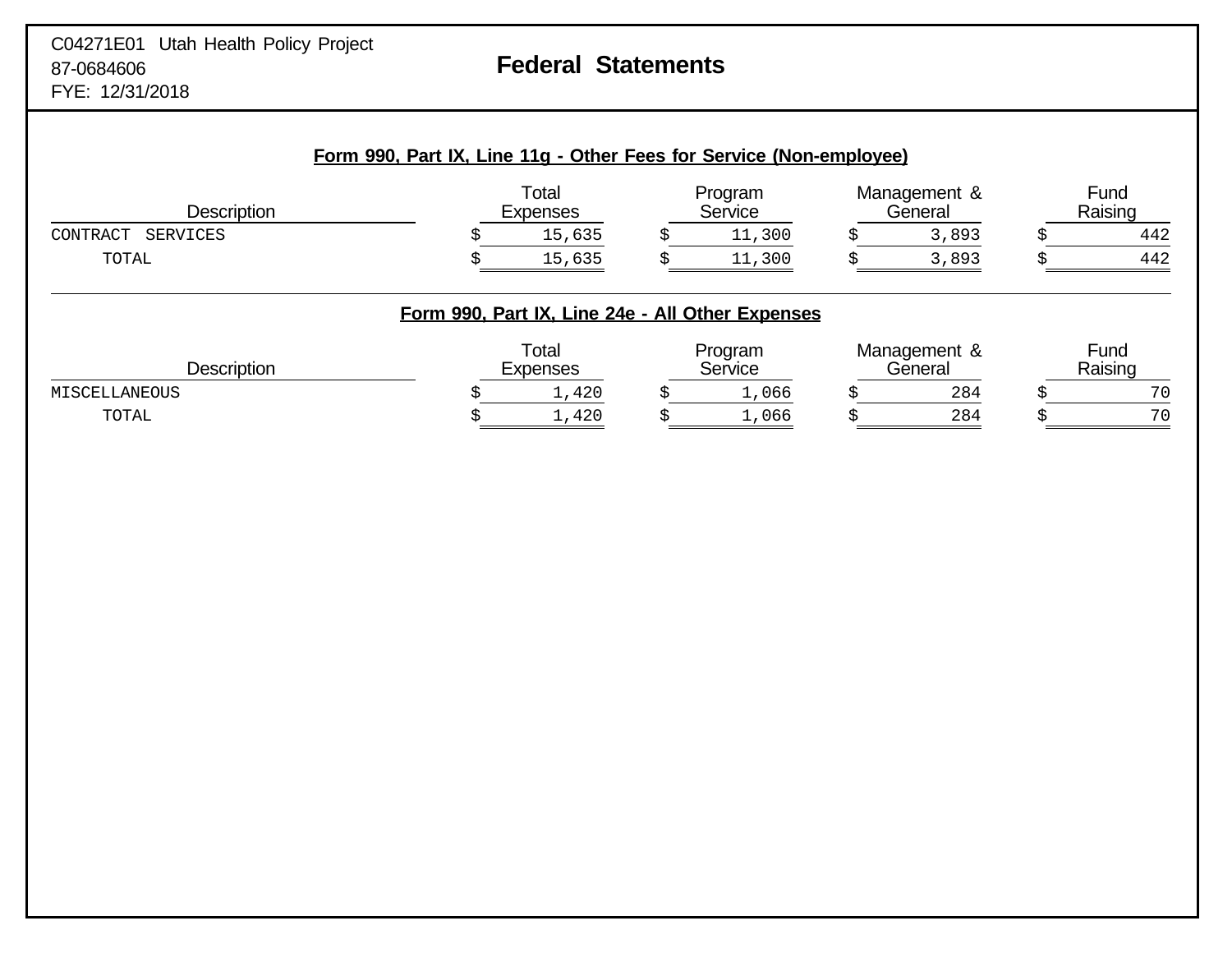# C04271E01 Utah Health Policy Project 87-0684606 **Federal Statements**

FYE: 12/31/2018

| <b>Description</b>                        | Amount      |
|-------------------------------------------|-------------|
| <b>OTHER</b>                              | 1,485<br>\$ |
| US DEPT<br>OF<br>HEALTH & HUMANS SERVICES |             |
| CASH CONTRIBUTION                         | 185,303     |
| UNITED WAY OF SLC                         |             |
| CASH CONTRIBUTION                         | 135,000     |
| CHIPRA                                    |             |
| CASH<br>CONTRIBUTION                      | 41,360      |
| UTAH DEPARTMENT OF<br>HEALTH              |             |
| CASH CONTRIBUTION                         | 24,481      |
| INTERMOUNTAIN<br>HEALTHCARE               |             |
| CASH CONTRIBUTION                         | 60,000      |
| SELECTHEALTH                              |             |
| CASH CONTRIBUTION                         | 51,039      |
| <b>EXPRESS</b><br>AMERICAN                |             |
| CASH<br>CONTRIBUTION                      | 1,000       |
| FAIRNESS PROJECT<br>THE                   |             |
| CASH CONTRIBUTION                         | 55,800      |
| VOLUNTEERS OF AMERICA                     |             |
| CASH CONTRIBUTION                         | 12,000      |
| UTAH DEPARTMENT OF HUMAN<br>SERVICES      |             |
| CASH CONTRIBUTION<br>FOUNDATION<br>LDS    | 104,238     |
| CASH CONTRIBUTION                         | 11,036      |
| UTAH DEPARTMENT OF<br>HEALTH              |             |
|                                           | 82,017      |
| CASH CONTRIBUTION                         |             |
| TOTAL                                     | 764,759     |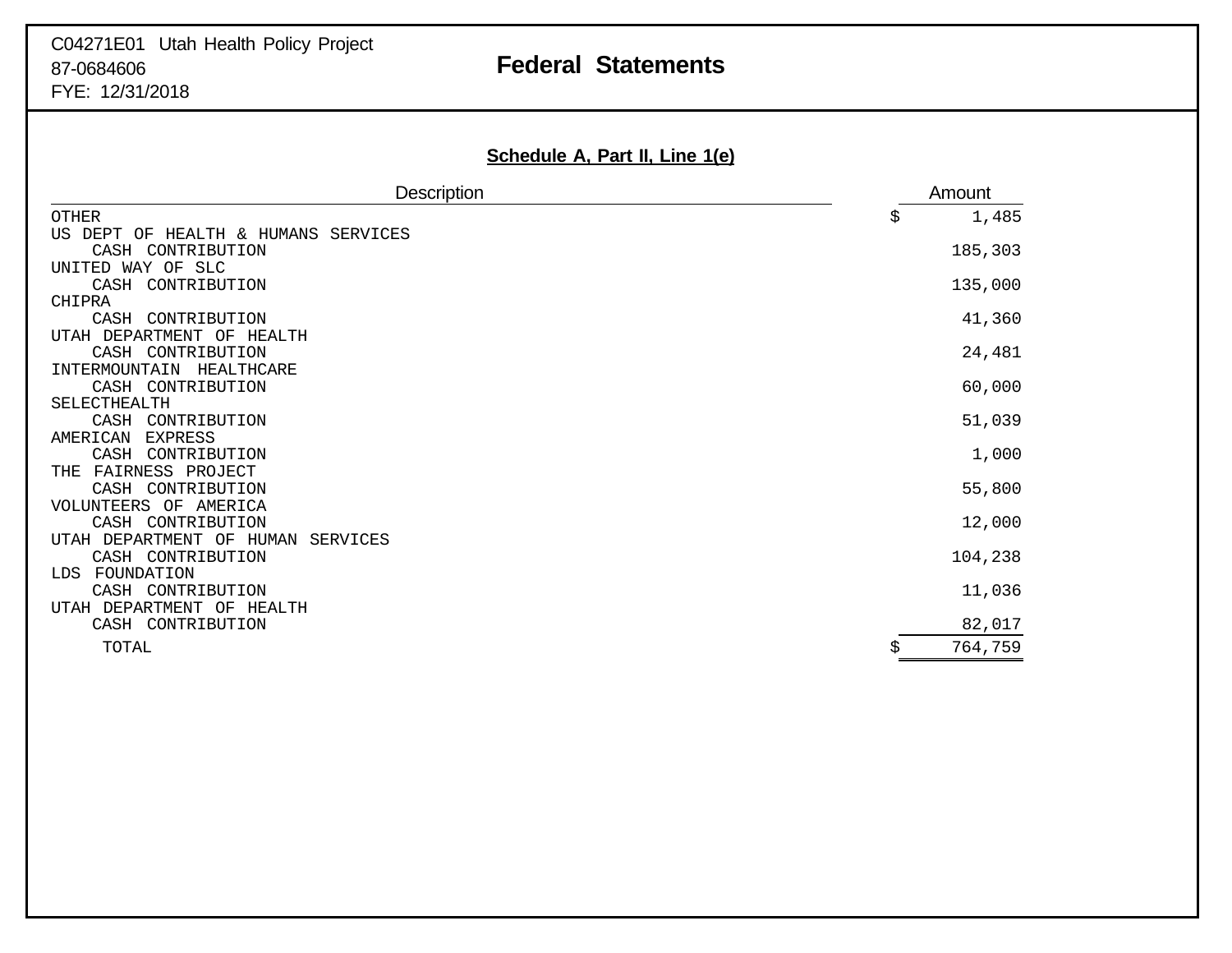| C04271E01 Utah Health Policy Project |                           |
|--------------------------------------|---------------------------|
| 87-0684606                           | <b>Federal Statements</b> |
| FYE: 12/31/2018                      |                           |

## **Schedule A, Part II, Line 5 - Excess Gifts**

| Donor Name   | Total |        |  |  | Excess |  |
|--------------|-------|--------|--|--|--------|--|
| SELECTHEALTH |       | 51,039 |  |  |        |  |
| TOTAL        |       | 51,039 |  |  |        |  |